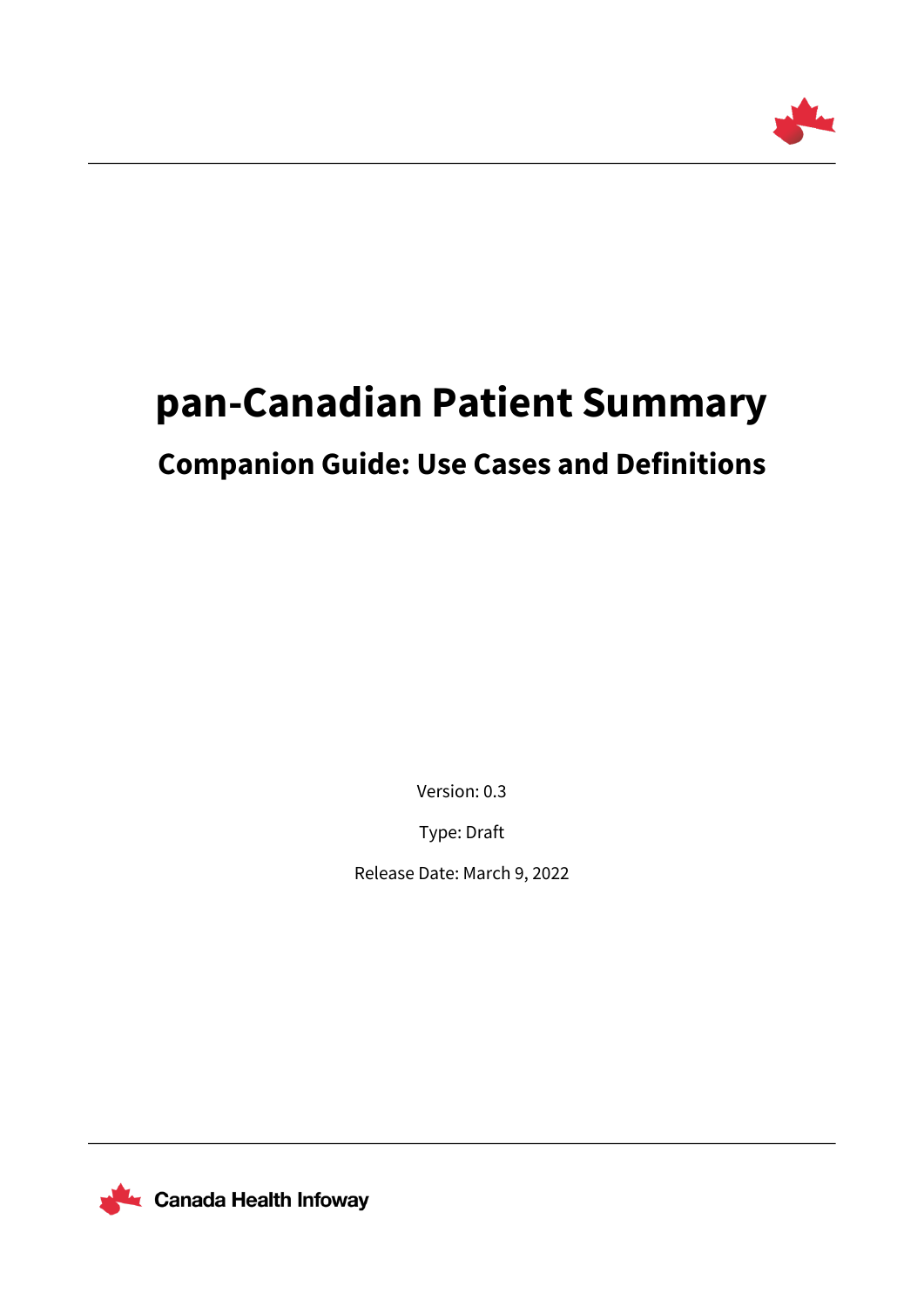# Table of Contents

| 1   |  |
|-----|--|
| 2   |  |
| 3   |  |
| 4   |  |
| 5   |  |
| 6   |  |
| 6.1 |  |
|     |  |
|     |  |
| 6.4 |  |
| 7   |  |
| 7.1 |  |
| 7.2 |  |
| 7.3 |  |
| 7.4 |  |
| 7.5 |  |
|     |  |
|     |  |
|     |  |

### $\infty$  Viewing large images in this file:

The PS-CA Specifications contain several large tables and diagrams (e.g., use cases diagrams, reference architecture sequence diagrams, etc.). In some cases, for optimal viewing, it is recommend to view these in the online specifications available here under Published Content.

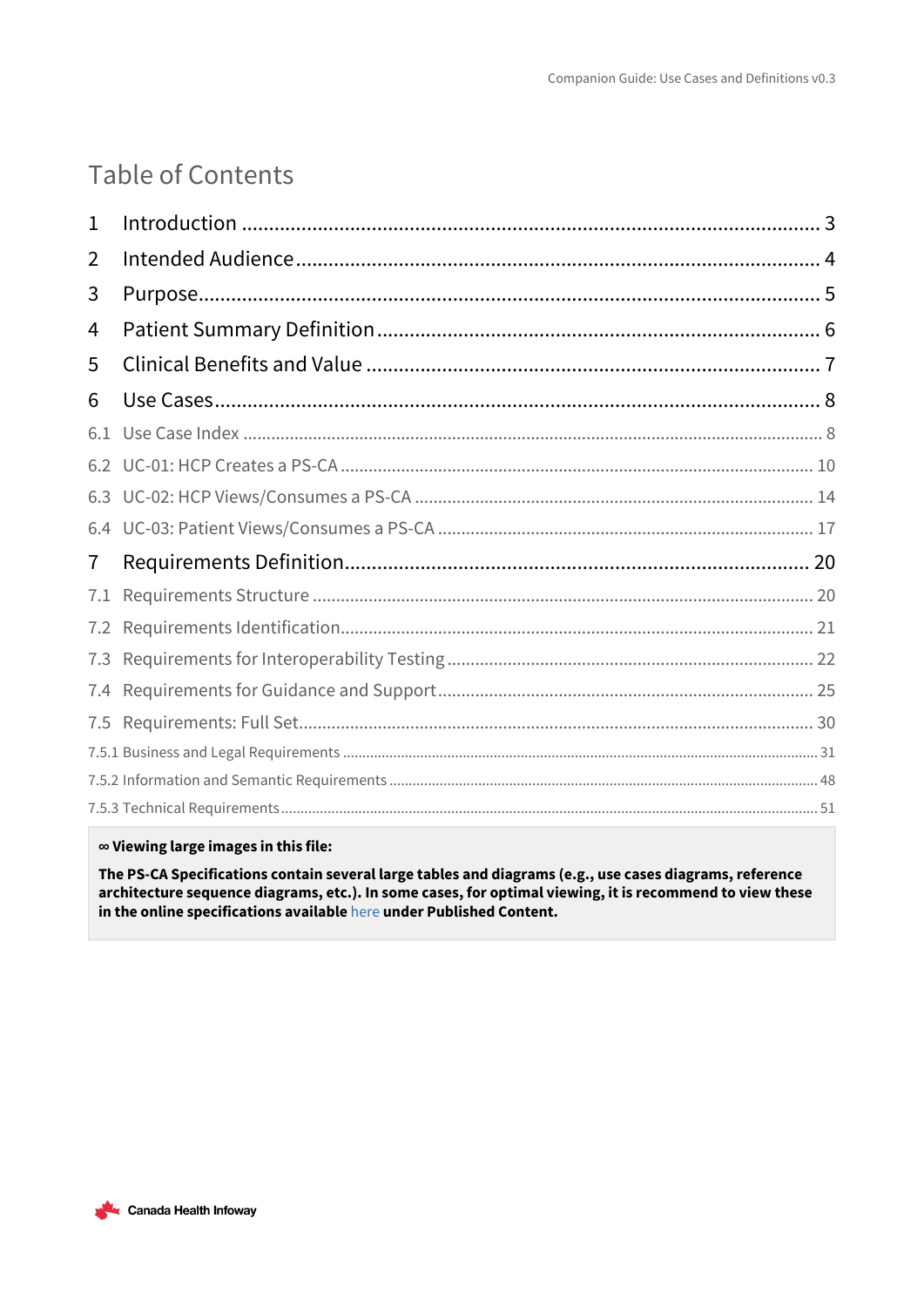# <span id="page-2-0"></span>1 Introduction

The pan-Canadian Patient Summary - Companion Guide to Use Cases & Definitions is a companion document to the pan-Canadian Patient Summary Interoperability Specification that presents the broader context for clinical, business, interoperability and solution development considerations that were discovered during the development of the PS-CA. It defines the healthcare problem that the PS-CA addresses and includes healthcare use cases and interoperability requirements in terms that will be traceable to the content in the pan-Canadian Patient Summary - Companion Guide to Reference Architecture, which defines the actors and their interactions with other actors and the pan-Canadian Patient Summary – FHIR Implementation Guide, which defines the contents and semantic interoperability of the PS-CA.

This document will also support upcoming releases and roadmap elements of the PS-CA specifications.

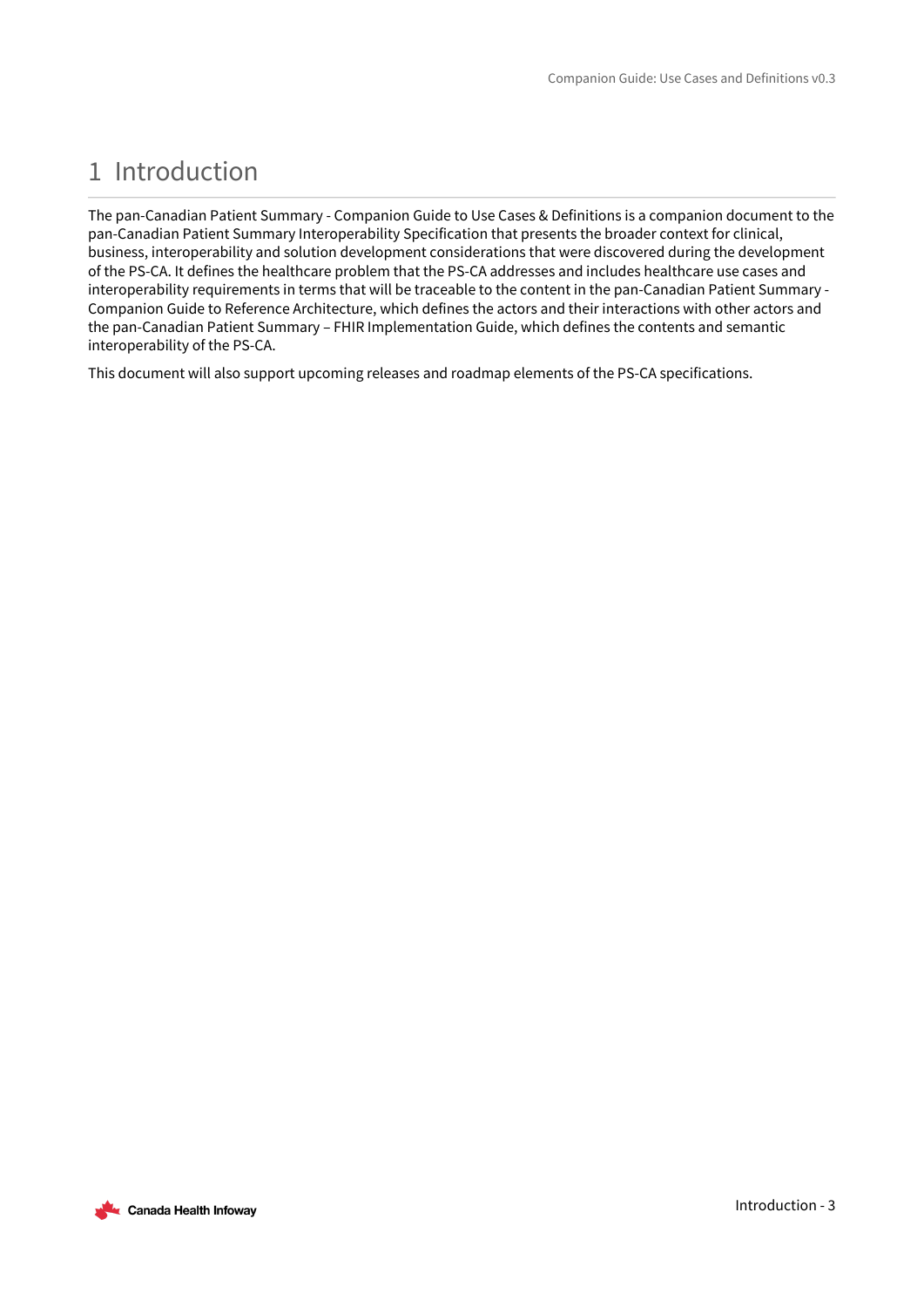# <span id="page-3-0"></span>2 Intended Audience

The intended audience of the Use Cases & Definitions includes, but is not limited to, the following:

- Non-technical decision makers
- IT departments of healthcare institutions (technical product managers, IT managers, operations staff)
- Technical staff of vendors participating in the IHE initiative
- Experts involved in standards development
- Health Care Providers participating in the creation and use of patient summaries
- Individuals and teams responsible for implementing software solutions such as project managers, CTOs, CISOs, software engineers, technical product managers, IT managers, operations staff, and other similar roles.

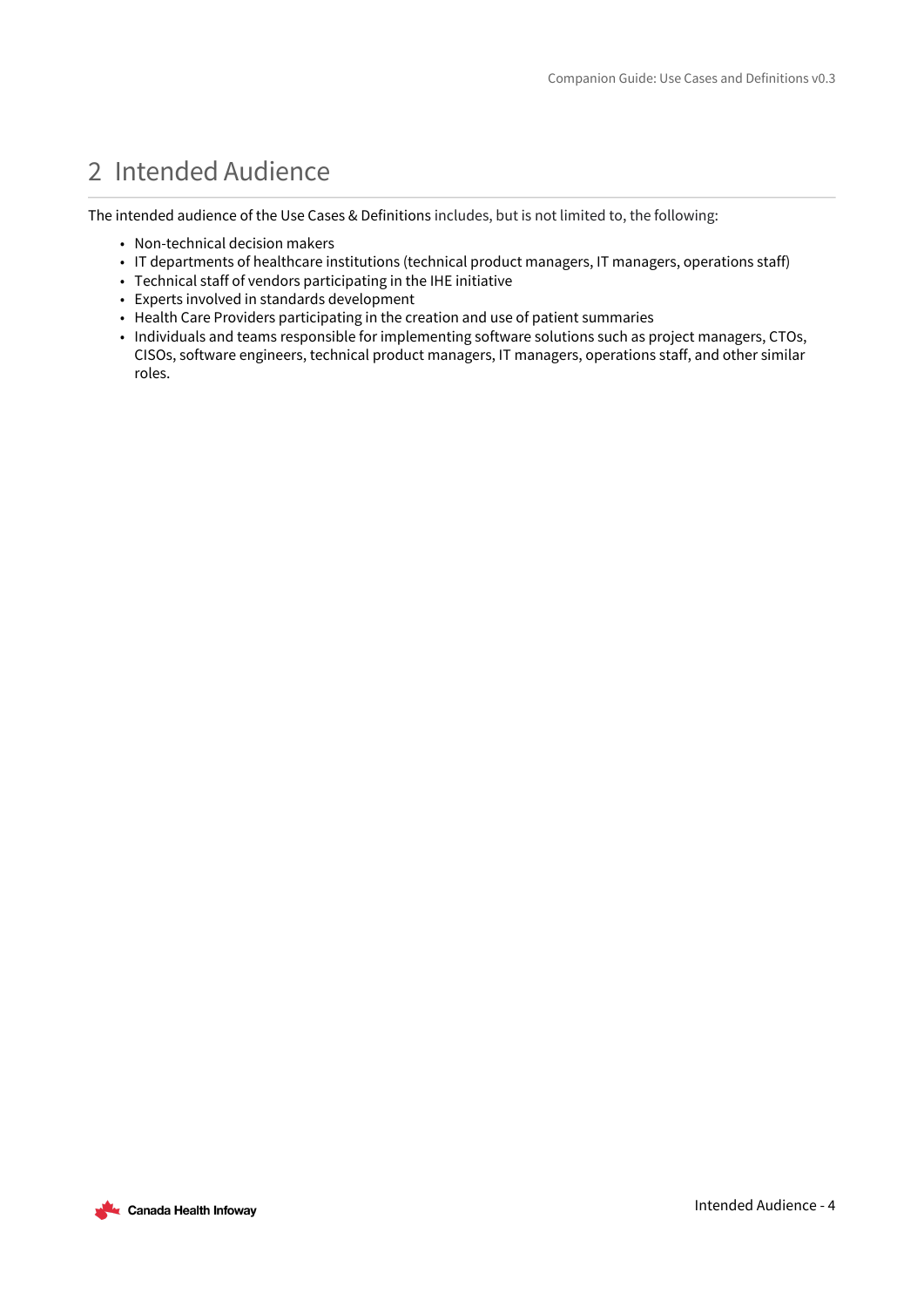## <span id="page-4-0"></span>3 Purpose

The purpose of this document is to present the use cases and definitions for the Patient Summary-CA project, including:

- the Patient Summary-CA definition
- clinical benefits and value of the Patient Summary-CA, as described by Canadian health care providers
- use cases and scenarios and
- interoperability and solution requirements, categorized as:
	- Business and Legal,
	- Information and Semantic; and
	- Technical.

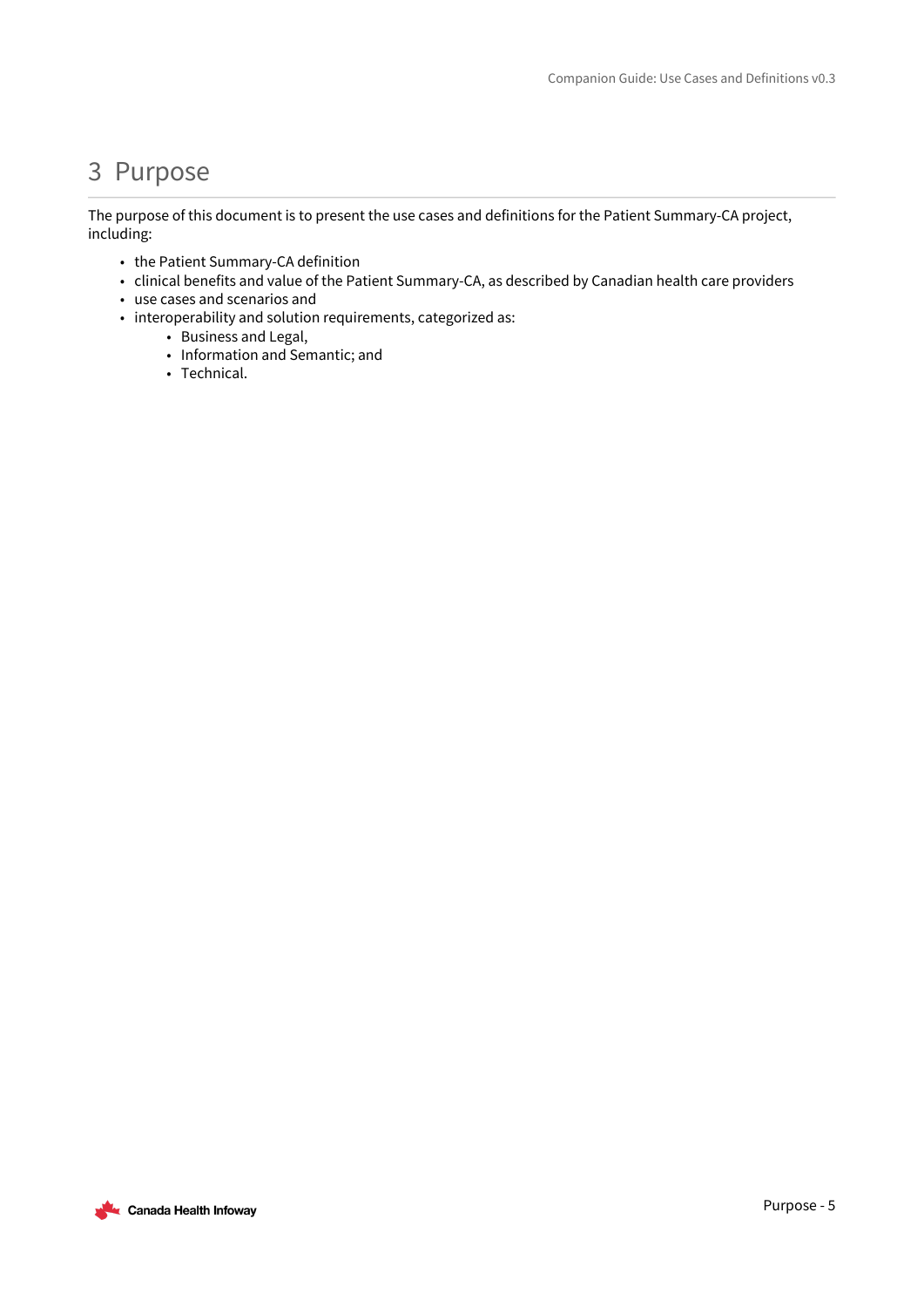# <span id="page-5-0"></span>4 Patient Summary Definition

### **The Patient Summary (PS-CA) is:**

- an electronic patient summary for use at the point of care comprised of, at minimum, the required elements of the Patient Summary-CA data set and specifications.
- a health record extract, at a snapshot in time, comprised of a standardized collection of clinical and contextual information (retrospective, concurrent, prospective), including the minimum necessary and sufficient data to inform a patient's treatment at the point of care.
- condition-independent and specialty-agnostic, irrespective of the condition of the patient or the treatment sought or specialty of the provider delivering care.

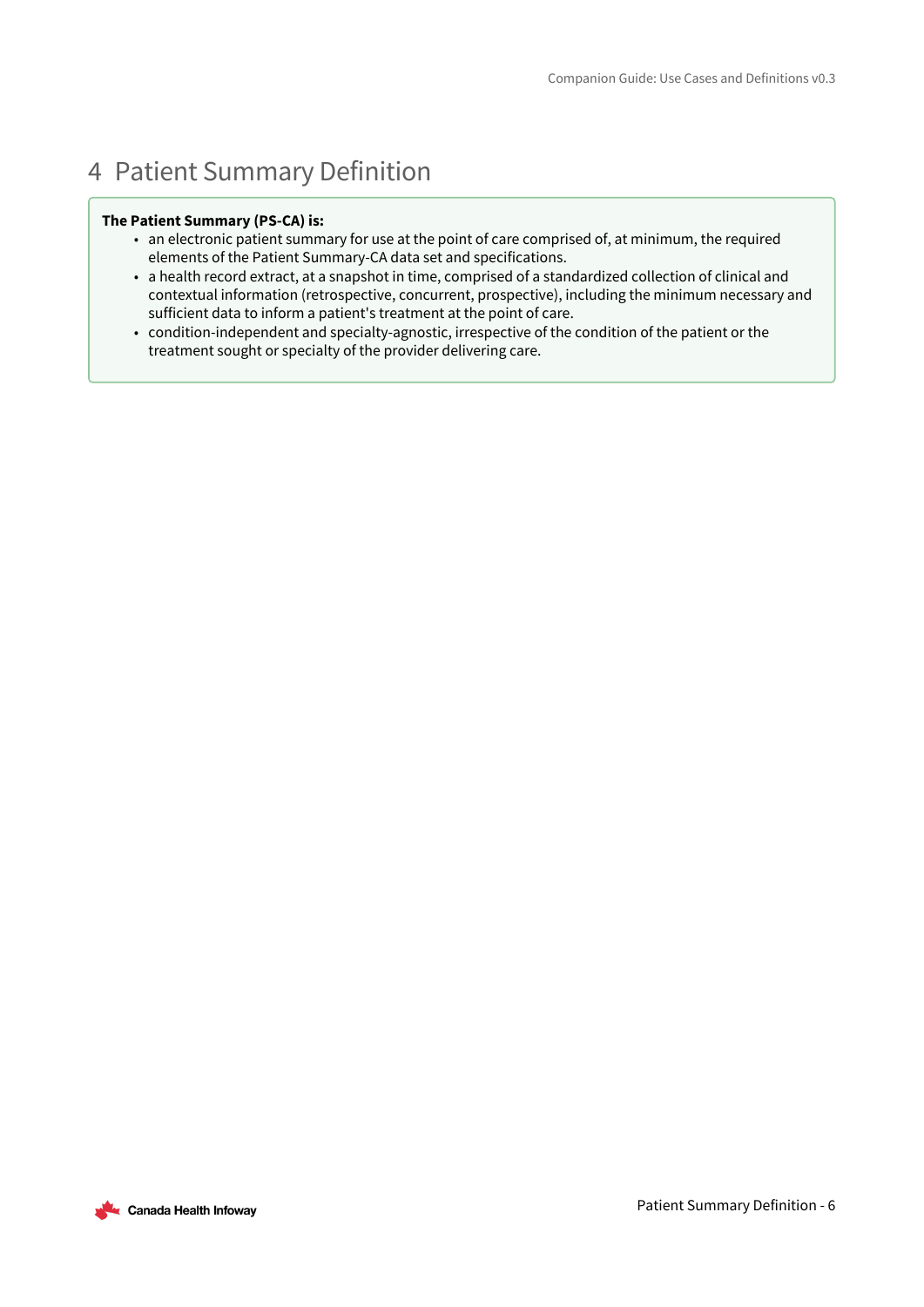# <span id="page-6-0"></span>5 Clinical Benefits and Value

The Patient Summary may provide the following benefits for providers, patients and the health system as a whole:

- **Enhanced communication between health providers:** Bridged silos within the health system (e.g. between acute, primary and specialist care, long term care) to enable more effective coordination and transitions of care, in addition to improved support for clinical decision-making. The ability to communicate between different solutions, and/or different jurisdiction also facilitates cross-jurisdictional patient flows.
- **Improved provider experience and increased satisfaction:** More accessible and better-organized patient information leads to significant time savings, freeing time to spend with patients. Reduced administrative burden, improved workflow efficiencies and more targeted, effective use of practice hours helps prevent clinician burnout and facilitate clinician work-life balance.
- **Improved patient experience:** Patients do not need to repeat/explain their clinical histories at each new clinical encounter; a greater proportion of the visit can be devoted to strengthening the patient-provider relationship and to the health issue at hand. Patients who are travelling or otherwise outside of their home jurisdiction will find it easier to seek care, as extra-jurisdictional clinicians will have better access to their pertinent health information.
- **Improved data quality and currency:** Clear, consistent records of past tests and results enable more focused investigations and testing, with reduced redundant/duplicative tests. Patient safety is improved through the availability of more timely, accurate information about the patient's medical history, potentially preventing harm, delayed care or inappropriate treatments.
- **Supports the provision of virtual care:** Providers delivering care through different modalities/solutions can access the same health information about a patient. Consistent access to information and better communication also facilitates encounters with unfamiliar providers at the point of care (i.e. a provider delivering care on a telehealth platform to a patient without a regular primary care provider).
- **Better health outcomes:** Consistent access to health information aids decision-making for clinicians and patients and supports proactive health management. Better coordination and transitions of care help to increase patient safety by improving timeliness of care, reducing duplicative testing and preventing instances of contraindicated medications and/or treatments. More effective care is received more quickly, across health care settings.

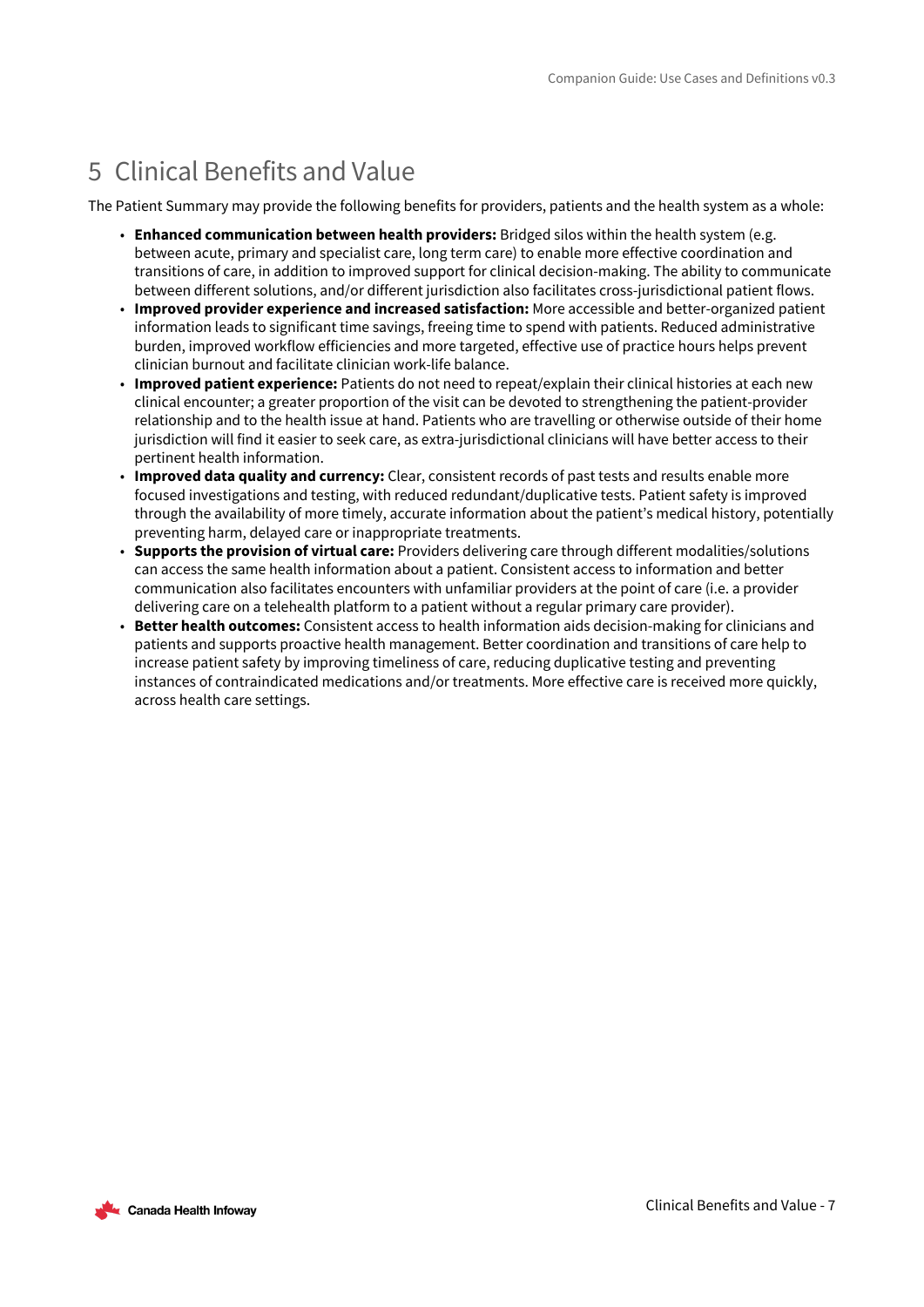# <span id="page-7-0"></span>6 Use Cases

The purpose is to describe the use cases and workflow scenarios for sharing a patient summary profile across solutions. Each jurisdiction may have implementation variances within the use cases. Therefore, these use cases provide examples and are not meant to be inclusive of all possible implementation choices and do not represent required implementation choices. The use cases provide high-level interactions between the Health Care Providers, their Health Records System and other Health Records Systems. Use cases provide the business description or "conversation" between the system(s) and its user(s), known as Participants. Participants can be people (e.g., health care providers, patients, etc.) or systems (e.g., EMR, EHR Repository, etc.). Please note that detailed interactions are defined in the pan-Canadian Patient Summary - Companion Guide to Reference Architecture.

Each use case will include:

- use case scenario,
- examples of use case triggers, pre and post conditions,
- who the participants are (i.e., people and systems),
- a use case diagram to provide a visual representation of the interactions between participants,
- use case steps corresponding to the diagram and potential alternate flows; and
- reference to the corresponding business requirements.

### <span id="page-7-1"></span>6.1 Use Case Index

This section includes a proposed list of use cases which were identified as being priority use cases in the pan-Canadian environmental scan. Subsequently, through collaboration with the participating Canadian jurisdictions, the use case scope was further refined into priorities for release in fiscal 2021-22 and those which will be included in future releases.

### **The scope for the pan-Canadian Patient Summary – Interoperability Specifications v1 - Trial Implementation has been defined to include use cases UC-01, UC-02 and UC-03.**

The list below includes the use cases' ID, name and description. Following each use case is a list of the Canadian jurisdictions that have identified the use case as being applicable to their Patient Summary implementation for Release 1 or beyond.

| <b>Use</b><br>Case ID | Use Case Name              | <b>Use Case Description</b>                                                                                                                                | <b>Identified</b><br>by: |
|-----------------------|----------------------------|------------------------------------------------------------------------------------------------------------------------------------------------------------|--------------------------|
| $UC-01$               | <b>HCP Creates a PS-CA</b> | A Health Care Provider in any care setting creates a Patient<br>Summary for use at point of care, which is made available<br>to Patient Summary consumers. | AB, BC, NL,<br>ON. SK    |
| $UC-02$               | HCP Views/                 | A Health Care Provider in any care setting, views and uses a                                                                                               | AB, BC, NL,              |
|                       | Consumes a PS-CA           | PS-CA at the point of care.                                                                                                                                | ON. SK                   |
| $UC-03$               | Patient Views/             | A Patient or Subject of Care accesses/views and can obtain                                                                                                 | AB, BC, NL,              |
|                       | Consumes a PS-CA           | a copy of their own PS-CA.                                                                                                                                 | OΝ                       |

### **FUTURE SCOPE**

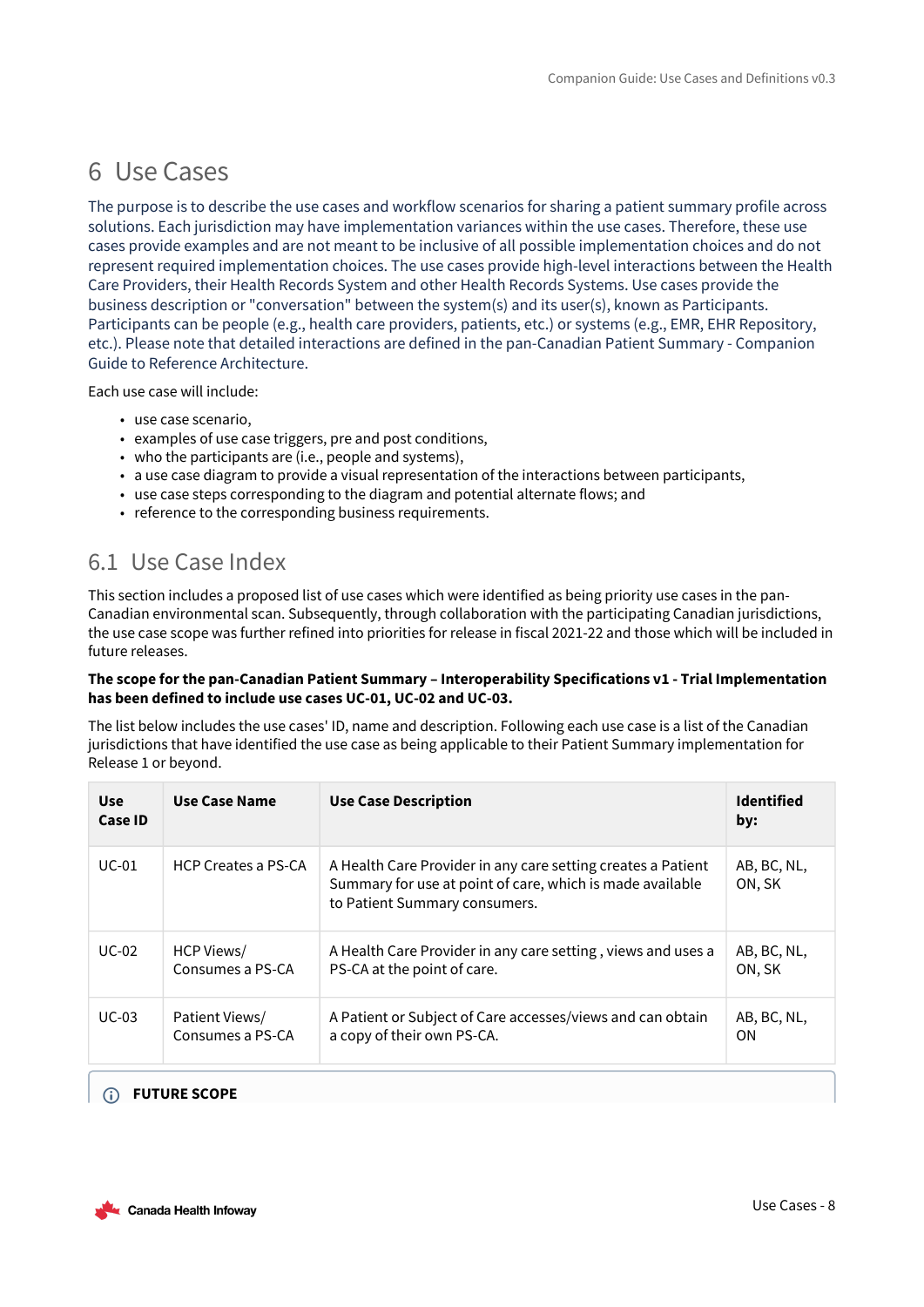In addition to the use cases identified as in scope for the pan-Canadian Patient Summary – Interoperability Specifications v1 - Trial Implementation, an additional set of use cases were identified for future consideration. Uses cases UC-04, UC-05 and UC-06 will be candidates for subsequent releases within the PS-CA Specifications roadmap.

| <b>Use</b><br>Case ID | Use Case Name                                                                                      | <b>Use Case Description</b>                                                                                                                                                                               | <b>Identified</b><br>by: |
|-----------------------|----------------------------------------------------------------------------------------------------|-----------------------------------------------------------------------------------------------------------------------------------------------------------------------------------------------------------|--------------------------|
| $UC-04$               | <b>HCP Sends PS-CA</b><br>to another HCP as<br>part of a Clinical<br>Workflow (e.g.<br>eReferral). | A Health Care Provider A Health Care Provider creates/<br>produces a PS-CA and sends the PS-CA with other<br>clinical documentation as part of a clinical care<br>workflow (e.g. referral, consult etc.). | AB, BC, NL,<br>ON, SK    |
| <b>UC-05</b>          | <b>Patient Presents</b><br>PS-CA to HCP                                                            | A Patient or Subject of Care presents their PS-CA to a<br>HCP, who may view/consume the PS-CA, to support<br>care.                                                                                        | AB, BC, NL,<br>ON, SK    |
| <b>UC-06</b>          | HCP requests PS<br>on Demand                                                                       | A Health Care Provider in any care setting requests<br>access to a real-time, on-demand PS-CA to be used at<br>the point of care or as part of a clinical workflow (e.g.<br>referral).                    | <b>ON</b>                |

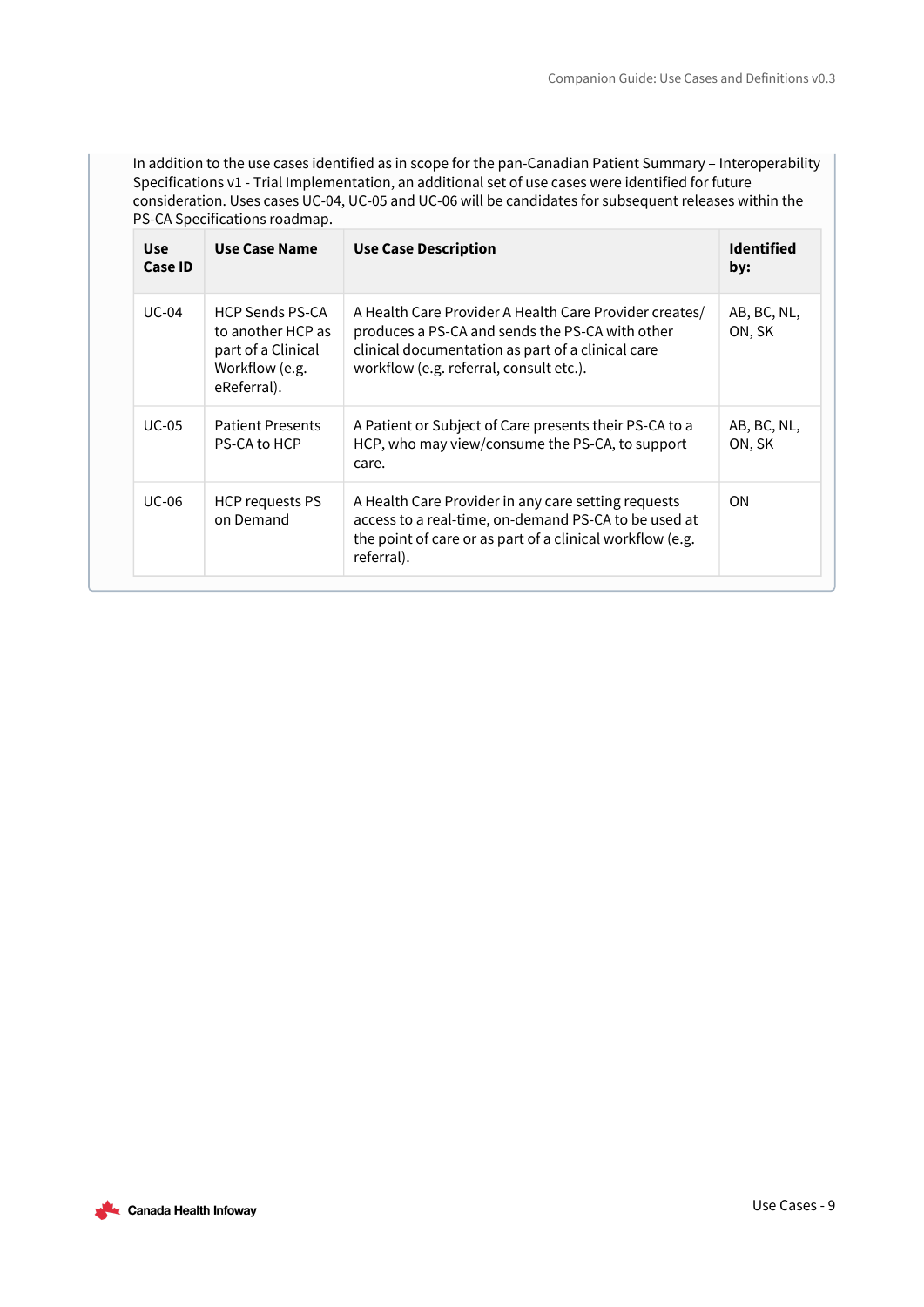### <span id="page-9-0"></span>6.2 UC-01: HCP Creates a PS-CA

### **Description**

A Health Care Provider in any care setting creates a Patient Summary for use at point of care, which is made available to Patient Summary consumers.

### **Scenario**

A patient schedules a visit with their regular health care provider, within their Medical Home, with symptoms including dizziness and an earache. The patient mentions that since they last visited, another clinic noted that they have high blood pressure (hypertension) which is being monitored at home for now. The patient also mentions a suspected penicillin allergy. The health care provider determines that the patient has an external ear infection (otitis externa) and prescribes antibiotics. The health care provider creates a clinical note in their EMR, which may trigger automatic updates, such as updates to the prescription information. The health care provider decides to create a new Patient Summary for this patient, or replace an existing Patient Summary if one had previously been created, and submit it to the jurisdictional EHR so that it is available for other health care providers who may be providing care for this patient.

Note that the implementation regarding what triggers the creation of a new Patient Summary or the replacement of an existing Patient Summary may be automated and/or vary between solutions. For example, updates to specific clinical information may trigger an update to an existing Patient Summary.

### **Triggers, Pre-conditions, Post-conditions**

This section describes example triggers, pre-conditions & post-conditions related to the creation of the Patient Summary. It is not inclusive of all potential workflow scenarios which may be implemented within Canadian jurisdictions.

### **Triggers**

- Health Care Provider provides care to a patient and updates the Patient's record.
- Health Care Provider receives additional information for a patient. For example, HCP receives test results for a Patient, updates the Patient's problem list, adds a clinical note, which triggers a new Patient Summary.

### **Pre-conditions**

- Patient Summary shall uniquely identify the Patient so that it can be shared across jurisdictional systems (e.g., uniquely identified by a Client Registry ID)
- In jurisdictions where explicit consent is required to share the Patient Summary:
	- Patient provides, or has previously provided, consent to share their data to the EHR.

### **Post-conditions**

- New Patient Summary recorded/registered in the PS-CA Solution that receives the PS-CA. Where applicable, the Patient Summary may replace an existing Patient Summary (e.g. according to jurisdictional rules such as same Patient, same Provider, same Location)
- Authorized health care providers have access to view the new patient summary or, may receive a notification that a new patient summary is available for their patient.

### **Use Case Participants & Diagram**

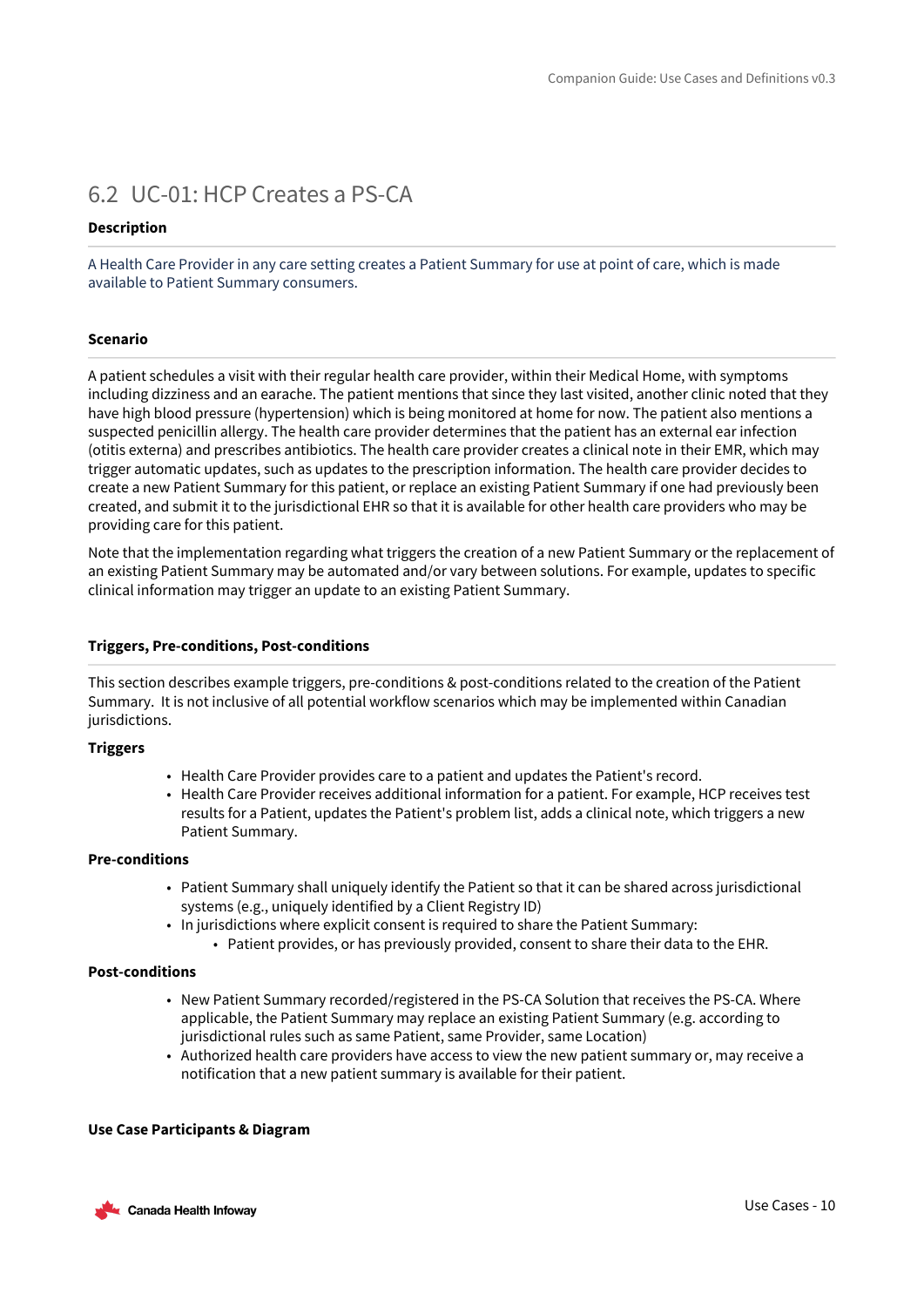The participants involved in this use case are:

- PS-CA Producer (Health Care Provider)
- PS-CA Solution
	- Health Records System **creating** the PS-CA (e.g., EMR, HIS)
	- Health Records System **receiving** the PS-CA (e.g., EHR)

This use case diagram represents the participants and their role in the use case with a high-level view of the flow of information.

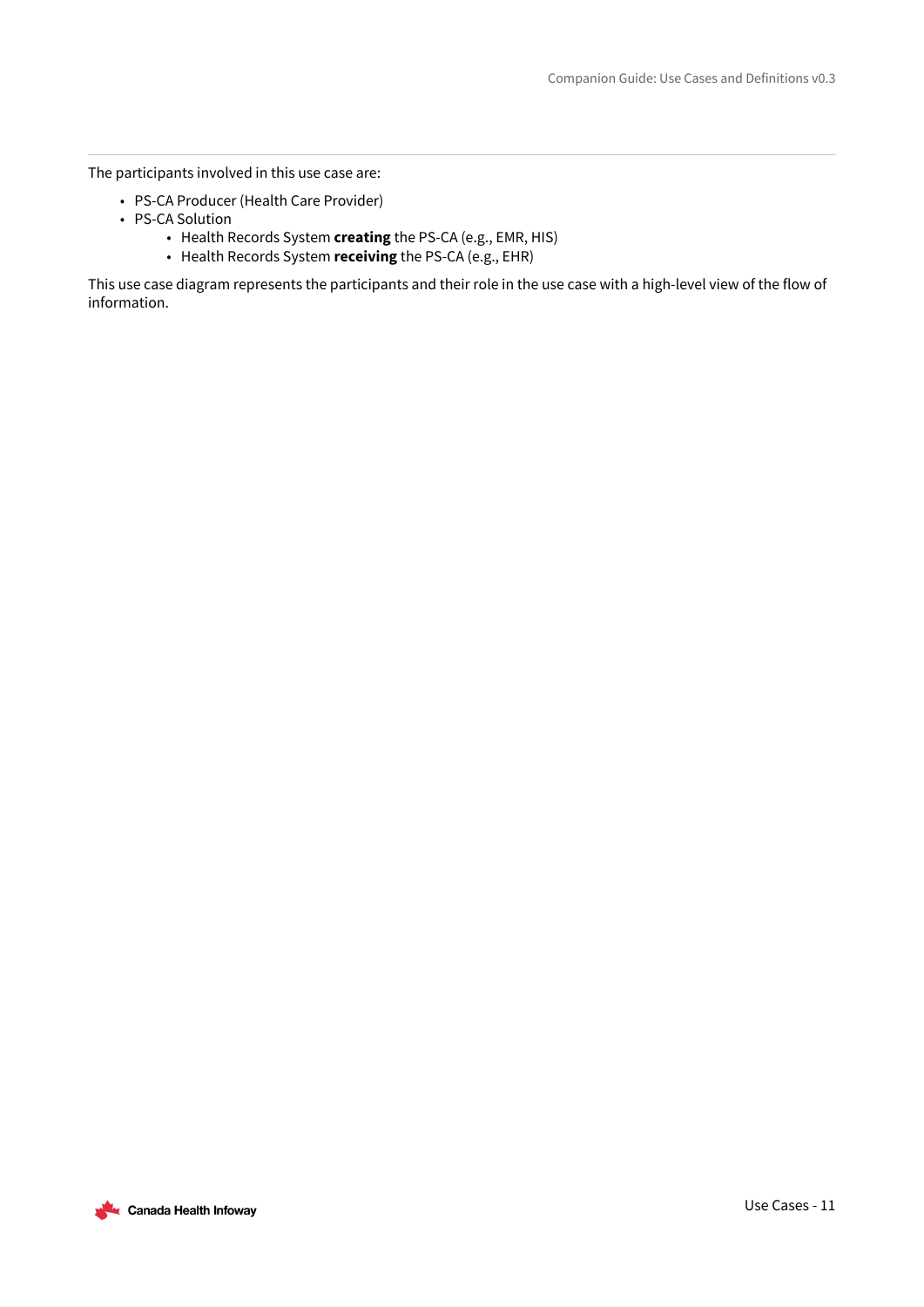

#### **Use Case - Primary Flow**

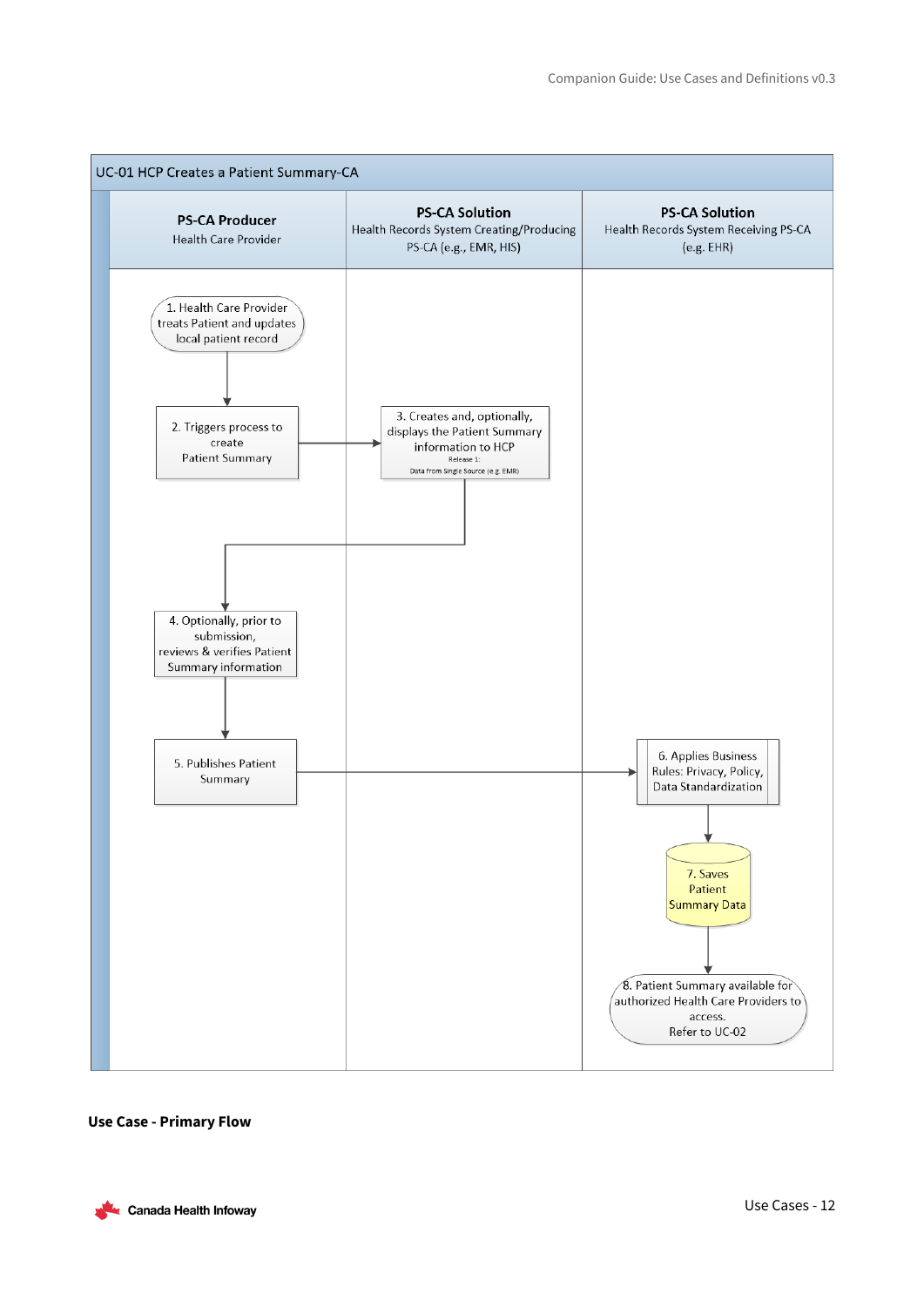The following provides a textual description corresponding to the use case diagram.

- 1. Health Care Provider treats Patient and updates the Patient's health record in their Health Records System (e.g., EMR, HIS).
- 2. Health Care Provider determines that a new Patient Summary should be created and requests the Health Records System (e.g., EMR) to create the patient summary information.
- 3. Health Records System (e.g., EMR, HIS) pulls the available Patient Summary information from within the local system (e.g. EMR creates Patient Summary with data solely from the EMR Patient Chart).
- 4. Health Care Provider, optionally, reviews and validates the Patient Summary prior to sharing/publishing the Patient Summary.
- 5. Health Care Provider sends / publishes the Patient Summary to the receiving Health Records System (e.g., EHR).
- 6. Receiving Health Records System (or data processing layer i.e. jurisdictional hub) applies business rules (e.g. data standardization, privacy, policy, etc.). For example:
	- a. Validation of Patient Summary data (e.g. Provider identified and eligible to submit a Patient Summary, Patient identified, etc.)
	- b. Checks for existing Patient Summary for same patient/same provider apply replacement / archiving rules
- 7. Receiving Health Records System records/saves the Patient Summary.
- 8. Patient Summary available for access by authorized Health Care Providers. (Refer to UC-02 HCP Views/ Consumes a PS-CA)

### **Use Case - Alternate Flow**

The following list provides possible alternate flows that may occur within this use case.

- Step 4: Health Care Provider has the option to bypass an additional review of the Patient Summary, allowing the Health Records System to automatically share/publish the Patient Summary to the receiving Health Records System.
- Step 4: Health Care Provider, upon review of the Patient Summary, chooses to make changes to the Patient's medical information within the Patient's health record prior to publishing the Patient Summary. If the changes affect the content of the Patient Summary, a new Patient Summary will be created.
- Step 4: Health Care Provider, upon review of the Patient Summary, chooses to withhold some or all of the information within the Patient Summary from being shared/published to another Health Records System.
- Step 5: Health Care Provider, after submitting the Patient Summary, identifies that there is incorrect or missing information on the patient summary. The HCP will have the option to create and publish a new Patient Summary to replace the previously submitted Patient Summary.
- Step 5: Health Care Provider, after submitting the Patient Summary, identifies that there is incorrect information or the Patient Summary is for the wrong patient. The HCP will have the option to retract / delete the most recent Patient Summary that they submitted with the same Patient, Provider and Location identified.
	- **Note**: Business rules for how a document management system manages documents it has received (e.g., when is it appropriate to delete a document, how long should it be archived, when should the system alert users of new information, etc.) is outside of the scope of the current PS-CA specifications. Additional use cases and business rules will be tackled in forthcoming releases of the PS-CA specifications. This release is intended to be a technical building block that new use cases can build off of.

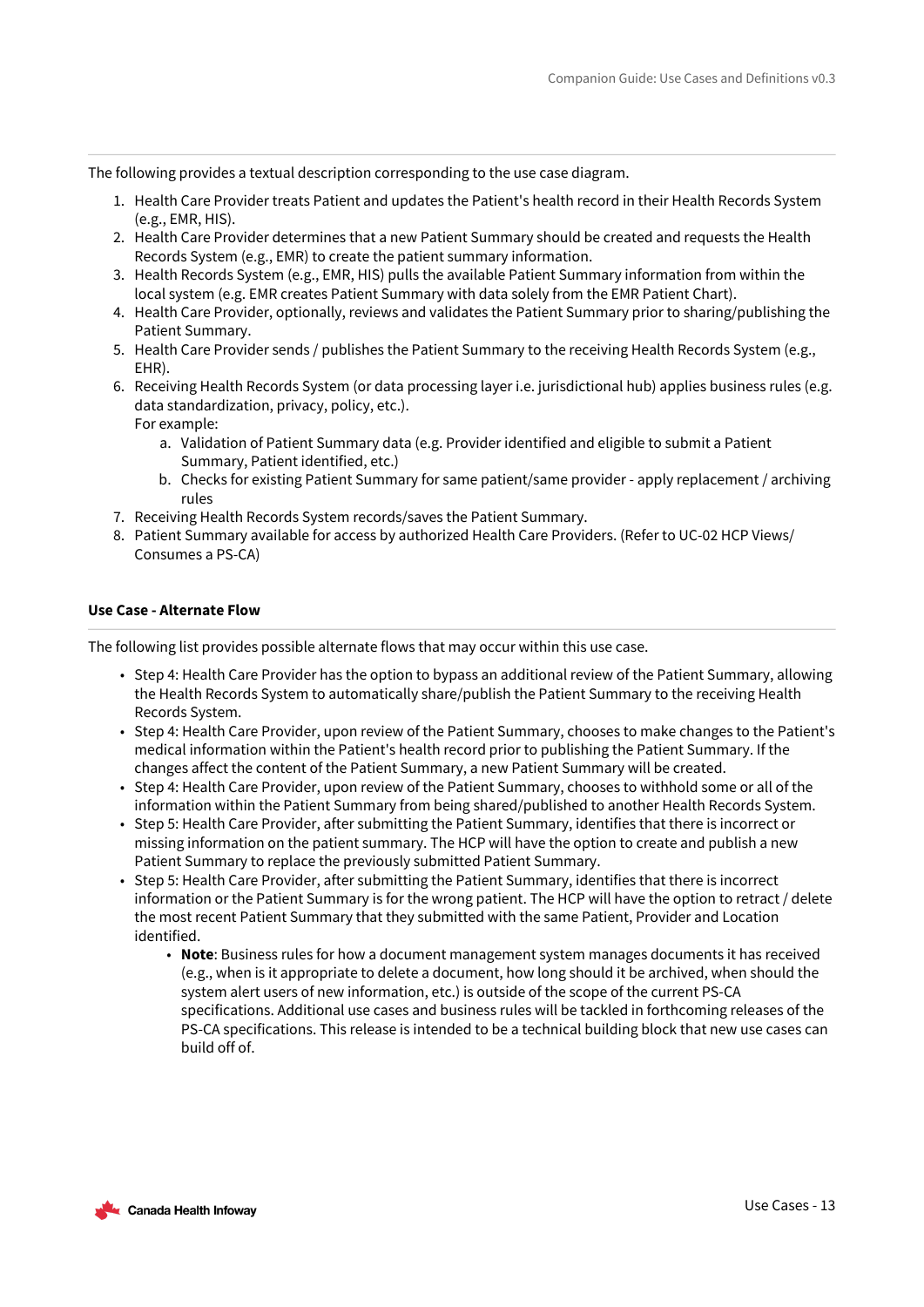### <span id="page-13-0"></span>6.3 UC-02: HCP Views/Consumes a PS-CA

### **Description**

A Health Care Provider in any care setting , views and uses a PS-CA at the point of care.

### **Scenario**

A patient schedules a visit with a health care provider, outside of their Medical Home, with symptoms including dizziness and an earache. The patient mentions that they have a regular health care provider, within their Medical Home, and experience high blood pressure (hypertension) which is being monitored at home for now. The health care provider collects information from the patient and searches their Patient Summary-CA Solution for an existing Patient Summary (e.g., searches the network to determine if a Patient Summary was created and shared by another Health Care Provider). Upon finding a Patient Summary for their patient, the health care provider views and uses the information in the Patient Summary in support of providing care for this patient.

### **Triggers, Pre-conditions & Post-conditions**

This section describes example triggers, pre-conditions & post-conditions related to the creation of the Patient Summary. It is not inclusive of all potential workflow scenarios which may be implemented within Canadian jurisdictions.

### **Triggers**

- Health Care Provider gathers all available information about their patient to provide care.
- Where applicable, HCP received a notification that new Patient Summary information is available for a Patient to which they have subscribed to receive notifications.

### **Pre-conditions**

• In jurisdictions where a patient may have applied consent directives to their Patient Summary, HCP complies with local/jurisdictional privacy policies.

### **Post-conditions**

• Health Care Provider views and uses the Patient Summary in support of Patient care.

### **Use Case Participants & Diagram**

The participants involved in this use case are:

- PS-CA Consumer (Health Care Provider requesting access to a PS-CA)
- PS-CA Solution (Health Records System enabling access to the PS-CA)

This use case diagram represents the participants and their role in the use case with a high-level view of the flow of information.

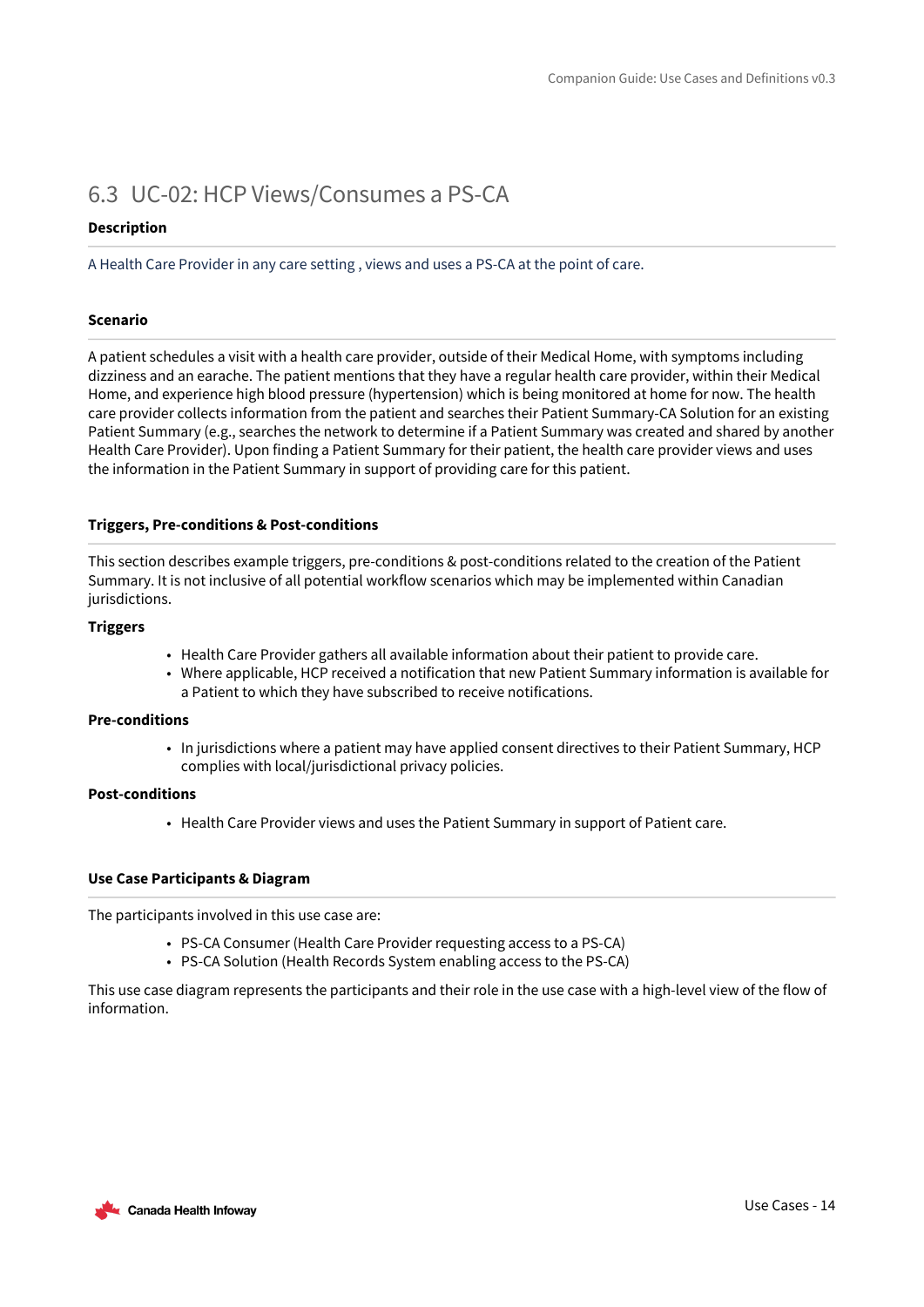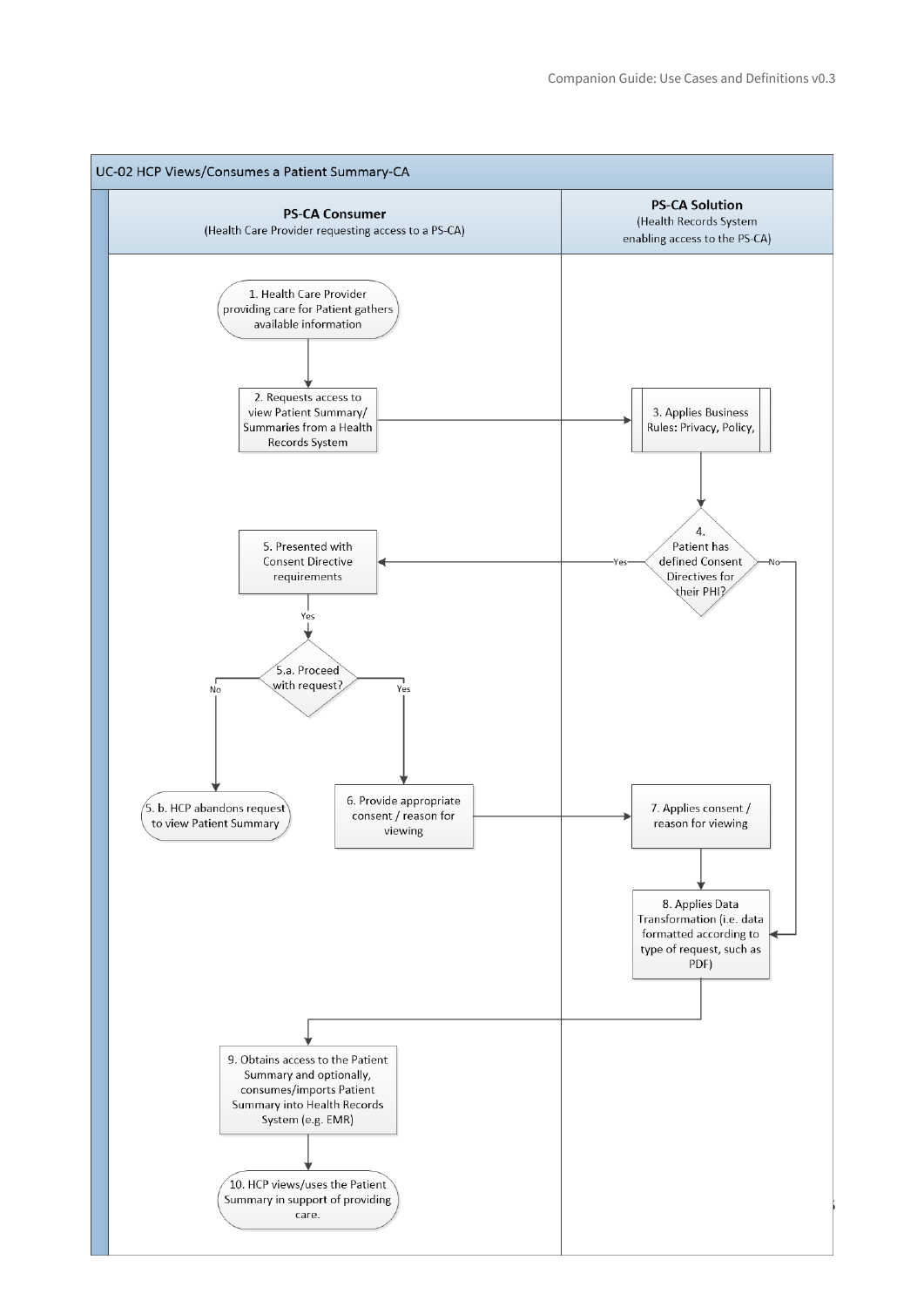### **Use Case - Primary Flow**

The following provides a textual description corresponding to the use case diagram.

- 1. Health Care Provider, providing care for their Patient gathers information from the Patient and other information that may be available in the PS-CA Solution (e.g. Health Records System such as an EHR).
- 2. Health Care Provider requests access to view an existing Patient Summary for their Patient from the PS-CA Solution.
- 3. PS-CA Solution applies applicable business/privacy/policy rules (e.g., privacy rules related to consent).
- 4. PS-CA Solution determines if there are patient consent directives applied to the Patient Summary. If yes, proceed to step 5. If there are no consent directives applied, proceed to step 8.
- 5. Health Care Provider is presented with the patient's consent directives in their Health Records System (e.g., EMR).
	- a. HCP chooses to proceed with the request to view the Patient Summary? If yes, proceed to step 6. If no, proceed to step 5 b.
	- b. HCP chooses to abandon the request to view the Patient Summary. Process complete. (Refer to Alternate Flow for step 5 b.)
- 6. Health Care Provider abides by the applicable local/jurisdictional privacy policies (e.g., provides reason code for viewing the Patient Summary).
- 7. PS-CA Solution applies the applicable local/jurisdictional privacy policy information provided by the HCP (e.g., records the reason code for viewing the Patient Summary).
- 8. PS-CA Solution applies data transformation and access to view/consume the Patient Summary (e.g., Provide request to view the PS information in PDF format).
- 9. Health Care Provider obtains access to the Patient Summary and, optionally, consumes the information into their Health Records System.
- 10. Health Care Provider views/uses the most current Patient Summary information available in support of caring for the Patient.

### **Use Case - Alternate Flow**

The following list provides possible alternate flows that may occur within this use case.

• Step 5.b. Provider is not authorized to view the Patient Summary. Process abandoned and HCP does not obtain access to Patient Summary. HCP, alternatively, collects additional input from the Patient.

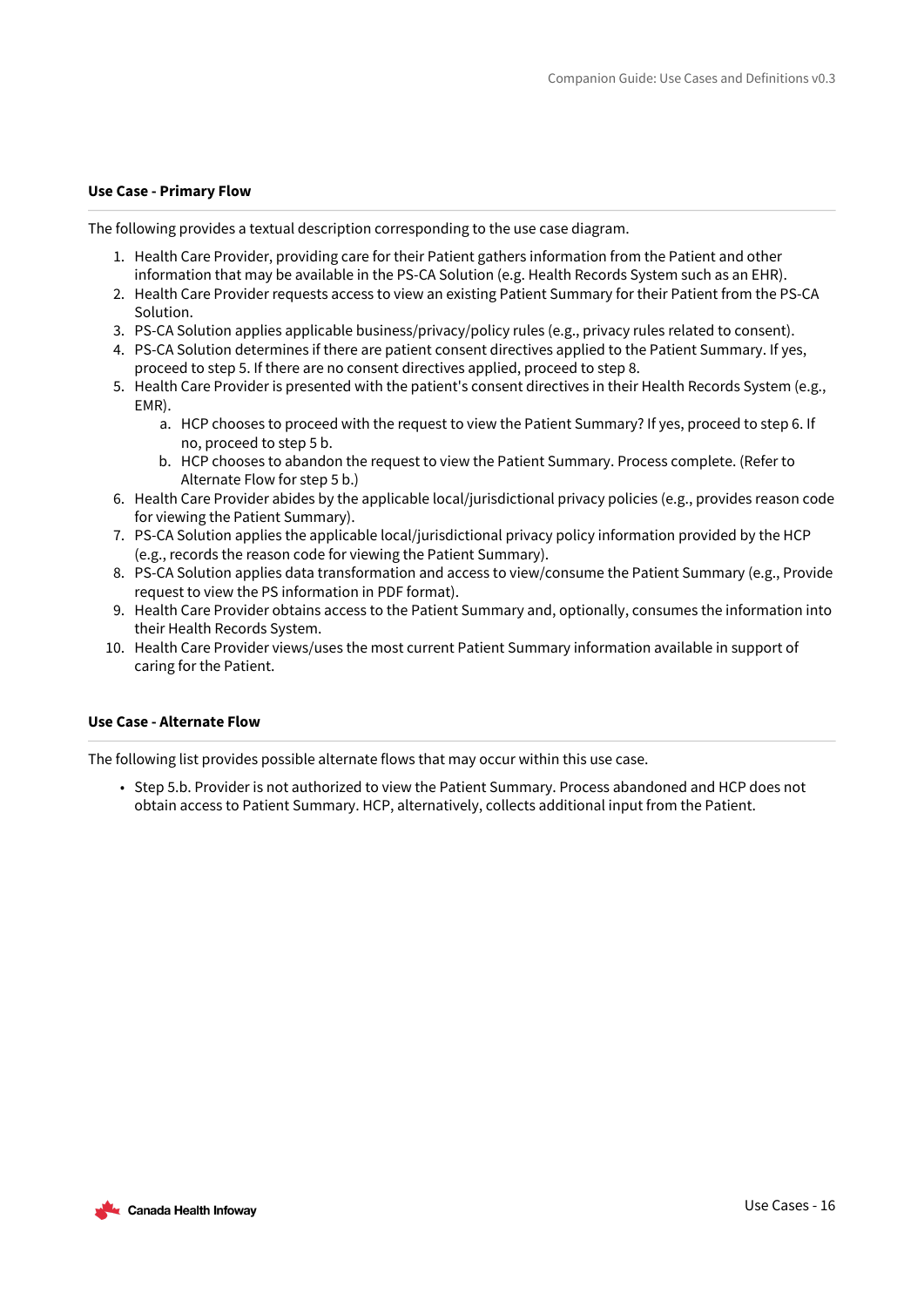### <span id="page-16-0"></span>6.4 UC-03: Patient Views/Consumes a PS-CA

### **Description**

A Patient or Subject of Care accesses/views and can obtain a copy of their own PS-CA.

### **Scenario**

A patient, or their designated caregiver, would like to access their patient summary information to stay up to date with their medical health information, contained within the Patient Summary, empowering them to play an active role in their own care.

Note that a jurisdictional implementation may choose to present a different version of the Patient Summary to patients than providers. For example, the patient version of the Patient Summary may use more patient friendly language, certain information that might lead to patient harm may be redacted (for example, in the case of patients undergoing behavioral health treatment).

### **Triggers, Pre-conditions, Post-Conditions**

This section describes example triggers, pre-conditions & post-conditions related to the creation of the Patient Summary. It is not inclusive of all potential workflow scenarios which may be implemented within Canadian jurisdictions.

### **Triggers**

- Patient, or their designated caregiver, chooses to view the patient summary to stay informed of their medical information.
- Patient wants to obtain a copy of their patient summary to have on their person while travelling.
- Patient wants to obtain a copy of their patient summary to share with another care provider.

### **Pre-conditions**

- A jurisdictional clinical system with patient access is available.
- A patient summary has been created for the patient. (Refer to UC-01 and UC-06) Note that the patient summary assembled for a patient may contain a different / modified set of data than is assembled in the patient summary for a health care provider.
- Patient has setup up a personal account, with username/password, in the jurisdictional clinical system (e.g., patient portal)
- If applicable, patient has designated and authorized a designated caregiver to access their personal health record on their behalf.
- Patient, or designated caregiver, has logged into the jurisdictional clinical system (e.g., patient portal).

### **Post-conditions**

- Patient, or their designated caregiver, accessed and viewed their own patient summary.
- Optionally, the patient, or their designated caregiver, has obtained a copy (e.g. download or printed report) of their patient summary.
- Patient, or their designated caregiver, presents the patient summary to another health care provider to support continuity of care. (Refer to UC-05 where the Patient presents their Patient Summary to a Health Care Provider in another jurisdiction.)

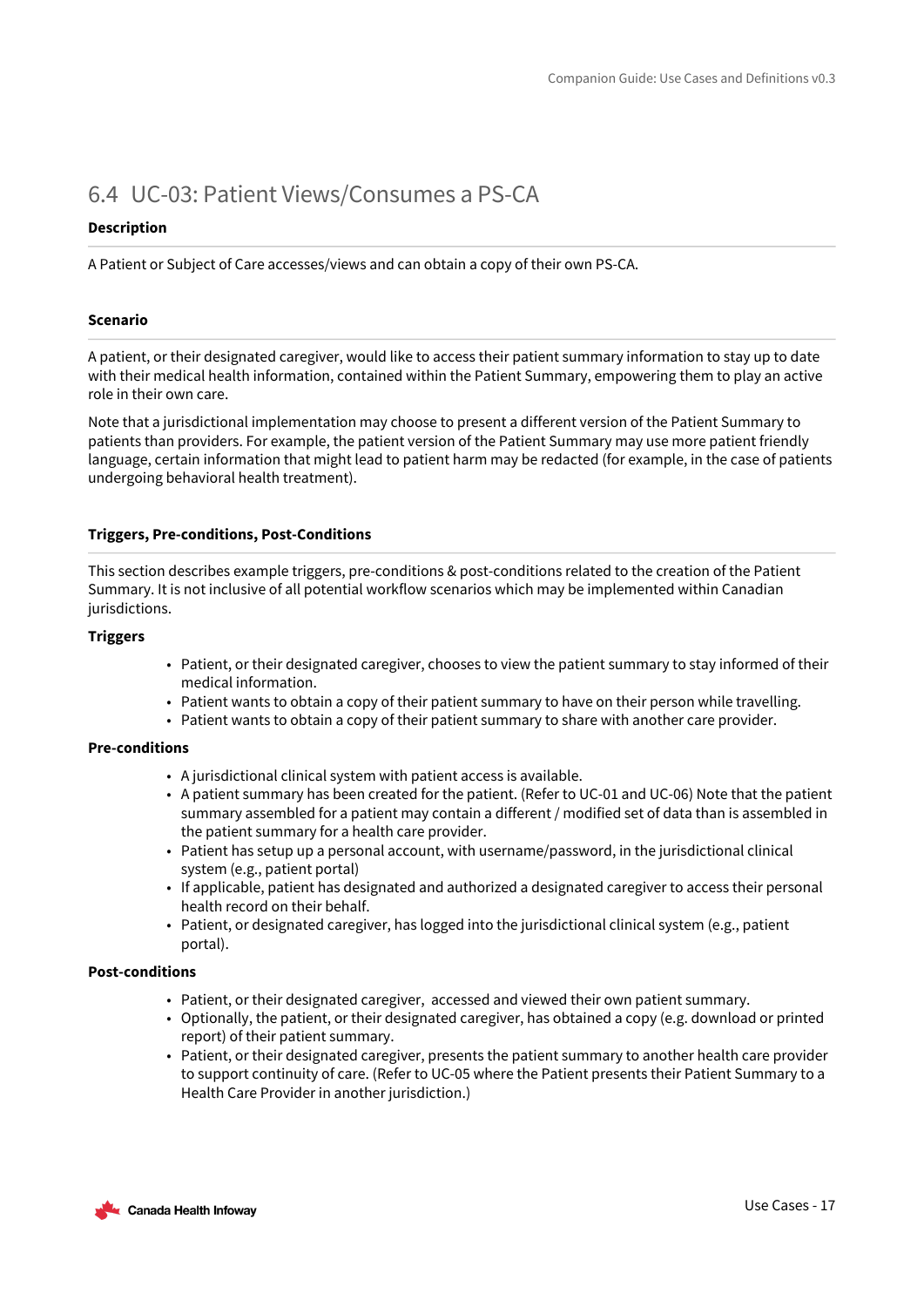### **Use Case Participants & Diagram**

The participants involved in this use case are:

- Patient / Subject of Care via Patient Portal
- PS-CA Solution (e.g., PHR)

This use case diagram represents the actors and their role in the use case with a high-level view of the flow of information.



#### **Use Case - Primary Flow**

The following provides a textual description corresponding to the use case diagram.

- 1. Patient / Subject of Care navigates to their personal health information via a Patient Portal.
- 2. Patient / Subject of Care or Substitute Decision Maker requests access to view their Patient Summary / Summaries.

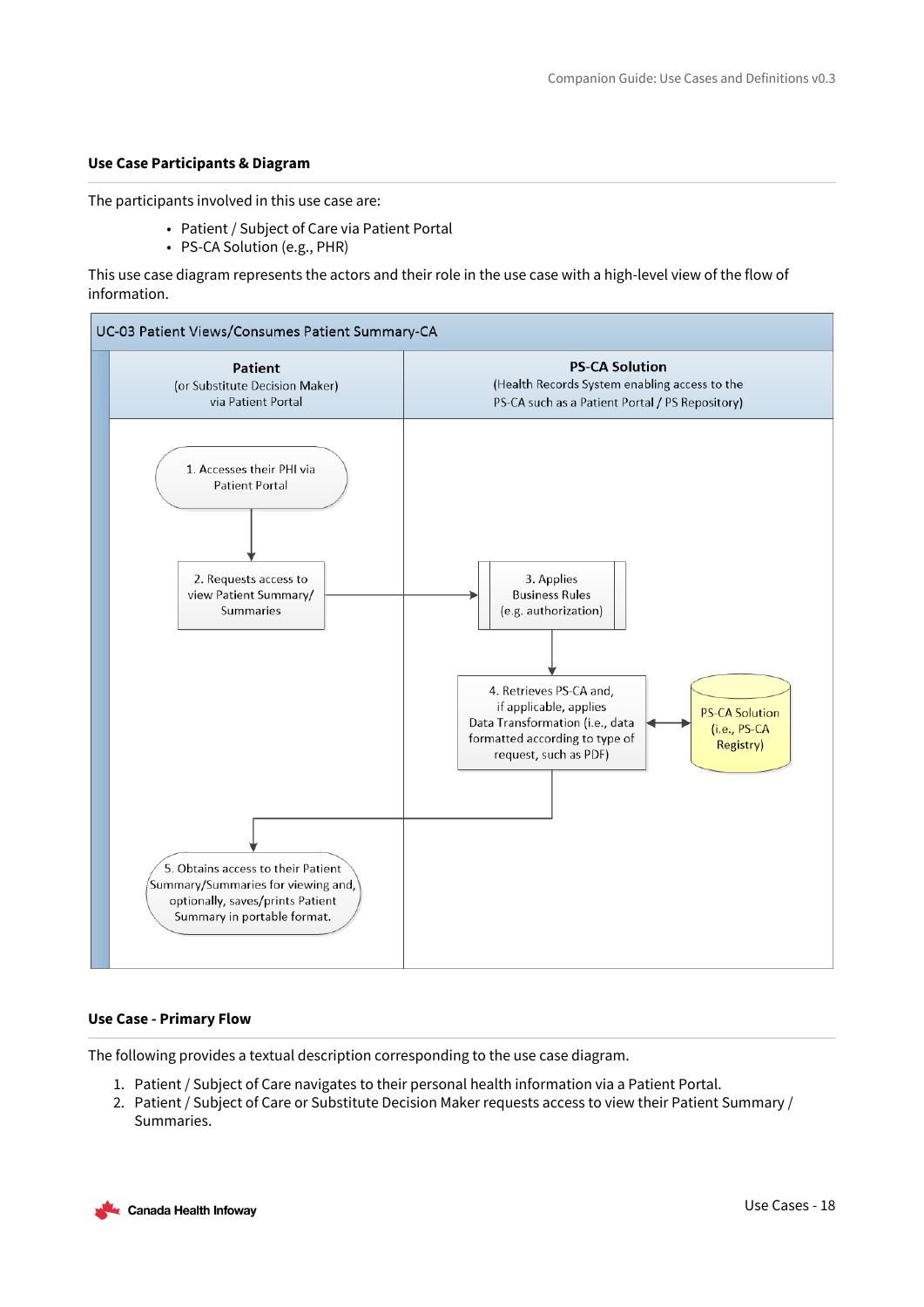- 3. PS-CA Solution (e.g., PHR) applies applicable business/policy rules (e.g. validates the patient's credentials).
- 4. PS-CA Solution (e.g., PHR) retrieves the PS-CA (from local storage or from an external PS-CA Registry). If applicable, the PS-CA Solution may apply data transformation, such as formatting the information into a PDF.
- 5. Patient / Subject of Care obtains access to their Patient Summary/Summaries and optionally, prints/saves the document in a portable format.

#### **Use Case - Alternate Flow**

The following list provides possible alternate flows that may occur within this use case.

• A substitute decision maker, with the designated permissions, accesses/obtains the Patient Summary.

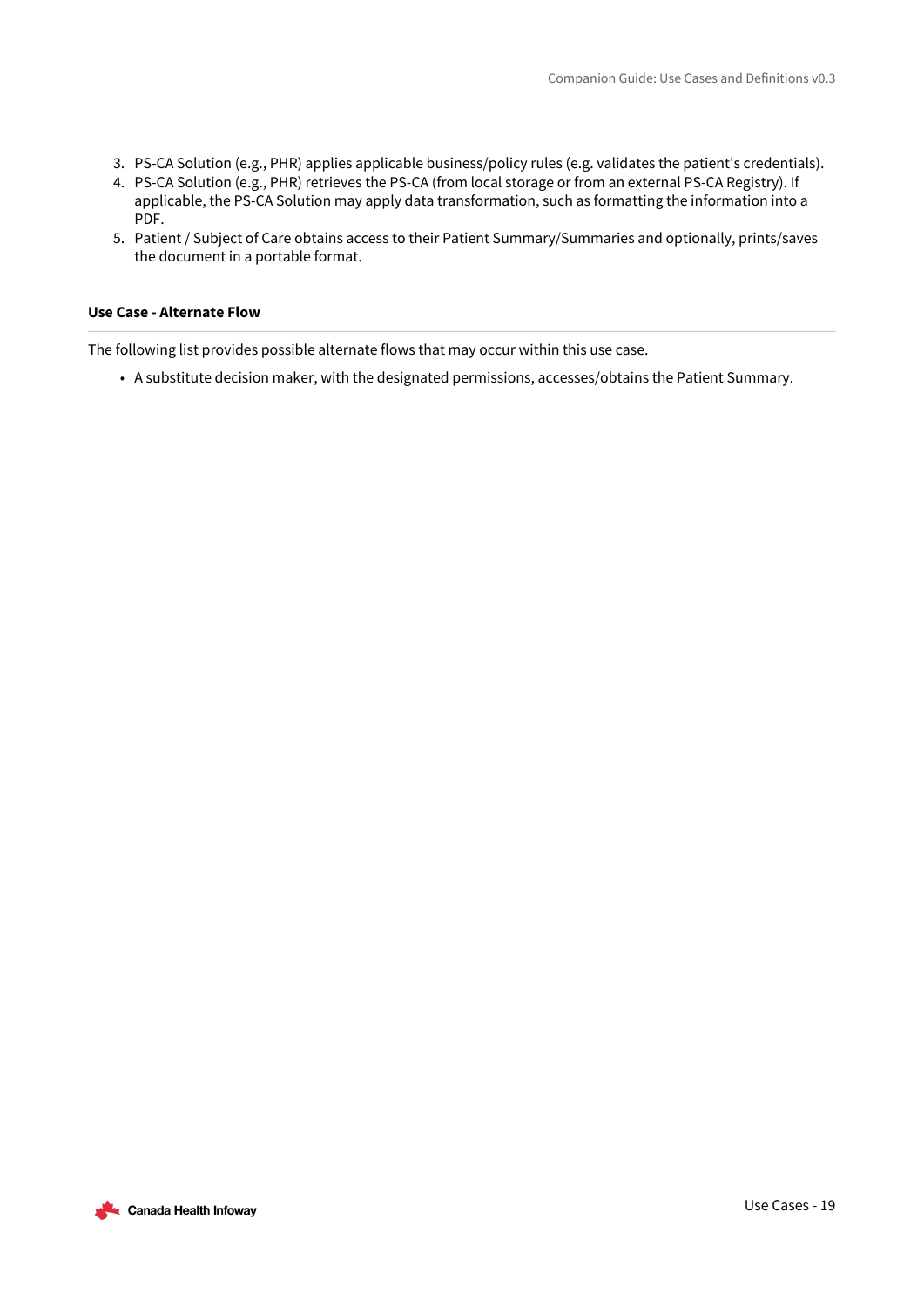# <span id="page-19-0"></span>7 Requirements Definition

The requirements definition contains a consolidation of interoperability and solution requirements to support the pan-Canadian Patient Summary - Interoperability Specifications v1 Trial Implementation. The requirements include:

- interoperability requirements which can be tested/validated through prototyping; and
- a broad set of requirements for consideration and to support and provide guidance to stakeholders in their PS-CA implementations. For example, supporting requirements may refer to local/jurisdictional policies and/or standards indicating that an implementer should validate specific requirement needs, if any, within a jurisdiction.

The requirements refer to a standardized expression of actors, entities, and user-system interactions, which will be further defined within the pan-Canadian Patient Summary - Companion Guide to Reference Architecture. [Definitions of the terms used throughout the requirements may be found in the PS-CA Specification:](https://infoscribe.infoway-inforoute.ca/display/PSCAV03/AppendixB-Glossary-of-Terms) Glossary of Terms & Acronyms.

<span id="page-19-1"></span>Additional requirements may emerge and will be included in subsequent releases of the PS-CA specifications.

### 7.1 Requirements Structure

The Requirements have been defined within three categories (Business/Legal, Information Semantic, and Technical) and two subcategories (Interoperability and Solution), with three priority types (Shall, Should, and May), as described below:

| <b>Requirements Categories</b>                     |                                                                                                                                                                                                                                                                                                                                                                                                                |
|----------------------------------------------------|----------------------------------------------------------------------------------------------------------------------------------------------------------------------------------------------------------------------------------------------------------------------------------------------------------------------------------------------------------------------------------------------------------------|
| <b>Business/Legal</b><br><b>Requirements</b>       | • Requirements that enable independent organizations to execute a<br>collaborative process or service.                                                                                                                                                                                                                                                                                                         |
| <b>Information Semantic</b><br><b>Requirements</b> | • Requirements for syntax and semantics such that data exchanged between<br>health record systems can be interpreted and the meaning of the data<br>ascertained.                                                                                                                                                                                                                                               |
| <b>Technical Requirements</b>                      | • Requirements for one health record system to send data to another health<br>record system and for the receiving system to acknowledge receipt of the data<br>payload.                                                                                                                                                                                                                                        |
| <b>Requirements</b><br><b>Subcategories</b>        |                                                                                                                                                                                                                                                                                                                                                                                                                |
| Interoperability<br><b>Requirements</b>            | • Requirements for one IT system to send data to another IT system and for the<br>receiving system to acknowledge receipt of the data payload;<br>• Requirements for syntax and semantics such that data exchanged between IT<br>systems can be interpreted and the meaning of the data ascertained;<br>• Requirements that enable independent organizations to execute a<br>collaborative process or service. |

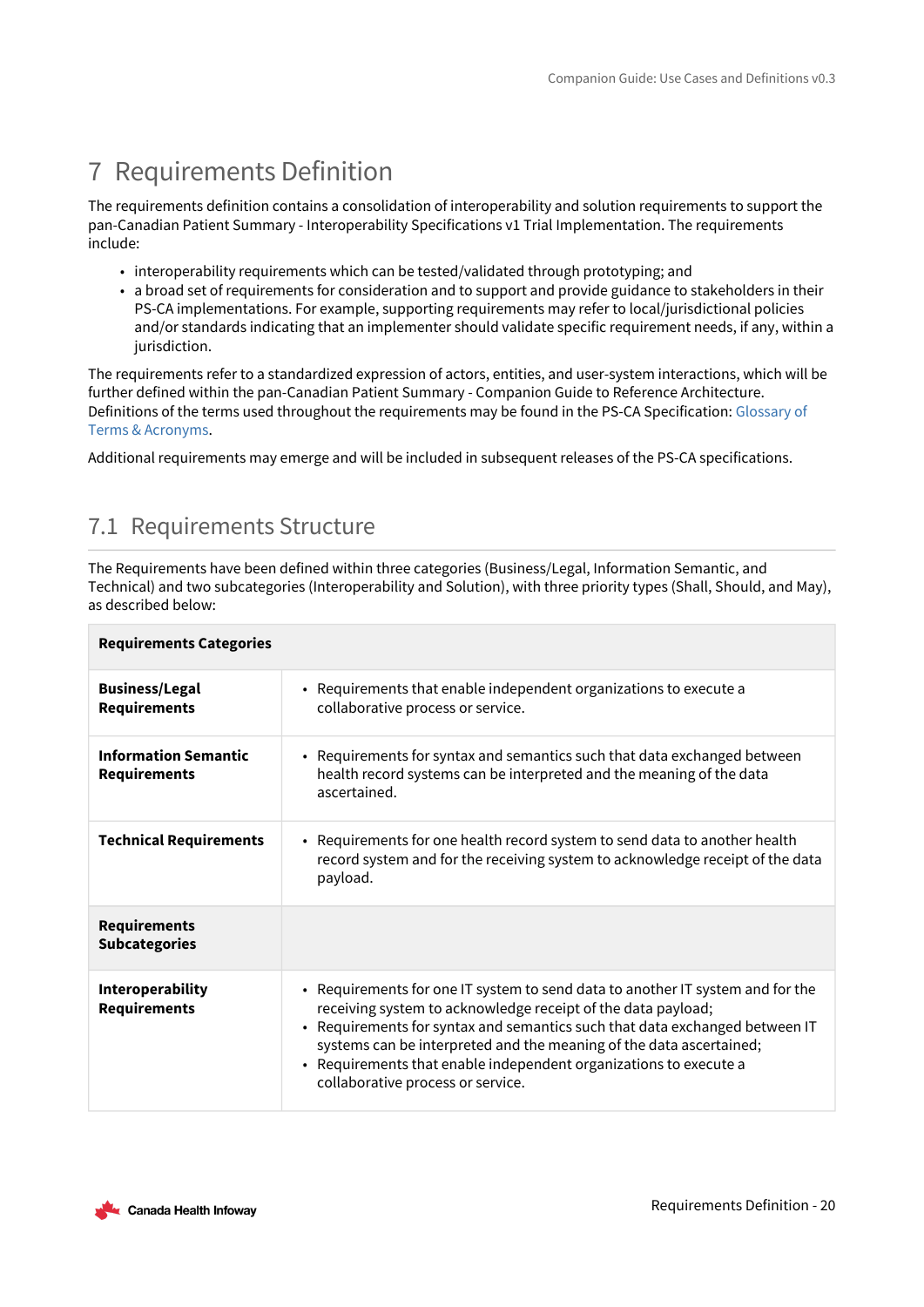| <b>Solution Requirements</b>   | • This is a broad list of requirements that can be used by jurisdictions to<br>conceptualize how existing systems and COTS (commercial off-the-shelf)<br>solutions may be used to create/produce, communicate, share and access/<br>consumer patient summaries based on the PS-CA standard.<br>• Requirements may support the development of solutions and go beyond the<br>Interoperability Requirements.<br>• Further definitions of these requirements may be defined by jurisdictional<br>policies. |
|--------------------------------|---------------------------------------------------------------------------------------------------------------------------------------------------------------------------------------------------------------------------------------------------------------------------------------------------------------------------------------------------------------------------------------------------------------------------------------------------------------------------------------------------------|
| <b>Requirements Priorities</b> |                                                                                                                                                                                                                                                                                                                                                                                                                                                                                                         |
| <b>Shall</b>                   | • used to indicate a required requirement.                                                                                                                                                                                                                                                                                                                                                                                                                                                              |
| Should                         | • used to indicate that a requirement is recommended and should be<br>considered as best practice for implementation, but not required (i.e., it is<br>optional) for implementation.                                                                                                                                                                                                                                                                                                                    |
| May                            | • used to indicate that a requirement is <b>permittable / optional</b> , but not<br>required for implementation.                                                                                                                                                                                                                                                                                                                                                                                        |
| <b>Shall not</b>               | • used to indicate that an element or action is <b>prohibited</b> .                                                                                                                                                                                                                                                                                                                                                                                                                                     |

### <span id="page-20-0"></span>7.2 Requirements Identification

Each requirement is identified with a:

- Requirement ID: The first 3 characters of the requirement ID (e.g., BR#) represents the category assignment, followed by "-##" representing the requirement number within the category. For example:
	- **BR1-001** = First requirement within the Business/Legal Requirements category
	- **BR2-001** = First requirement within the Information/Semantic Requirements category
	- **BR3-001** = First requirement within the Technical Requirement category
- Definition
- Requirement Subcategory: Interoperability or Solution
- Type (i.e., Priority): Mandatory, Recommended or Optional

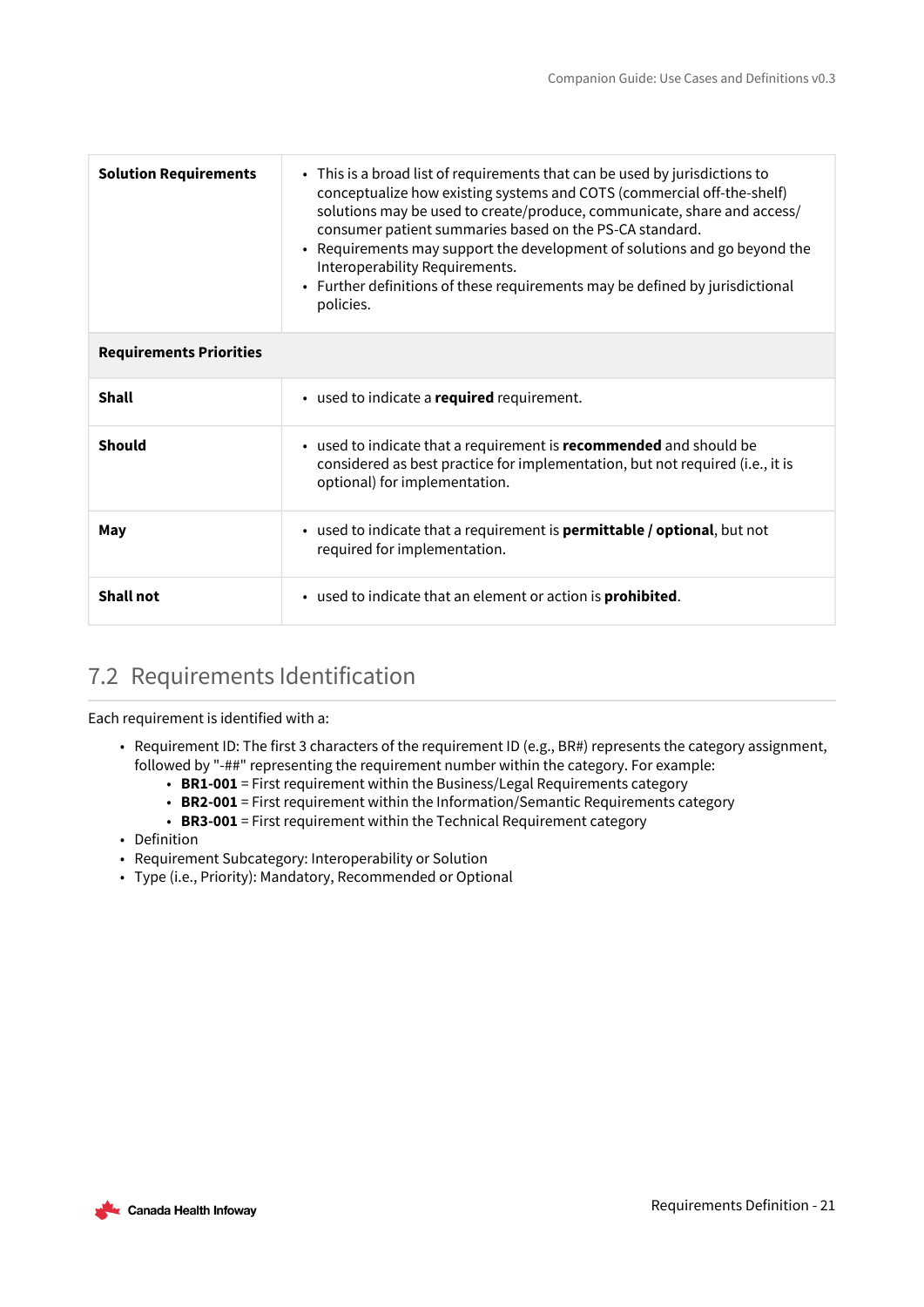### <span id="page-21-0"></span>7.3 Requirements for Interoperability Testing

The following tables include a set of interoperability requirements that will be tested as part of the pan-Canadian Patient Summary - Interoperability Specification v1 Trial Implementation.

Note: Some of the requirements included in the Requirements for Guidance and Support section may be further developed in future PS-CA Specifications releases and re-categorized as Requirements for Interoperability Testing.

### **Business Legal: Requirements for Interoperability Testing**

The following table contains a subset of the business / legal, information / semantic and technical interoperability requirements that will be tested as part of the pan-Canadian Patient Summary - Interoperability Specification v1 Trial Implementation.

| <b>BRID</b>   | <b>Description</b>                                                                                                                                                                                                                                                                                                                                                                                            | <b>Type</b> | <b>Subcategory</b> |
|---------------|---------------------------------------------------------------------------------------------------------------------------------------------------------------------------------------------------------------------------------------------------------------------------------------------------------------------------------------------------------------------------------------------------------------|-------------|--------------------|
| <b>BR1-05</b> | A Patient Summary-CA Solution shall provide<br>the ability for an authorized PS consumer (e.g.<br>authorized health care provider) to ascertain<br>the provenance (PS-CA author, producer, date<br>and subject of care) of a current and historical<br>PS.                                                                                                                                                    | Mandatory   | Interoperability   |
| <b>BR1-11</b> | A Patient Summary-CA Solution shall limit the<br>sharing of health information to what is<br>clinically necessary and sufficient, in<br>accordance with governing legislation and the<br>Patient Summary-CA specification.<br>Note: For example, the clinician will have the<br>ability to create the PS-CA with a subset of the<br>data domains defined within the PS-CA<br>Interoperability Specifications. | Mandatory   | Interoperability   |
| <b>BR1-13</b> | A Patient Summary-CA Solution shall provide<br>the Patient/Subject of Care a right of access to<br>their Patient Summary based on jurisdictional<br>policies and legislative provisions.                                                                                                                                                                                                                      | Mandatory   | Interoperability   |
| <b>BR1-14</b> | A Patient Summary-CA Solution shall limit<br>access to only authorized PS-CA Producers and<br>PS-CA Consumers.                                                                                                                                                                                                                                                                                                | Mandatory   | Interoperability   |

### **Information and Semantic: Requirements for Interoperability Testing**

The following table contains a subset of the information / semantic interoperability requirements that will be tested as part of the pan-Canadian Patient Summary - Interoperability Specification v1 Trial Implementation.

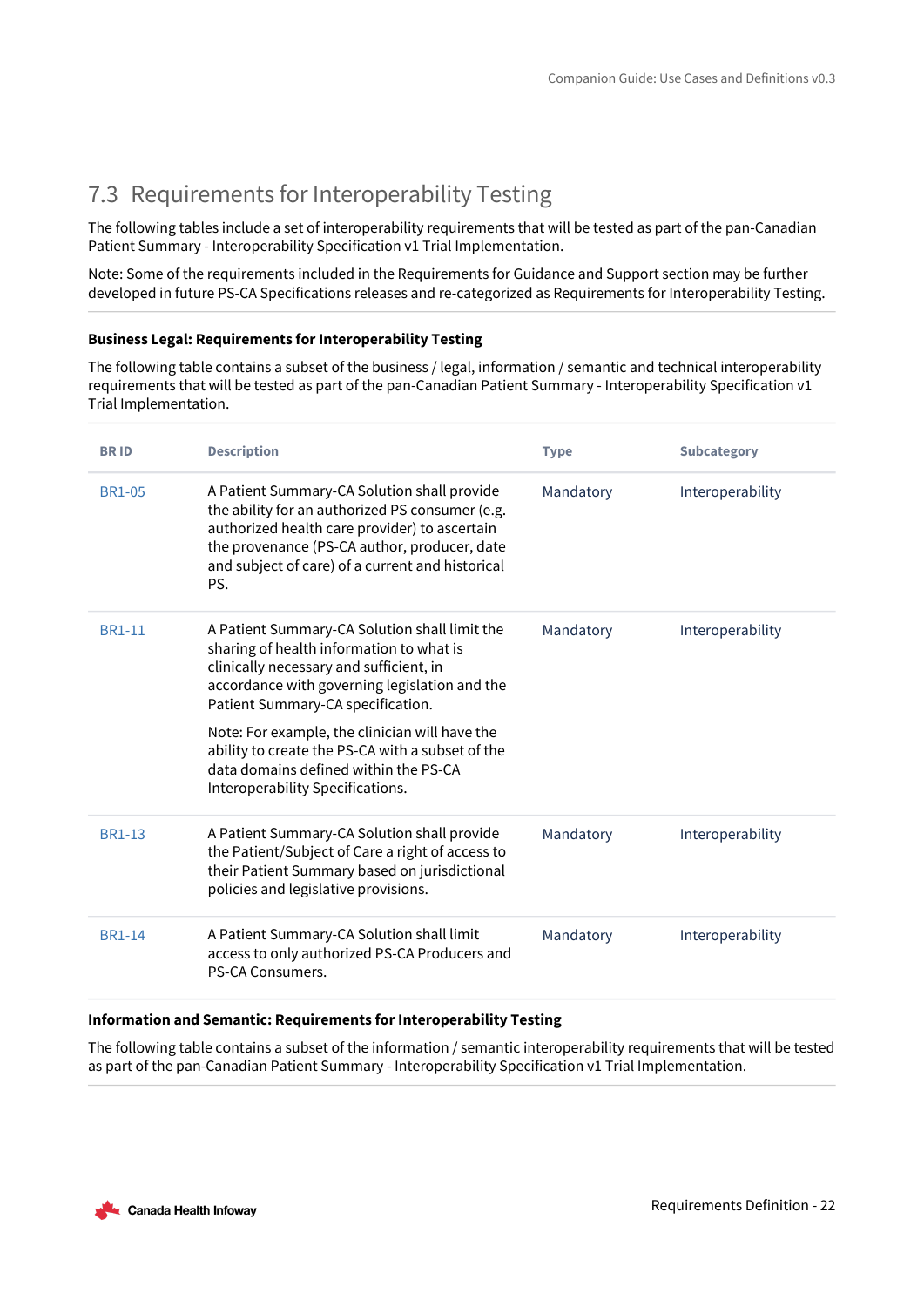| <b>BRID</b>         | <b>Description</b>                                                                                                                                                                                                    | <b>Type</b> | <b>Subcategory</b> |
|---------------------|-----------------------------------------------------------------------------------------------------------------------------------------------------------------------------------------------------------------------|-------------|--------------------|
| <b>BR2-01</b>       | A Patient Summary- CA Solution shall enable<br>an authorized health care provider to create/<br>produce a Patient Summary based on the pan-<br>Canadian Patient Summary - FHIR<br>Implementation Guide.               | Mandatory   | Interoperability   |
| BR <sub>2</sub> -02 | A Patient Summary-CA Solution shall adhere to<br>the syntactic, semantic/terminology and<br>content standards for interoperability<br>established in the pan-Canadian Patient<br>Summary - FHIR Implementation Guide. | Mandatory   | Interoperability   |

### **Technical: Requirements for Interoperability Testing**

The following table contains a subset of the technical interoperability requirements that will be tested as part of the pan-Canadian Patient Summary - Interoperability Specification v1 Trial Implementation.

| <b>BRID</b>   | <b>Description</b>                                                                                                                                                                                                   | <b>Type</b> | <b>Subcategory</b> |
|---------------|----------------------------------------------------------------------------------------------------------------------------------------------------------------------------------------------------------------------|-------------|--------------------|
| <b>BR3-01</b> | A Patient Summary-CA Solution shall provide the<br>ability to capture and communicate the identity<br>of the PS subject of care.                                                                                     | Mandatory   | Interoperability   |
| <b>BR3-02</b> | A Patient Summary-CA Solution shall provide the<br>ability to capture and communicate the identity<br>of the authorized PS-CA Author.                                                                                | Mandatory   | Interoperability   |
| <b>BR3-04</b> | A Patient Summary-CA Solution shall provide the<br>ability to view the versions of Patient Summaries<br>and render a previous version based on a<br>request in accordance to jurisdictional policies.                | Mandatory   | Interoperability   |
| <b>BR3-05</b> | A Patient Summary-CA Solution may be able to<br>produce a PS-CA in a portable format (e.g., PDF)<br>that is broadly accessible to patients/subjects of<br>care.                                                      | Optional    | Interoperability   |
| <b>BR3-08</b> | A Patient Summary-CA Solution shall protect<br>health information in transit, adhering to<br>jurisdictional standards for encryption.                                                                                | Mandatory   | Interoperability   |
|               | Note: For example, jurisdictional standards for<br>encryption should cover concepts of<br>cryptographic algorithms and protocols,<br>management of encryption keys during the<br>transmission of PHI to maintain the |             |                    |

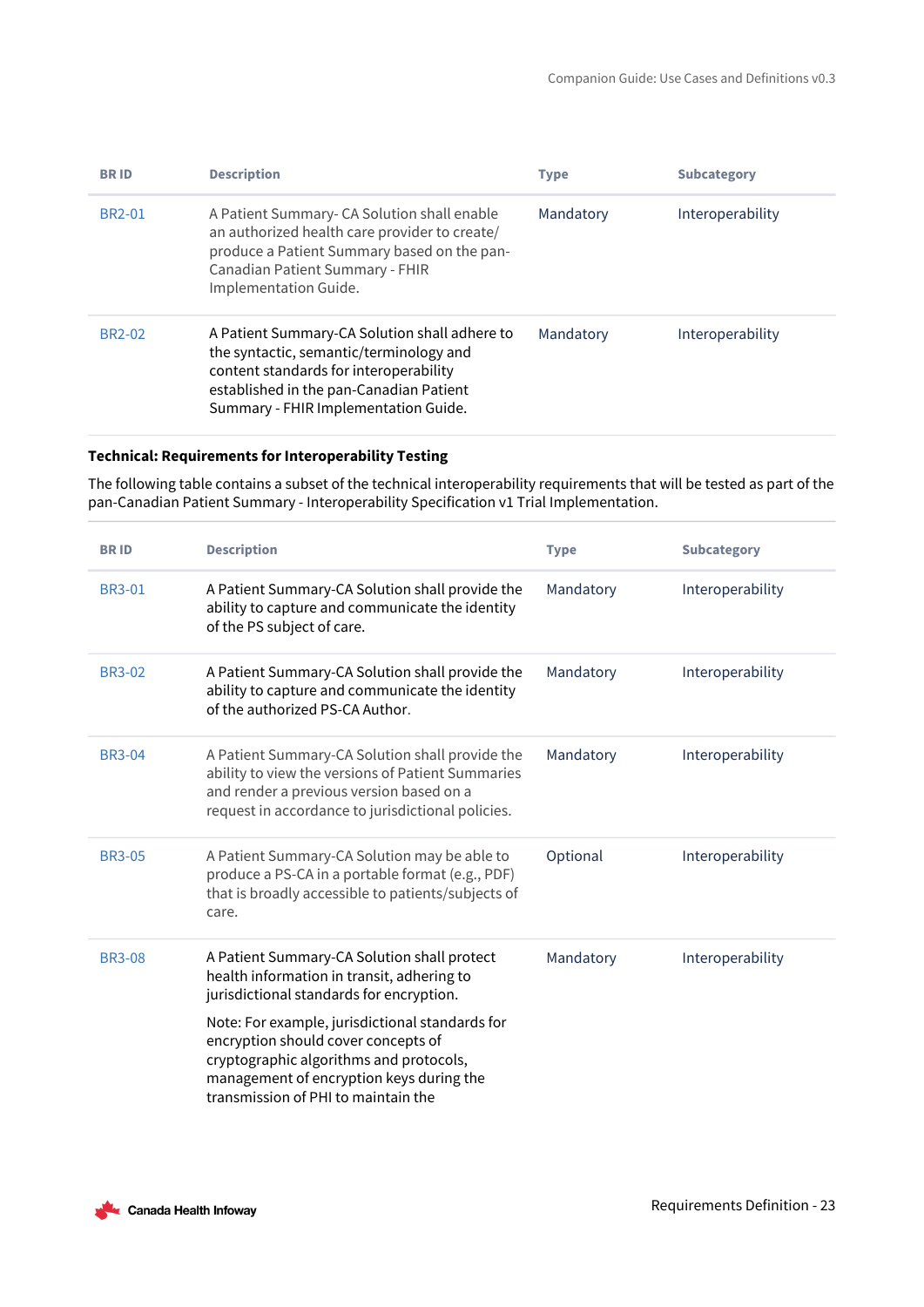| <b>BRID</b>   | <b>Description</b>                                                                                                                 | <b>Type</b> | <b>Subcategory</b> |
|---------------|------------------------------------------------------------------------------------------------------------------------------------|-------------|--------------------|
|               | confidentiality and integrity of the Patient<br>Summary.                                                                           |             |                    |
| <b>BR3-13</b> | A Patient Summary-CA Solution shall provide the<br>ability to uniquely identify a Patient Summary-<br>CA with a unique identifier. | Mandatory   | Interoperability   |
| BR3-16        | A Patient Summary-CA Solution shall create the<br>PS-CA in a structured format using FHIR R4<br>$(v4.0.1) +$ JSON and XML.         | Mandatory   | Interoperability   |

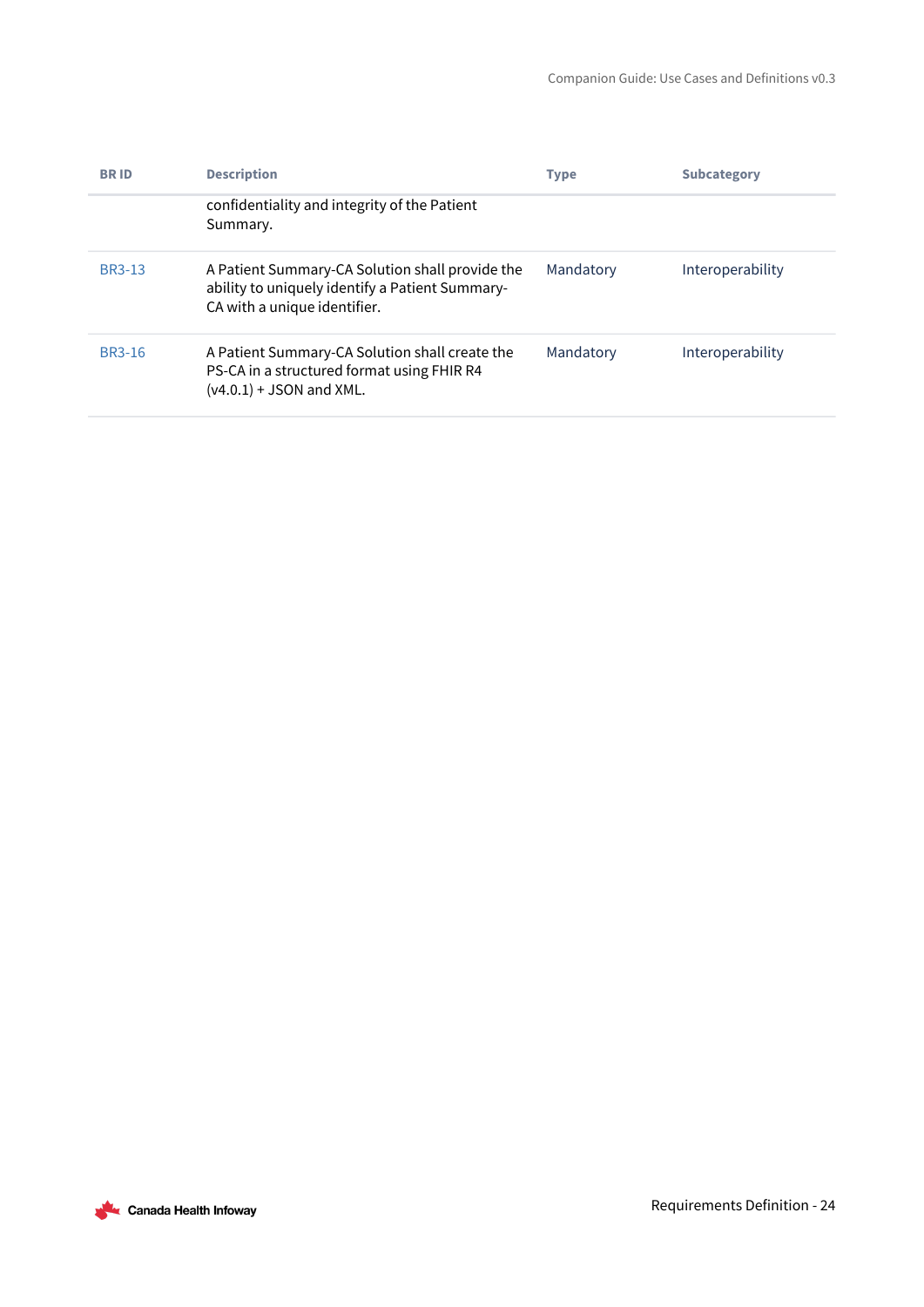### <span id="page-24-0"></span>7.4 Requirements for Guidance and Support

The following tables include a broad set of interoperability and solution requirements for **consideration and to support and provide guidance** to implementers of the pan-Canadian Patient Summary - Interoperability Specification v1 Trial Implementation. These requirements will not be included in the set of testable requirements for this release.

Note: Some of the supporting requirements may be further developed in future PS-CA Specifications releases and re-categorized as a Testable Requirement.

| <b>BRID</b>   | <b>Description</b>                                                                                                                                                                                                                                                                                                | <b>Type</b> | <b>Subcategory</b> |
|---------------|-------------------------------------------------------------------------------------------------------------------------------------------------------------------------------------------------------------------------------------------------------------------------------------------------------------------|-------------|--------------------|
| <b>BR1-01</b> | A Patient Summary-CA Solution should provide<br>the ability to manage the versioning, storage,<br>preservation, destruction, and archiving of Patient<br>Summaries produced and consumed by<br>authorized users of the system in accordance to<br>jurisdictional policies.                                        | Recommended | Solution           |
| <b>BR1-02</b> | A Patient Summary-CA Solution should provide a<br>health care provider with the option to review and<br>sign-off the Patient Summary content before it is<br>made available to PS-CA Consumers.                                                                                                                   | Recommended | Solution           |
|               | Note: If the health care provider determines that<br>changes are required to the Patient Summary<br>prior to sign-off, the HCP will make the updates in<br>the patient's chart. If the changes affect the<br>Patient Summary content, a new Patient<br>Summary will be created for review/sign-off by the<br>HCP. |             |                    |
| <b>BR1-03</b> | A Patient Summary-CA Solution shall provide a<br>healthcare provider with the ability to invalidate a<br>Patient Summary if they determine it was entered<br>in error or is invalid as required by jurisdictional<br>policy.                                                                                      | Mandatory   | Interoperability   |
| <b>BR1-04</b> | A Patient Summary-CA Solution should adhere to<br>data retention policies set by local/jurisdictional<br>policies and system requirements.                                                                                                                                                                        | Recommended | Solution           |
| <b>BR1-06</b> | A Patient Summary-CA Solution may provide the<br>ability to extract and save discrete data from a<br>Patient Summary based on a request by an<br>authorized system user.                                                                                                                                          | Optional    | Solution           |

### **Business Legal: Requirements for Guidance and Support**

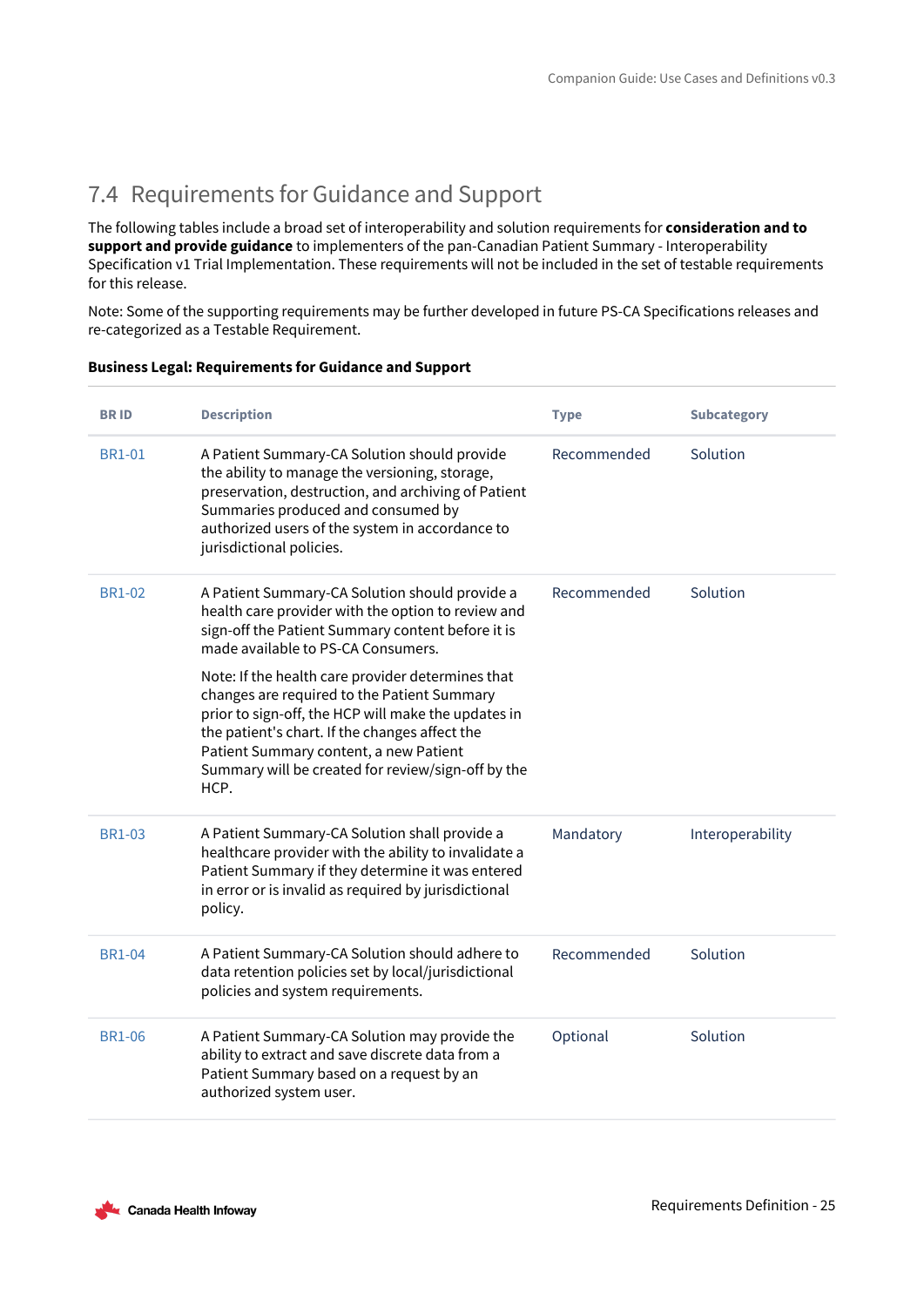| <b>BRID</b>   | <b>Description</b>                                                                                                                                                                                                                                                                                                                                                                                                                                                                            | <b>Type</b> | <b>Subcategory</b> |
|---------------|-----------------------------------------------------------------------------------------------------------------------------------------------------------------------------------------------------------------------------------------------------------------------------------------------------------------------------------------------------------------------------------------------------------------------------------------------------------------------------------------------|-------------|--------------------|
| <b>BR1-07</b> | A PS-CA Author should reasonably ensure that the<br>health information contained in a Patient<br>Summary-CA is accurate, sufficiently complete<br>and up to date to meet the specified clinical<br>purpose.                                                                                                                                                                                                                                                                                   | Recommended | Solution           |
| <b>BR1-08</b> | A Patient Summary-CA Solution should be able to<br>comply with a legal hold from an authorized entity<br>based on jurisdictional policies.<br>*Note: Legal hold policies prevent deletion of any<br>electronically stored information on the PS-CA<br>that may be imminent for a legal case.                                                                                                                                                                                                  | Recommended | Solution           |
| <b>BR1-09</b> | A Patient Summary-CA Solution should be able to<br>omit or mask data in a PS-CA in compliance with<br>local/jurisdictional privacy policies.                                                                                                                                                                                                                                                                                                                                                  | Recommended | Solution           |
| <b>BR1-10</b> | A Patient Summary-CA Solution shall have the<br>ability to produce a Patient Summary in<br>compliance with a subject of care's consent<br>directives in accordance to local/jurisdictional<br>standards and/or policies.                                                                                                                                                                                                                                                                      | Mandatory   | Interoperability   |
|               | Note: For example, local/jurisdictional standards<br>may include associating consent directives with<br>PHI in the Patient Summary which cover concepts<br>of maintaining association, processing consent<br>directives, blocking transmission of PHI in Patient<br>summary where consent directives are violated or<br>no exception of a disclosure is outlined by law or<br>by jurisdictional policy, and notifications to<br>requesters when data is blocked due to consent<br>directives. |             |                    |
| <b>BR1-12</b> | A Patient Summary-CA Solution shall have the<br>ability to indicate or make the PS-CA Consumer<br>(e.g. a healthcare provider) aware that<br>information about the subject of care has been<br>omitted or masked based on a consent directives<br>and jurisdictional policies.                                                                                                                                                                                                                | Mandatory   | Interoperability   |

### **Technical: Requirements for Guidance and Support**

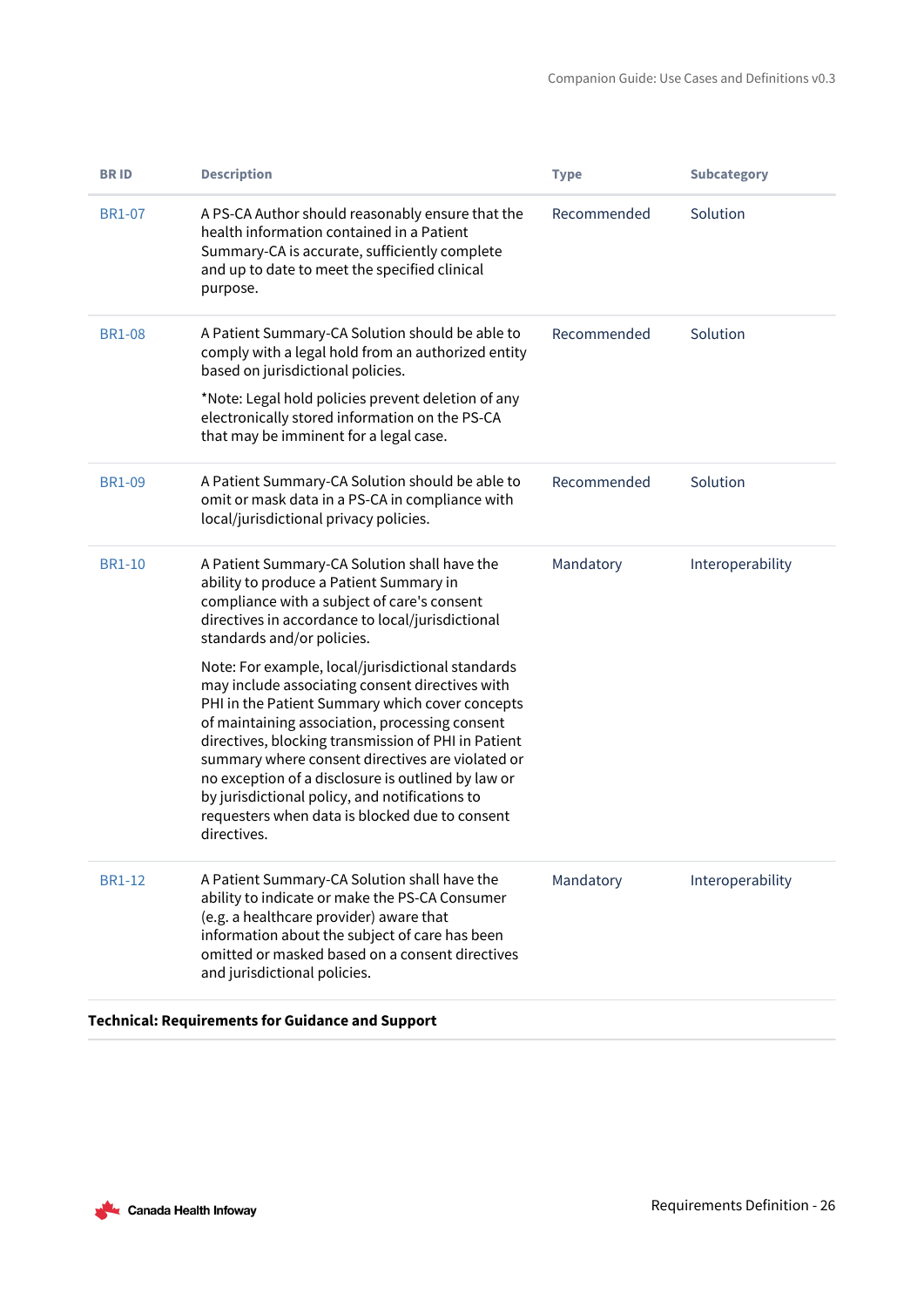| <b>BRID</b>   | <b>Description</b>                                                                                                                                                                                                                                                                                                                                                                                                                                                                                                                                                                      | <b>Type</b> | <b>Subcategory</b> |
|---------------|-----------------------------------------------------------------------------------------------------------------------------------------------------------------------------------------------------------------------------------------------------------------------------------------------------------------------------------------------------------------------------------------------------------------------------------------------------------------------------------------------------------------------------------------------------------------------------------------|-------------|--------------------|
| <b>BR3-09</b> | A Patient Summary-CA Solution should adhere to the<br>minimum industry standards for role-based access<br>control and security mechanisms for the Patient<br>Summary, including defining the security level and<br>authorization profile of all authorized actors and<br>mapping each user to one or more roles and each role<br>to one or more system functions, dictated by<br>jurisdictional standards and system requirements.                                                                                                                                                      | Recommended | Solution           |
|               | Note: For example, jurisdictional standards for role-<br>based access control should consider the following<br>standards such as ISO 22600-1:2014, which describes<br>the scenarios and the critical parameters in<br>information exchange across policy domains. Another<br>example of a standard is ISO 22600-2:2014, which<br>describes and explains, in a more detailed manner,<br>the architectures and underlying models for privilege<br>management and access control which are necessary<br>for secure information sharing including the formal<br>representation of policies. |             |                    |
| <b>BR3-06</b> | A Patient Summary-CA Solution should adhere to<br>minimum local/jurisdictional industry standards for<br>authentication (e.g., multi-factor authentication) of<br>authorized users.                                                                                                                                                                                                                                                                                                                                                                                                     | Recommended | Solution           |
| <b>BR3-07</b> | A Patient Summary-CA solution should, where<br>feasible, segregate duties and areas of responsibility<br>to reduce opportunities for unauthorized<br>modification or misuse of PHI based on jurisdictional<br>standards.<br>Note: For example, appropriate access-controls                                                                                                                                                                                                                                                                                                              | Recommended | Solution           |
|               | should be put in place to segregate duties for<br>authorized actors who have access and/or can view<br>hosted components of the Patient Summary in order<br>to reduce opportunities for unauthorized<br>modification or misuse of PHI and security-critical<br>system data according to jurisdictional standards.                                                                                                                                                                                                                                                                       |             |                    |
| <b>BR3-10</b> | A Patient Summary-CA Solution should adhere to<br>jurisdictional standards for creation of secure audit<br>logs that capture access to, modification or disclosure<br>of Patient Summary-CA information. This includes the<br>activities of PS-CA Producers, Consumers and<br>Requesters.                                                                                                                                                                                                                                                                                               | Recommended | Solution           |
|               | Note: For example, jurisdictional standards for<br>appropriate secure-audit records should log PHI-<br>related events, such as Patient Summary access                                                                                                                                                                                                                                                                                                                                                                                                                                   |             |                    |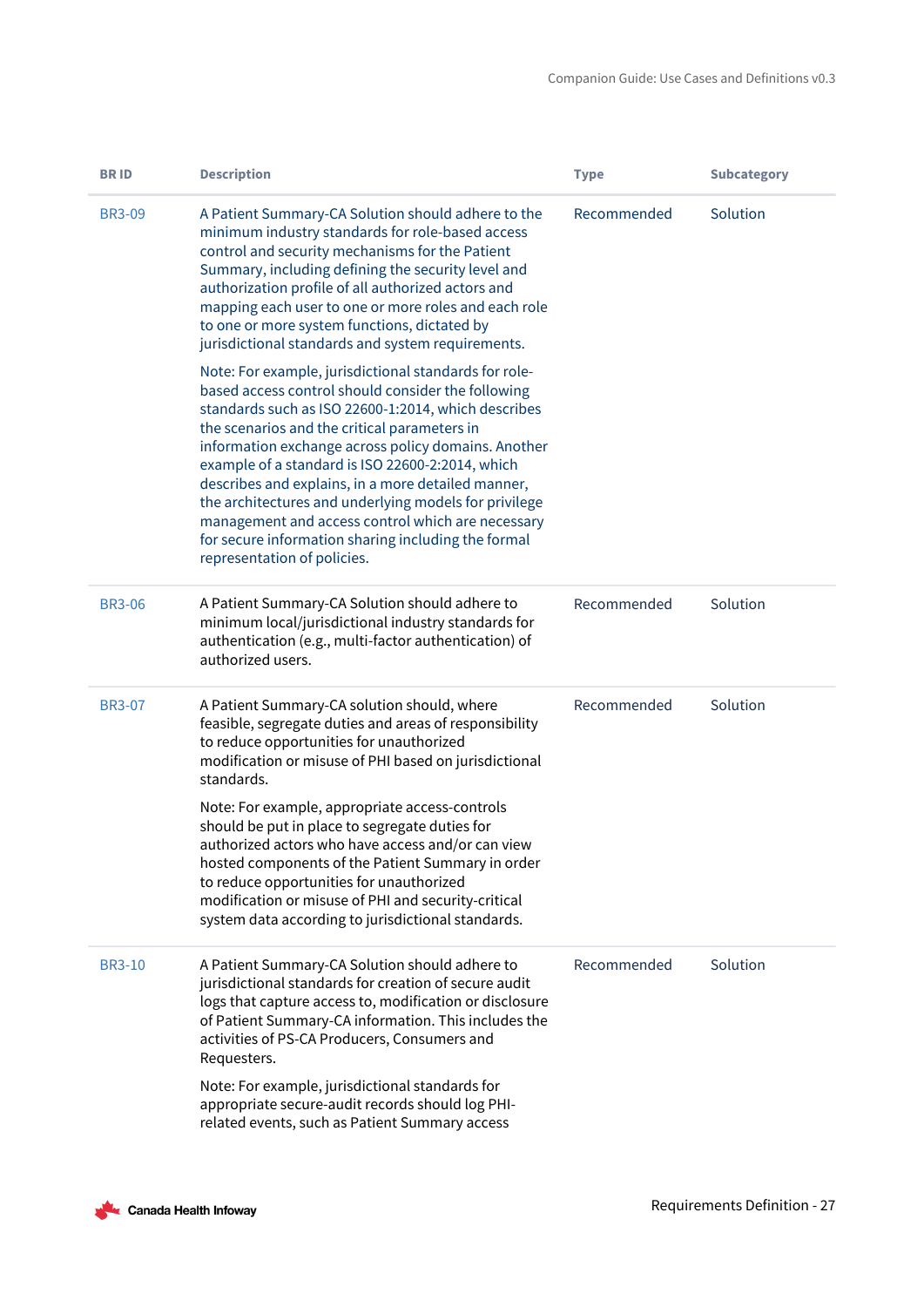| <b>BRID</b>   | <b>Description</b>                                                                                                                                                                                                                                                                                                                                                                                                                                                                                                                                                                                                                                                                                                                                                                | <b>Type</b> | <b>Subcategory</b> |
|---------------|-----------------------------------------------------------------------------------------------------------------------------------------------------------------------------------------------------------------------------------------------------------------------------------------------------------------------------------------------------------------------------------------------------------------------------------------------------------------------------------------------------------------------------------------------------------------------------------------------------------------------------------------------------------------------------------------------------------------------------------------------------------------------------------|-------------|--------------------|
|               | (including access to confidential data), Patient<br>Summary creation, Patient Summary amendments<br>and changes, traceability of consent, consent<br>directive overrides and more for the Patient<br>Summary.                                                                                                                                                                                                                                                                                                                                                                                                                                                                                                                                                                     |             |                    |
| <b>BR3-11</b> | The Patient Summary-CA Solution should have the<br>ability to capture secure audit log content as dictated<br>by jurisdictional standards and/or system<br>requirements.                                                                                                                                                                                                                                                                                                                                                                                                                                                                                                                                                                                                          | Recommended | Solution           |
|               | Note: For example, jurisdictional standards and/or<br>system requirements for secure audit logs should<br>consider Patient Summary schema and log content<br>such as the user ID of authorized actors, the role the<br>user is exercising, the organization of the accessing<br>user (at least in those cases where an individual<br>accesses information on behalf of more than one<br>organization), the patient ID of the data subject<br>(patient/person), the function performed by the<br>accessing user, a timestamp, in the case of access<br>override to blocked or masked records or portions of<br>records, a reason for the override, and in the case of<br>changes to consent directives made by a substitute<br>decision-maker, the identity of the decision-maker. |             |                    |
| <b>BR3-12</b> | A Patient Summary-CA Solution may provide the<br>capability for a PS-CA to be de-identified, according to<br>local/jurisdictional requirements.                                                                                                                                                                                                                                                                                                                                                                                                                                                                                                                                                                                                                                   | Optional    | Solution           |
| <b>BR3-14</b> | A Patient Summary-CA Solution should retrieve data<br>elements for the PS-CA from the PS-CA Author's local<br>data source.                                                                                                                                                                                                                                                                                                                                                                                                                                                                                                                                                                                                                                                        | Recommended | Solution           |
| <b>BR3-15</b> | A Patient Summary-CA Solution may provide the<br>ability to convert structured documents (e.g. FHIR-<br>based) to unstructured documents (e.g PDF), and<br>make transformations between structured document<br>formats (e.g. CDA).                                                                                                                                                                                                                                                                                                                                                                                                                                                                                                                                                | Optional    | Solution           |
| <b>BR3-17</b> | A Patient Summary-CA Solution should protect health<br>information at rest, adhering to jurisdictional<br>standards for encryption                                                                                                                                                                                                                                                                                                                                                                                                                                                                                                                                                                                                                                                | Recommended | Solution           |
|               | Note: For example, jurisdictional standards for<br>encryption should cover concepts of cryptographic<br>algorithms and protocols, and management of                                                                                                                                                                                                                                                                                                                                                                                                                                                                                                                                                                                                                               |             |                    |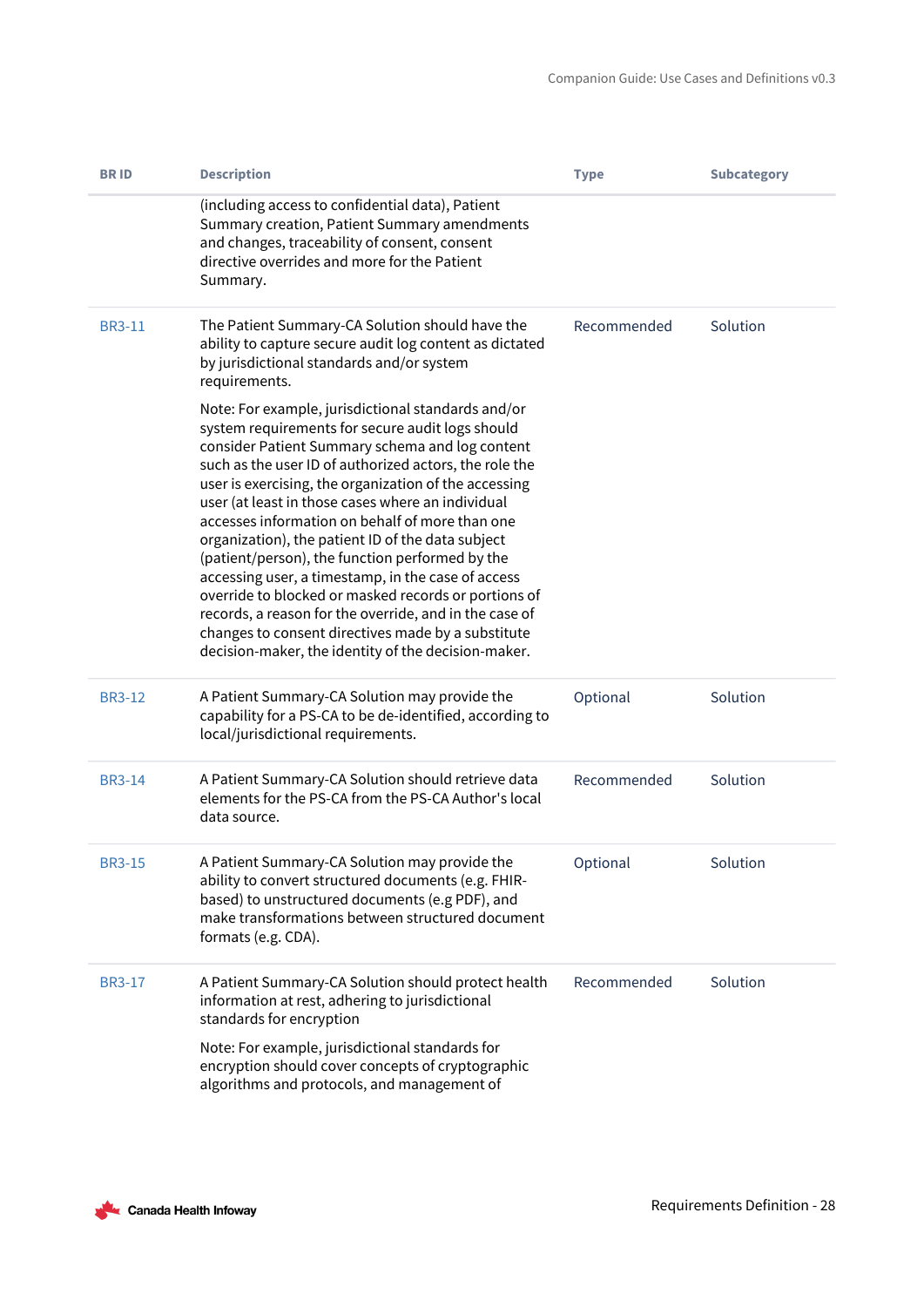| <b>BRID</b> | <b>Description</b>                                                                       | Type | <b>Subcategory</b> |
|-------------|------------------------------------------------------------------------------------------|------|--------------------|
|             | encryption keys to maintain the confidentiality and<br>integrity of the Patient Summary. |      |                    |

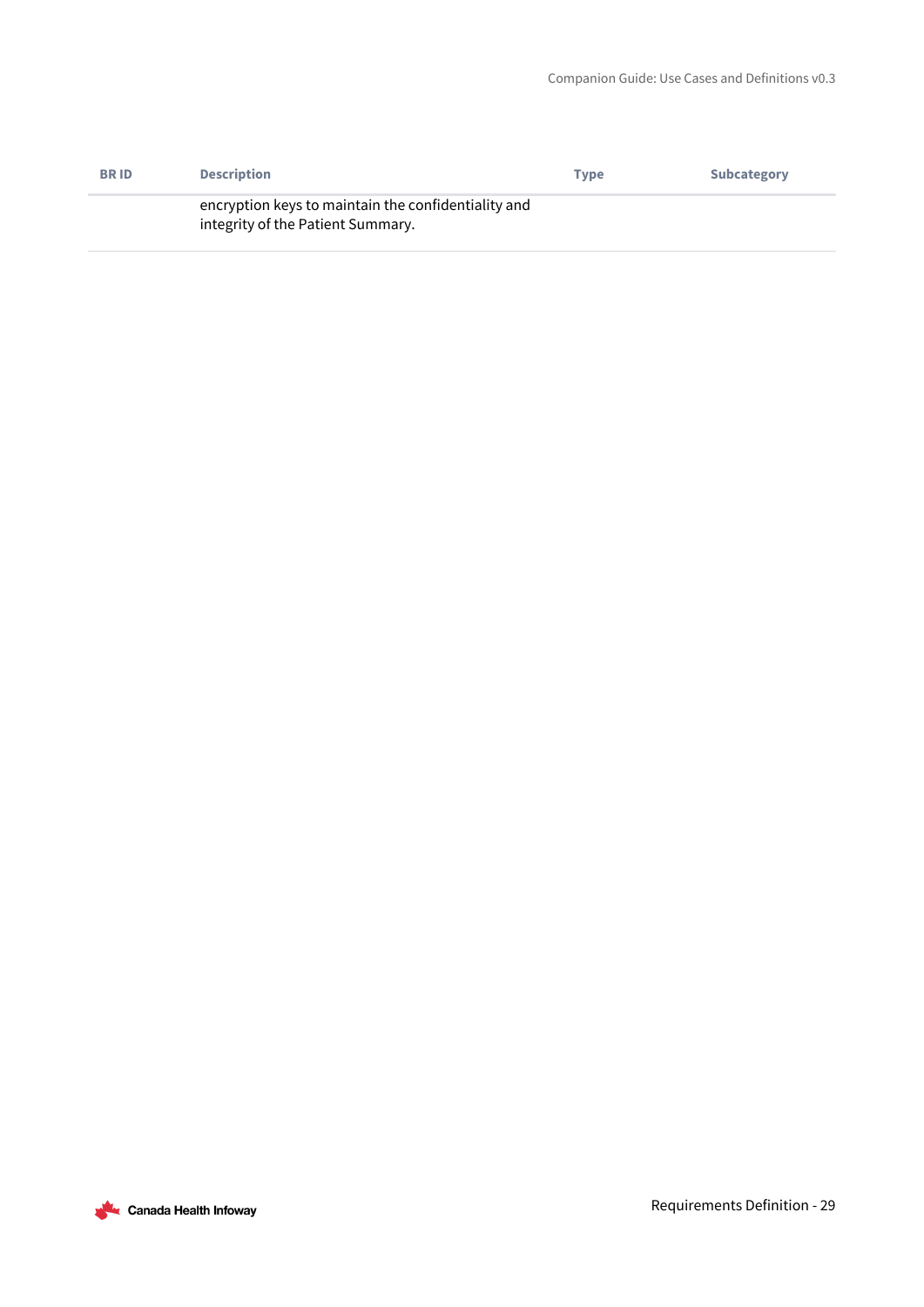### <span id="page-29-0"></span>7.5 Requirements: Full Set

This section is inclusive of all interoperability and solution requirements that are:

- listed in the Requirements for Interoperability Testing for the pan-Canadian Patient Summary Interoperability Specification v1 Trial Implementation,
- listed in the Requirements for Guidance and Support of the pan-Canadian Patient Summary Interoperability Specification v1 Trial Implementation; and
- targeted as potential for inclusion in a future release.

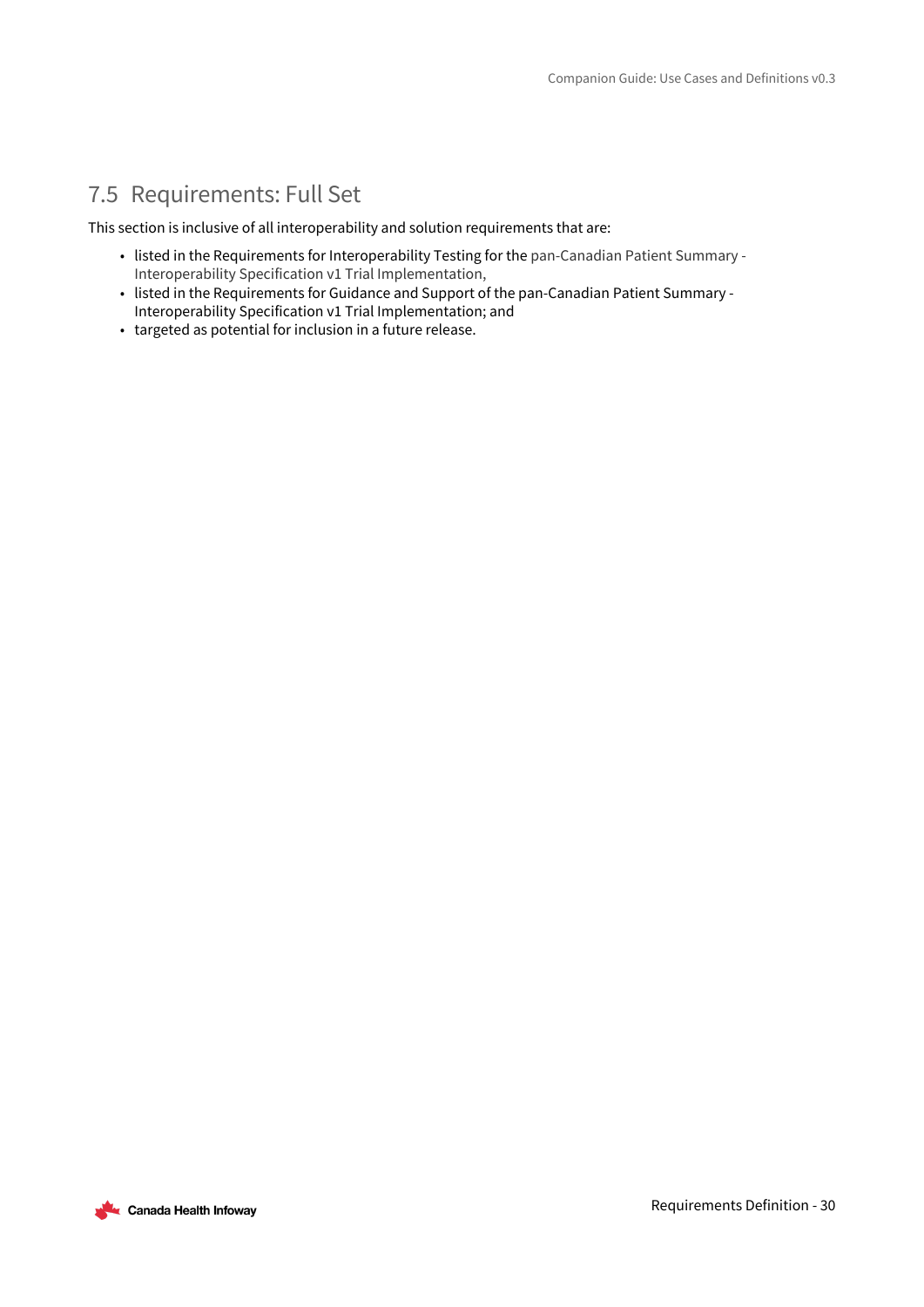### <span id="page-30-0"></span>7.5.1 Business and Legal Requirements

### **Business/Legal Requirements are requirements that enable independent organizations to execute a collaborative process or service.**

The following table provides a summary view of the business / legal interoperability and solution requirements. Additional details of each requirement can be found by clicking on the Business Rule ID.

| <b>BRID</b>   | <b>Description</b>                                                                                                                                                                                                                                                                                                | <b>Type</b> | <b>Subcategory</b> |
|---------------|-------------------------------------------------------------------------------------------------------------------------------------------------------------------------------------------------------------------------------------------------------------------------------------------------------------------|-------------|--------------------|
| <b>BR1-01</b> | A Patient Summary-CA Solution should provide<br>the ability to manage the versioning, storage,<br>preservation, destruction, and archiving of Patient<br>Summaries produced and consumed by<br>authorized users of the system in accordance to<br>jurisdictional policies.                                        | Recommended | Solution           |
| <b>BR1-02</b> | A Patient Summary-CA Solution should provide a<br>health care provider with the option to review and<br>sign-off the Patient Summary content before it is<br>made available to PS-CA Consumers.                                                                                                                   | Recommended | Solution           |
|               | Note: If the health care provider determines that<br>changes are required to the Patient Summary<br>prior to sign-off, the HCP will make the updates in<br>the patient's chart. If the changes affect the<br>Patient Summary content, a new Patient<br>Summary will be created for review/sign-off by the<br>HCP. |             |                    |
| <b>BR1-03</b> | A Patient Summary-CA Solution shall provide a<br>healthcare provider with the ability to invalidate a<br>Patient Summary if they determine it was entered<br>in error or is invalid as required by jurisdictional<br>policy.                                                                                      | Mandatory   | Interoperability   |
| <b>BR1-04</b> | A Patient Summary-CA Solution should adhere to<br>data retention policies set by local/jurisdictional<br>policies and system requirements.                                                                                                                                                                        | Recommended | Solution           |
| <b>BR1-05</b> | A Patient Summary-CA Solution shall provide the<br>ability for an authorized PS consumer (e.g.<br>authorized health care provider) to ascertain the<br>provenance (PS-CA author, producer, date and<br>subject of care) of a current and historical PS.                                                           | Mandatory   | Interoperability   |
| <b>BR1-06</b> | A Patient Summary-CA Solution may provide the<br>ability to extract and save discrete data from a                                                                                                                                                                                                                 | Optional    | Solution           |

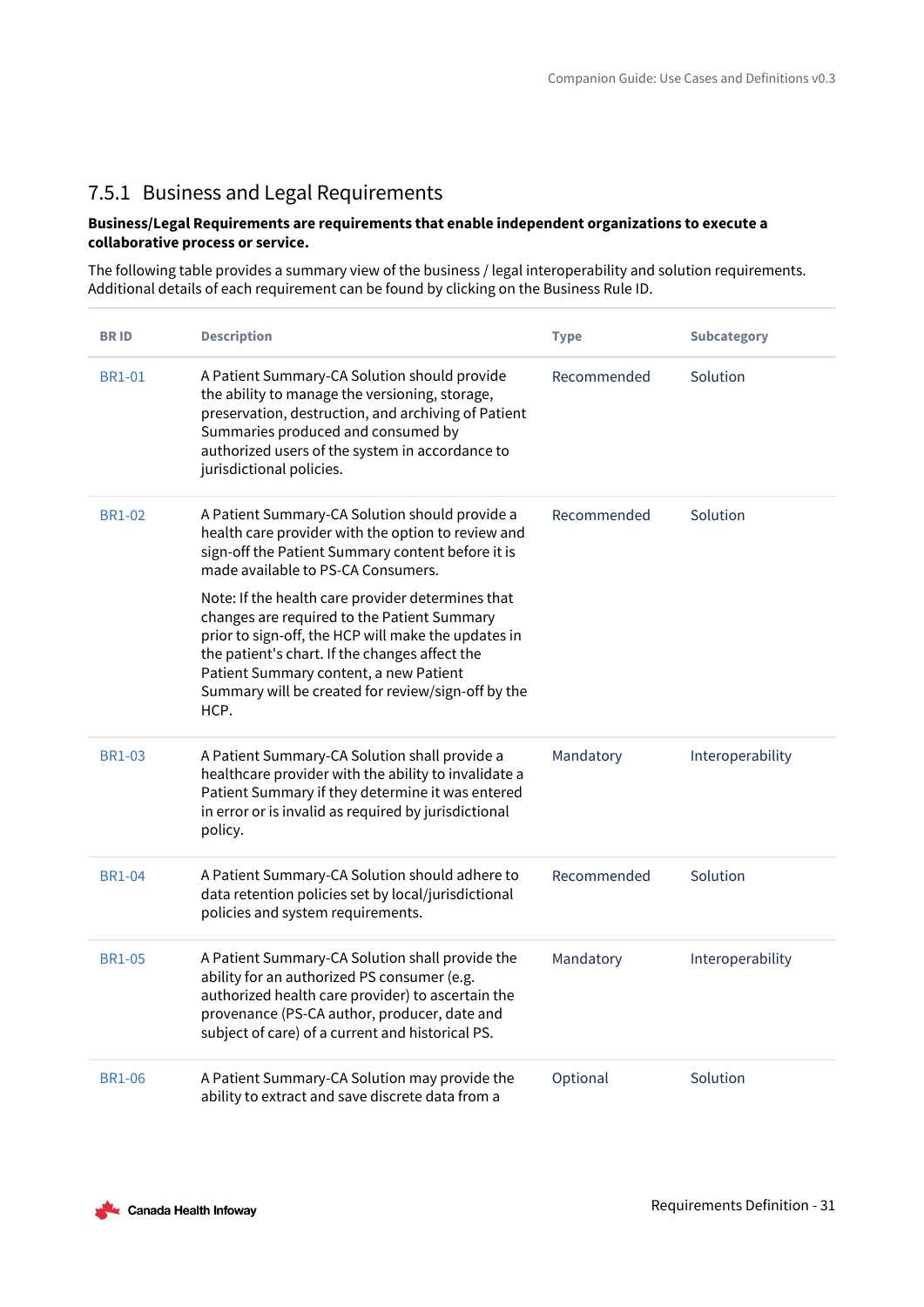| <b>BRID</b>   | <b>Description</b>                                                                                                                                                                                                                                                                                                                                                                                                                                                                            | <b>Type</b> | <b>Subcategory</b> |
|---------------|-----------------------------------------------------------------------------------------------------------------------------------------------------------------------------------------------------------------------------------------------------------------------------------------------------------------------------------------------------------------------------------------------------------------------------------------------------------------------------------------------|-------------|--------------------|
|               | Patient Summary based on a request by an<br>authorized system user.                                                                                                                                                                                                                                                                                                                                                                                                                           |             |                    |
| <b>BR1-07</b> | A PS-CA Author should reasonably ensure that the<br>health information contained in a Patient<br>Summary-CA is accurate, sufficiently complete<br>and up to date to meet the specified clinical<br>purpose.                                                                                                                                                                                                                                                                                   | Recommended | Solution           |
| <b>BR1-08</b> | A Patient Summary-CA Solution should be able to<br>comply with a legal hold from an authorized entity<br>based on jurisdictional policies.                                                                                                                                                                                                                                                                                                                                                    | Recommended | Solution           |
|               | *Note: Legal hold policies prevent deletion of any<br>electronically stored information on the PS-CA<br>that may be imminent for a legal case.                                                                                                                                                                                                                                                                                                                                                |             |                    |
| <b>BR1-09</b> | A Patient Summary-CA Solution should be able to<br>omit or mask data in a PS-CA in compliance with<br>local/jurisdictional privacy policies.                                                                                                                                                                                                                                                                                                                                                  | Recommended | Solution           |
| <b>BR1-10</b> | A Patient Summary-CA Solution shall have the<br>ability to produce a Patient Summary in<br>compliance with a subject of care's consent<br>directives in accordance to local/jurisdictional<br>standards and/or policies.                                                                                                                                                                                                                                                                      | Mandatory   | Interoperability   |
|               | Note: For example, local/jurisdictional standards<br>may include associating consent directives with<br>PHI in the Patient Summary which cover concepts<br>of maintaining association, processing consent<br>directives, blocking transmission of PHI in Patient<br>summary where consent directives are violated or<br>no exception of a disclosure is outlined by law or<br>by jurisdictional policy, and notifications to<br>requesters when data is blocked due to consent<br>directives. |             |                    |
| <b>BR1-11</b> | A Patient Summary-CA Solution shall limit the<br>sharing of health information to what is clinically<br>necessary and sufficient, in accordance with<br>governing legislation and the Patient Summary-CA<br>specification.                                                                                                                                                                                                                                                                    | Mandatory   | Interoperability   |
|               | Note: For example, the clinician will have the<br>ability to create the PS-CA with a subset of the<br>data domains defined within the PS-CA<br>Interoperability Specifications.                                                                                                                                                                                                                                                                                                               |             |                    |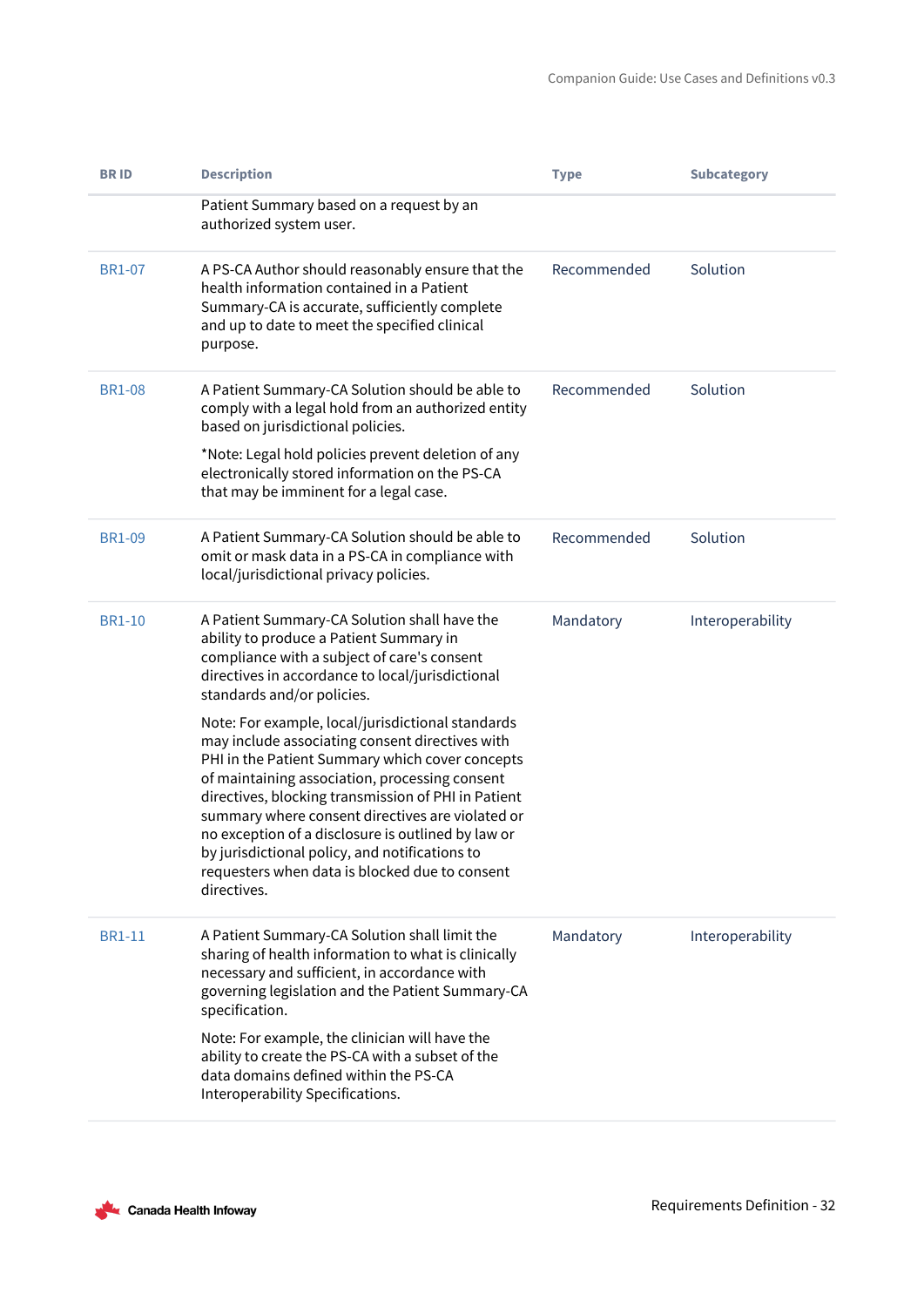| <b>BRID</b>   | <b>Description</b>                                                                                                                                                                                                                                                             | <b>Type</b> | <b>Subcategory</b> |
|---------------|--------------------------------------------------------------------------------------------------------------------------------------------------------------------------------------------------------------------------------------------------------------------------------|-------------|--------------------|
| <b>BR1-12</b> | A Patient Summary-CA Solution shall have the<br>ability to indicate or make the PS-CA Consumer<br>(e.g. a healthcare provider) aware that<br>information about the subject of care has been<br>omitted or masked based on a consent directives<br>and jurisdictional policies. | Mandatory   | Interoperability   |
| <b>BR1-13</b> | A Patient Summary-CA Solution shall provide the<br>Patient/Subject of Care a right of access to their<br>Patient Summary based on jurisdictional policies<br>and legislative provisions.                                                                                       | Mandatory   | Interoperability   |
| <b>BR1-14</b> | A Patient Summary-CA Solution shall limit access<br>to only authorized PS-CA Producers and PS-CA<br>Consumers.                                                                                                                                                                 | Mandatory   | Interoperability   |

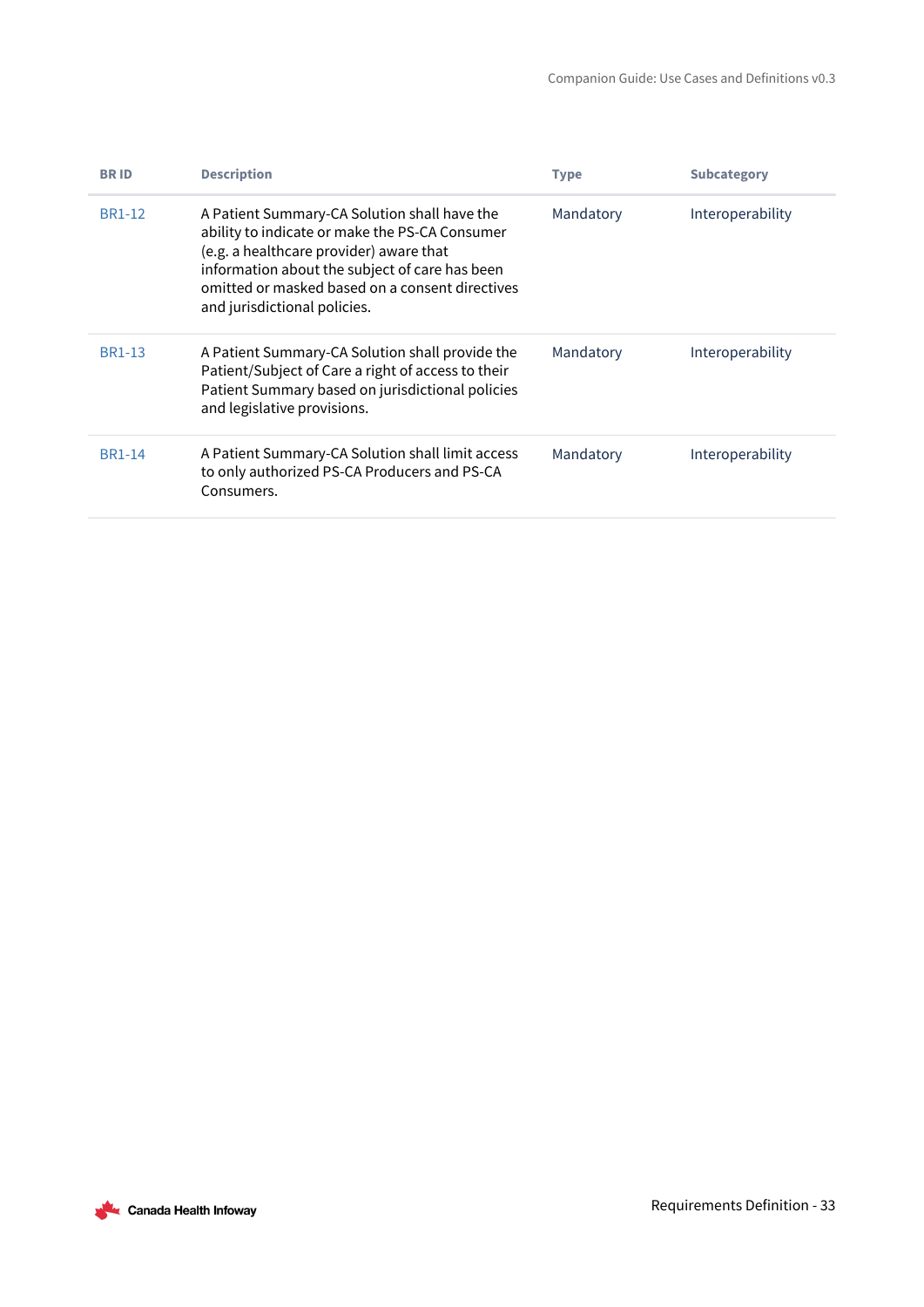<span id="page-33-0"></span>

| ID                     | BR1-01                                                                                                                                                                                                                                                            |
|------------------------|-------------------------------------------------------------------------------------------------------------------------------------------------------------------------------------------------------------------------------------------------------------------|
| <b>Descripti</b><br>on | A Patient Summary-CA Solution should provide the ability to manage the versioning, storage,<br>preservation, destruction, and archiving of Patient Summaries produced and consumed by<br>authorized users of the system in accordance to jurisdictional policies. |
| <b>Type</b>            | Recommended                                                                                                                                                                                                                                                       |
| <b>Status</b>          | <b>APPROVED</b>                                                                                                                                                                                                                                                   |
| <b>Subcateg</b><br>ory | Solution                                                                                                                                                                                                                                                          |

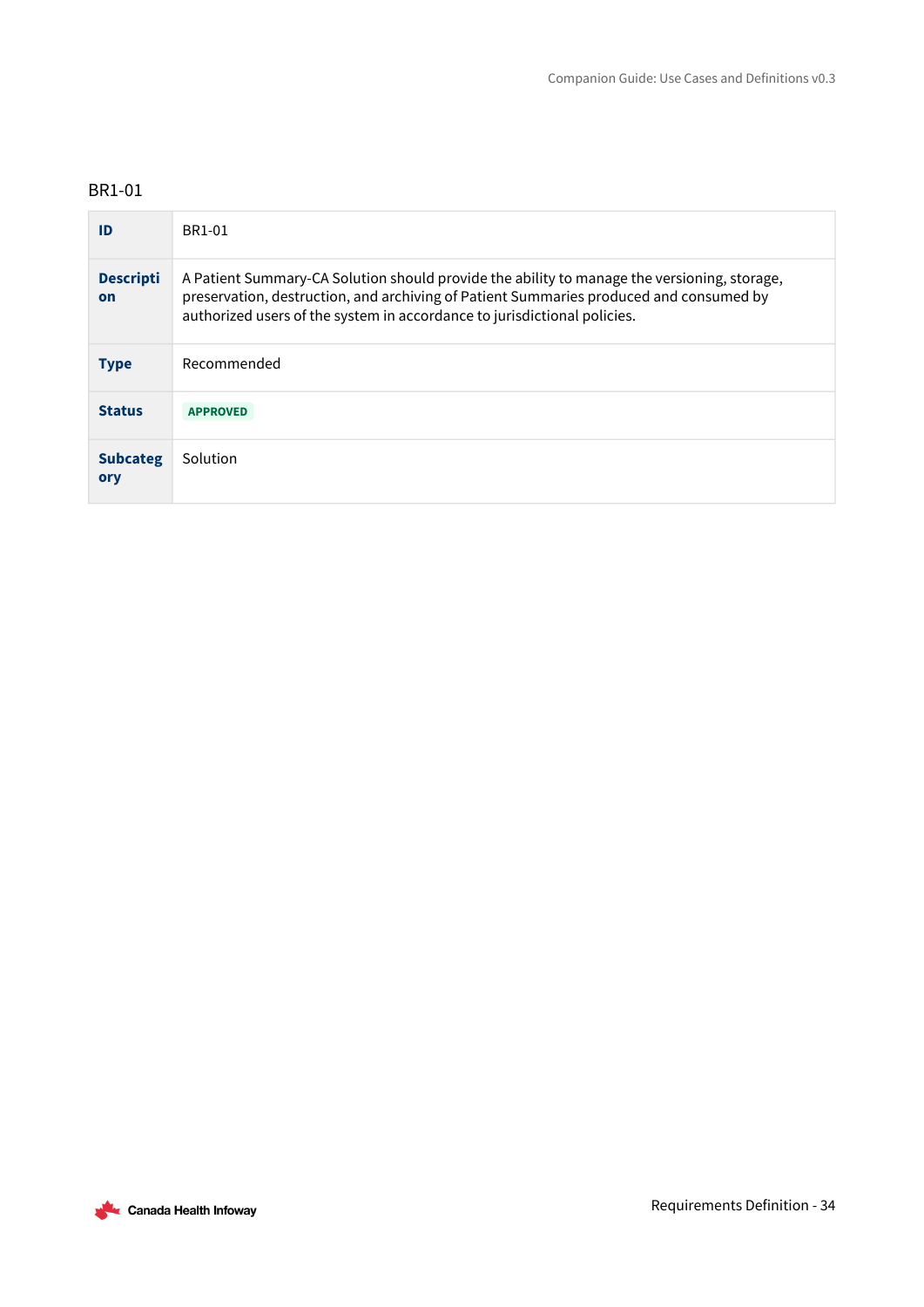<span id="page-34-0"></span>

| ID                 | BR1-02                                                                                                                                                                                                                                                                                                   |
|--------------------|----------------------------------------------------------------------------------------------------------------------------------------------------------------------------------------------------------------------------------------------------------------------------------------------------------|
| <b>Description</b> | A Patient Summary-CA Solution should provide a health care provider with the<br>option to review and sign-off the Patient Summary content before it is made<br>available to PS-CA Consumers.                                                                                                             |
|                    | Note: If the health care provider determines that changes are required to the<br>Patient Summary prior to sign-off, the HCP will make the updates in the<br>patient's chart. If the changes affect the Patient Summary content, a new<br>Patient Summary will be created for review/sign-off by the HCP. |
| <b>Type</b>        | Recommended                                                                                                                                                                                                                                                                                              |
| <b>Status</b>      | <b>APPROVED</b>                                                                                                                                                                                                                                                                                          |
| <b>Subcategory</b> | Solution                                                                                                                                                                                                                                                                                                 |

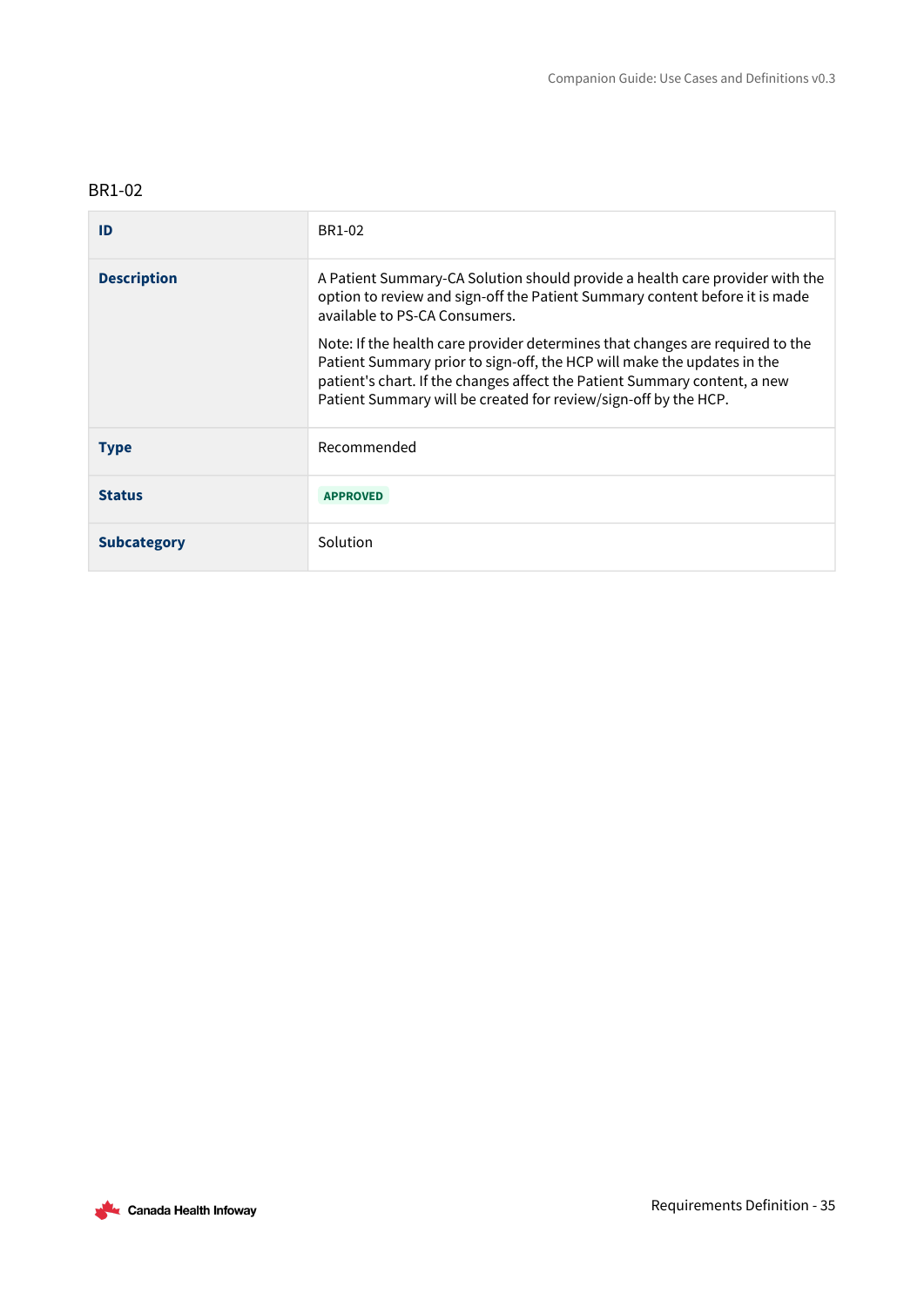<span id="page-35-0"></span>

| ID                 | BR1-03                                                                                                                                                                                                                 |
|--------------------|------------------------------------------------------------------------------------------------------------------------------------------------------------------------------------------------------------------------|
| <b>Description</b> | A Patient Summary-CA Solution shall provide a healthcare provider with the<br>ability to invalidate a Patient Summary if they determine it was entered in<br>error or is invalid as required by jurisdictional policy. |
| <b>Type</b>        | Mandatory                                                                                                                                                                                                              |
| <b>Status</b>      | <b>APPROVED</b>                                                                                                                                                                                                        |
| <b>Subcategory</b> | Interoperability                                                                                                                                                                                                       |

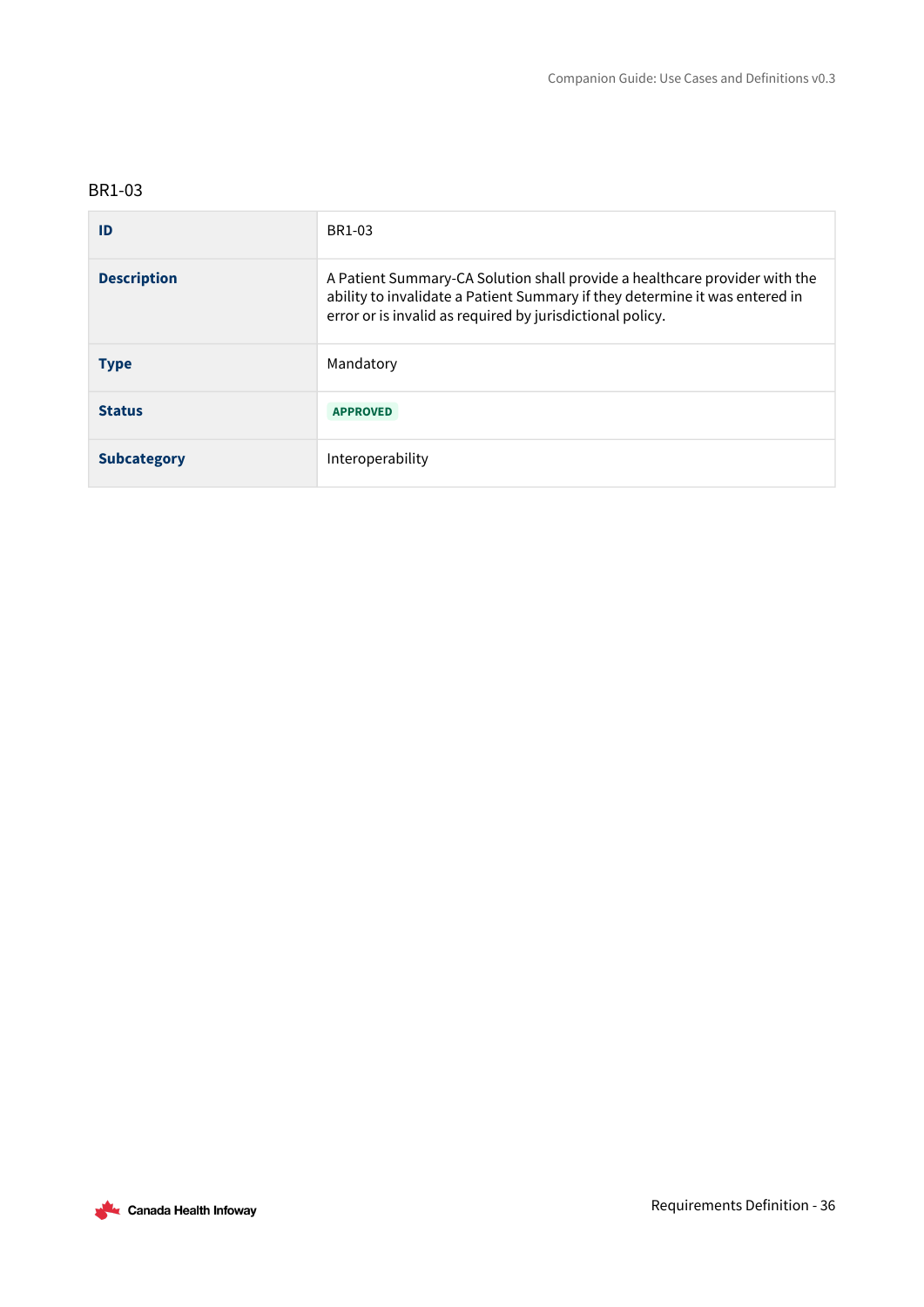<span id="page-36-0"></span>

| ID                 | <b>BR1-04</b>                                                                                                                           |
|--------------------|-----------------------------------------------------------------------------------------------------------------------------------------|
| <b>Description</b> | A Patient Summary-CA Solution should adhere to data retention policies<br>set by local/jurisdictional policies and system requirements. |
| <b>Type</b>        | Recommended                                                                                                                             |
| <b>Status</b>      | <b>APPROVED</b>                                                                                                                         |
| <b>Subcategory</b> | Solution                                                                                                                                |

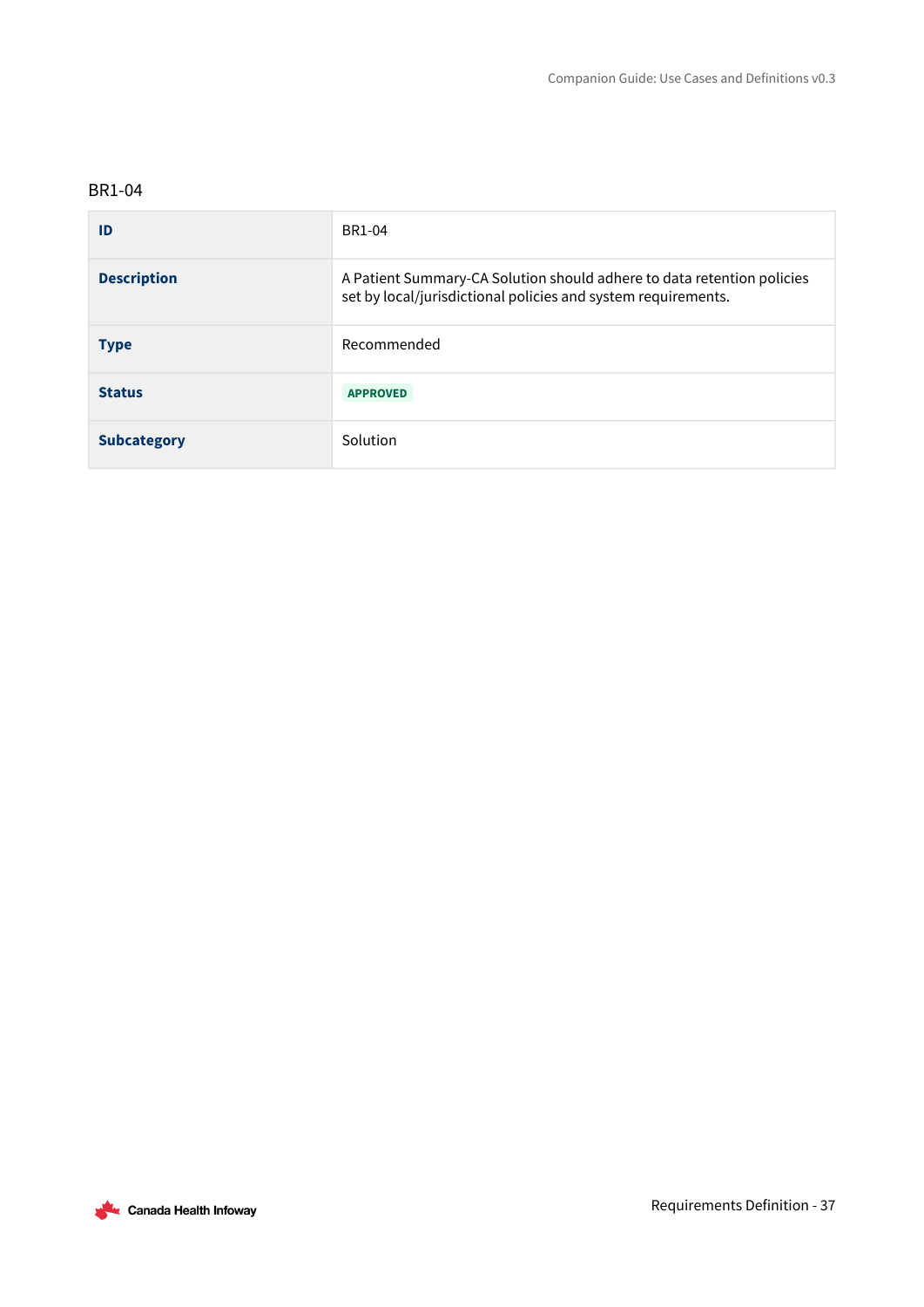<span id="page-37-0"></span>

| ID                 | BR1-05                                                                                                                                                                                                                                               |
|--------------------|------------------------------------------------------------------------------------------------------------------------------------------------------------------------------------------------------------------------------------------------------|
| <b>Description</b> | A Patient Summary-CA Solution shall provide the ability for an authorized PS<br>consumer (e.g. authorized health care provider) to ascertain the provenance<br>(PS-CA author, producer, date and subject of care) of a current and historical<br>PS. |
| <b>Type</b>        | Mandatory                                                                                                                                                                                                                                            |
| <b>Status</b>      | <b>APPROVED</b>                                                                                                                                                                                                                                      |
| <b>Subcategory</b> | Interoperability                                                                                                                                                                                                                                     |

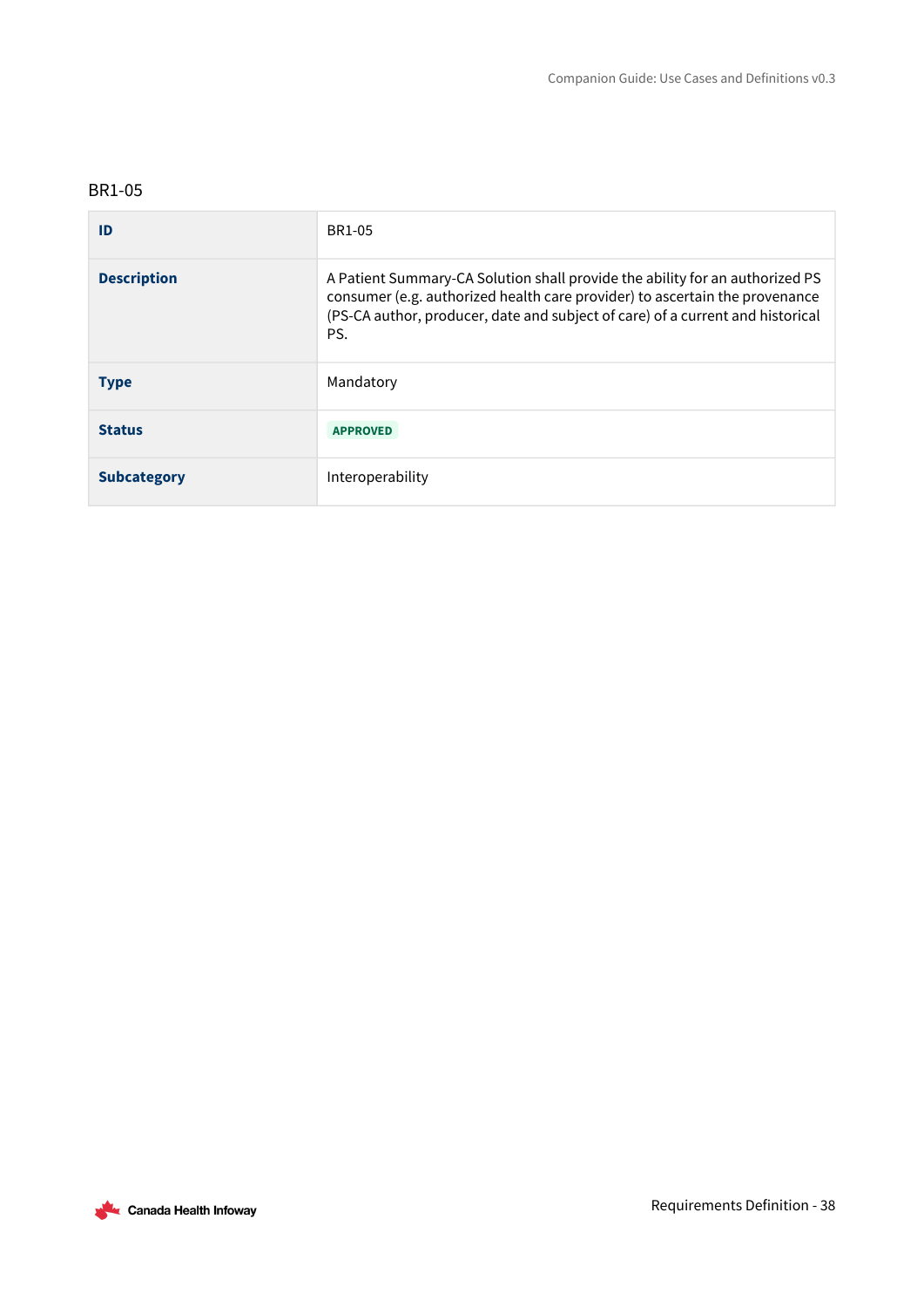<span id="page-38-0"></span>

| ID                 | BR1-06                                                                                                                                                                |
|--------------------|-----------------------------------------------------------------------------------------------------------------------------------------------------------------------|
| <b>Description</b> | A Patient Summary-CA Solution may provide the ability to extract and save<br>discrete data from a Patient Summary based on a request by an authorized<br>system user. |
| <b>Type</b>        | Optional                                                                                                                                                              |
| <b>Status</b>      | <b>APPROVED</b>                                                                                                                                                       |
| <b>Subcategory</b> | Solution                                                                                                                                                              |

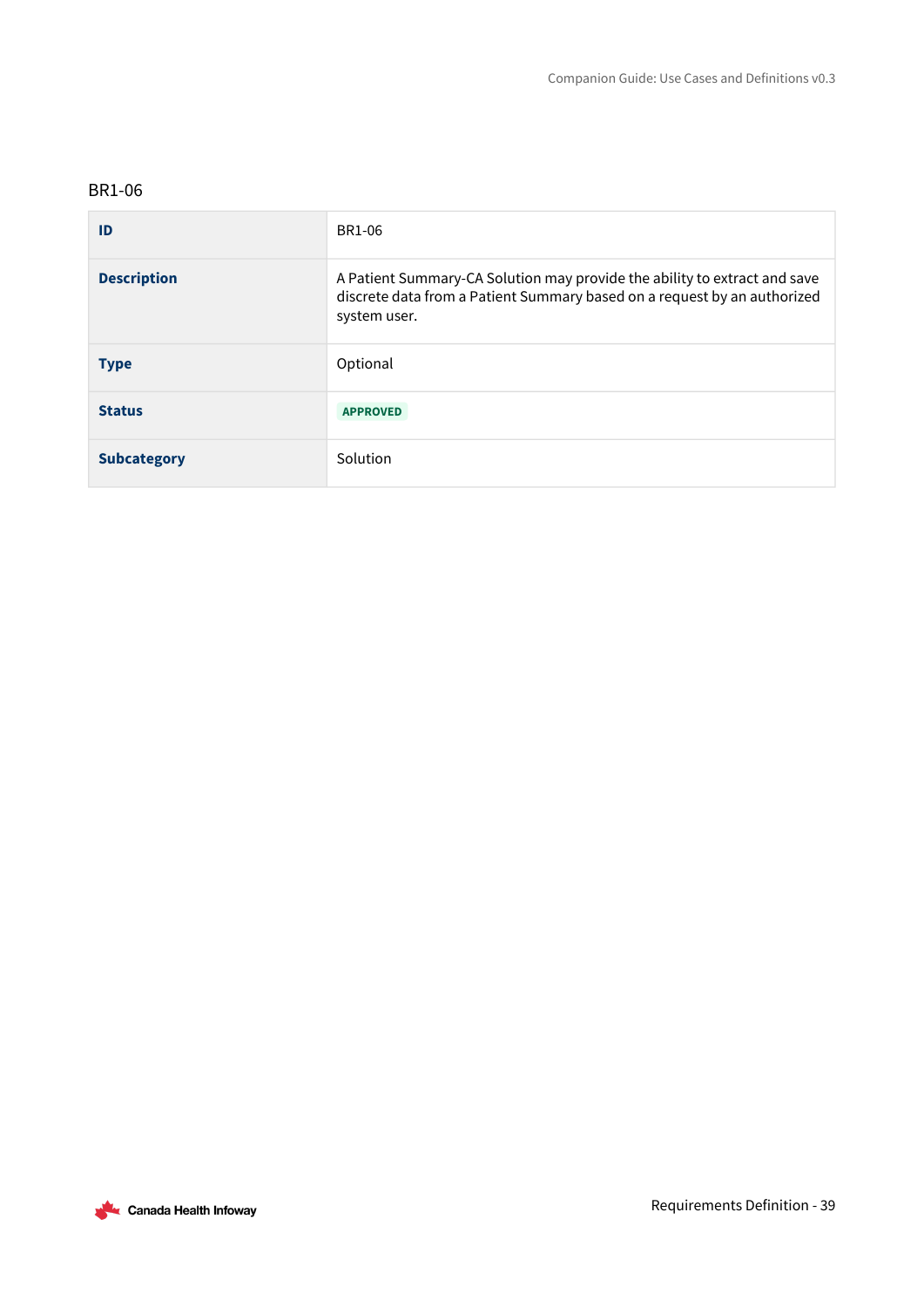<span id="page-39-0"></span>

| ID                 | BR1-07                                                                                                                                                                                                |
|--------------------|-------------------------------------------------------------------------------------------------------------------------------------------------------------------------------------------------------|
| <b>Description</b> | A PS-CA Author should reasonably ensure that the health information<br>contained in a Patient Summary-CA is accurate, sufficiently complete and<br>up to date to meet the specified clinical purpose. |
| <b>Type</b>        | Recommended                                                                                                                                                                                           |
| <b>Status</b>      | <b>APPROVED</b>                                                                                                                                                                                       |
| <b>Subcategory</b> | Solution                                                                                                                                                                                              |

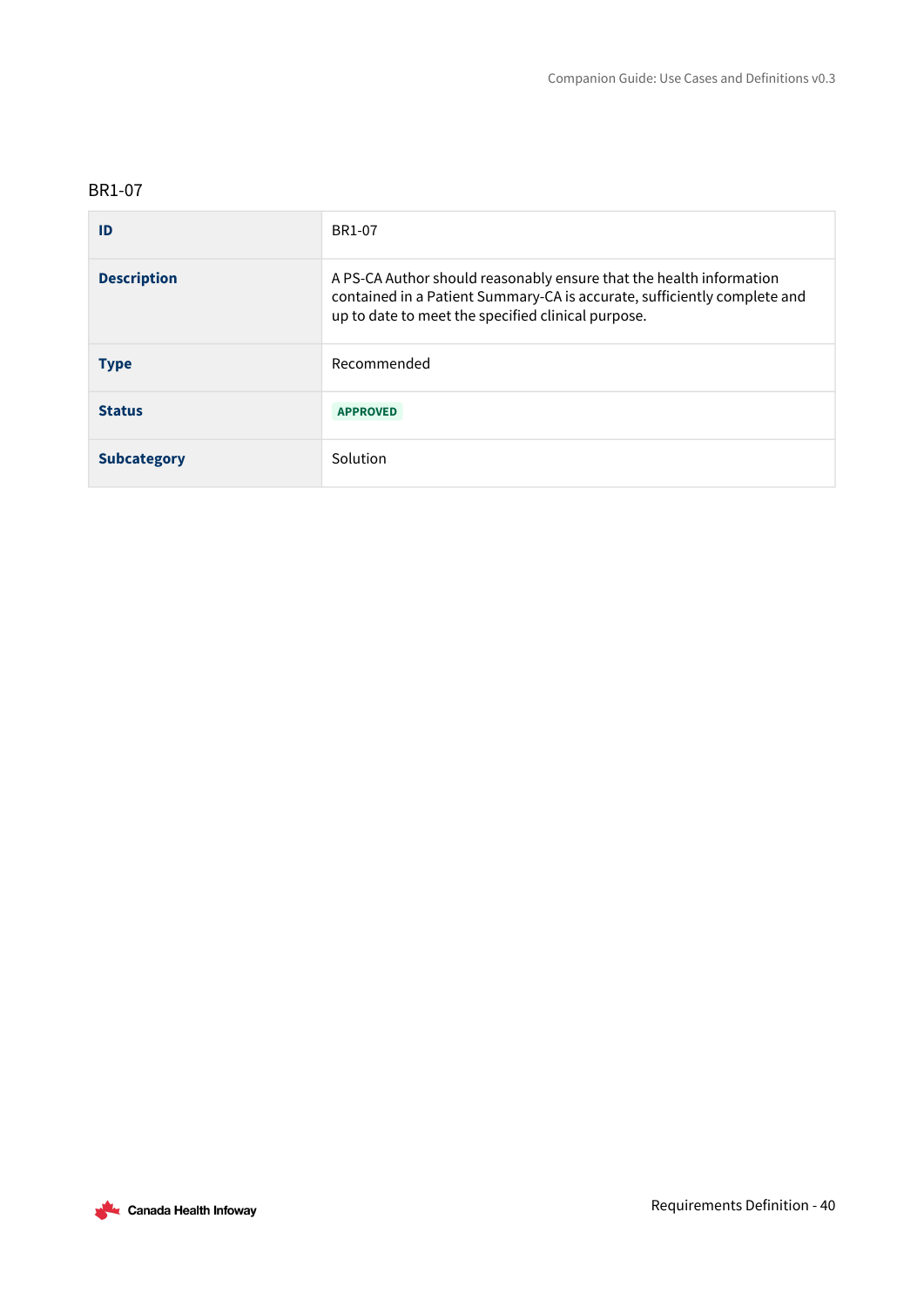<span id="page-40-0"></span>

| ID                 | <b>BR1-08</b>                                                                                                                                                                                                                                                                          |
|--------------------|----------------------------------------------------------------------------------------------------------------------------------------------------------------------------------------------------------------------------------------------------------------------------------------|
| <b>Description</b> | A Patient Summary-CA Solution should be able to comply with a legal hold<br>from an authorized entity based on jurisdictional policies.<br>*Note: Legal hold policies prevent deletion of any electronically stored<br>information on the PS-CA that may be imminent for a legal case. |
| <b>Type</b>        | Recommended                                                                                                                                                                                                                                                                            |
| <b>Status</b>      | <b>APPROVED</b>                                                                                                                                                                                                                                                                        |
| <b>Subcategory</b> | Solution                                                                                                                                                                                                                                                                               |

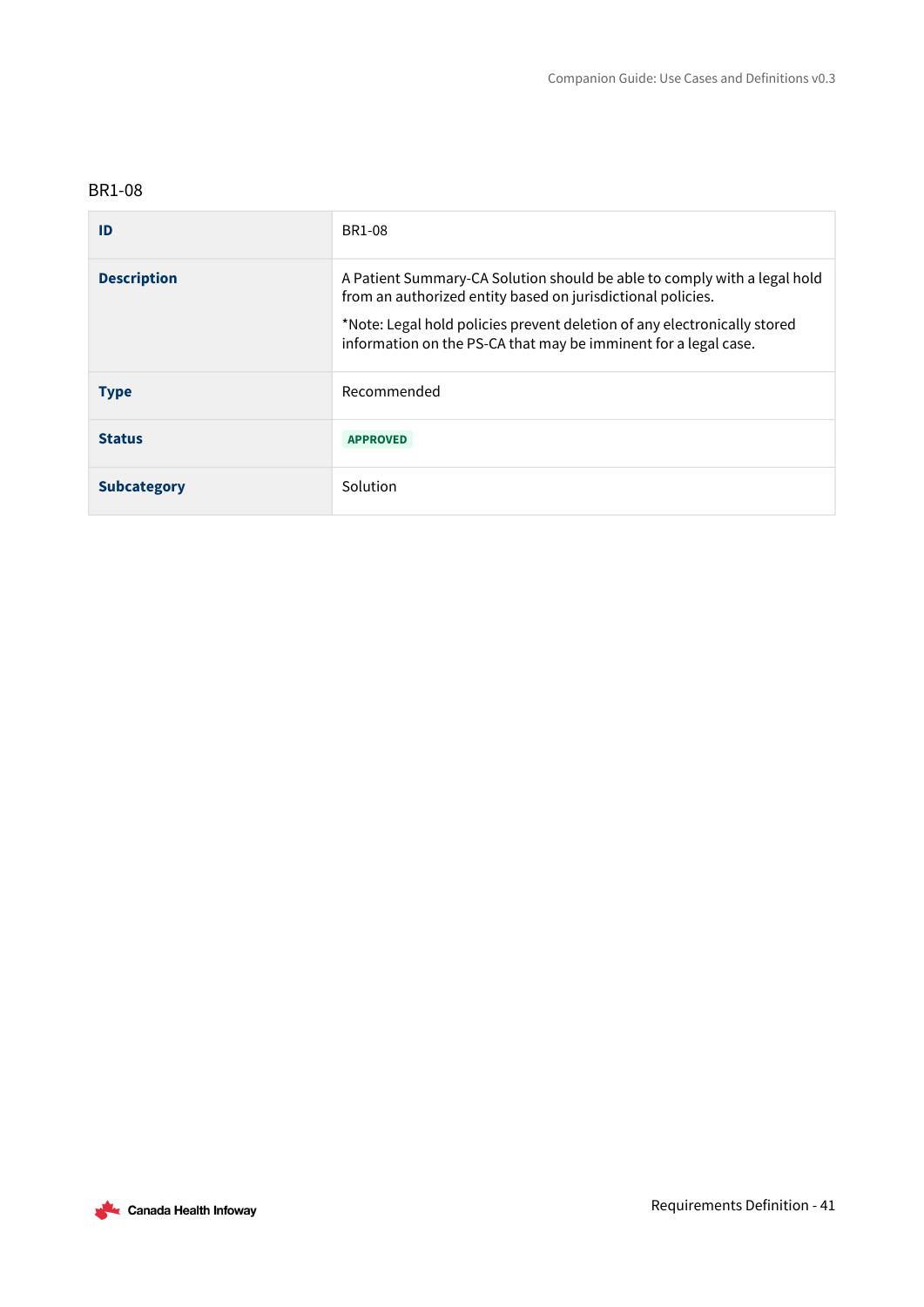<span id="page-41-0"></span>

| ID                 | BR1-09                                                                                                                                    |
|--------------------|-------------------------------------------------------------------------------------------------------------------------------------------|
| <b>Description</b> | A Patient Summary-CA Solution should be able to omit or mask data in a<br>PS-CA in compliance with local/jurisdictional privacy policies. |
| <b>Type</b>        | Recommended                                                                                                                               |
| <b>Status</b>      | <b>APPROVED</b>                                                                                                                           |
| <b>Subcategory</b> | Solution                                                                                                                                  |

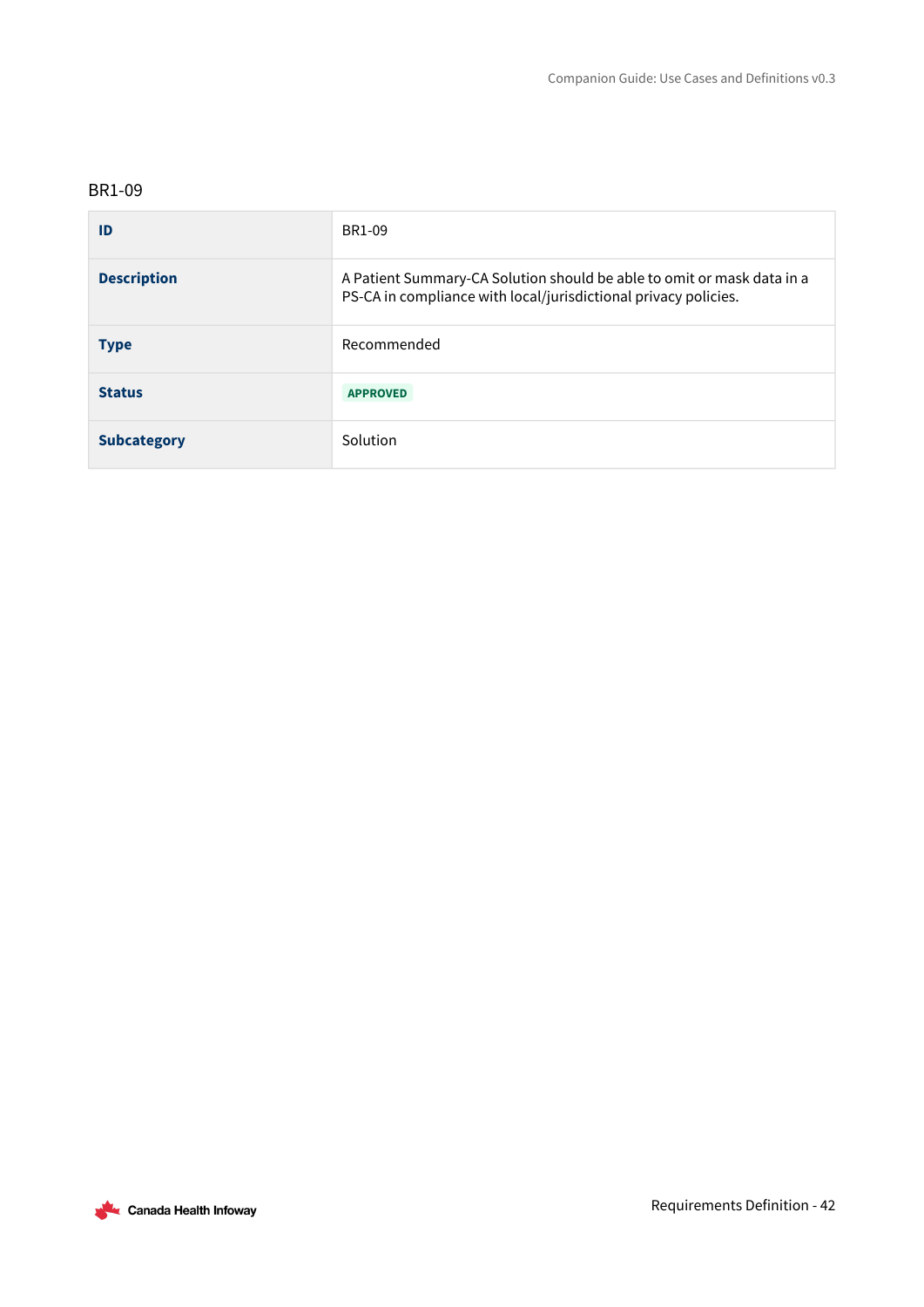<span id="page-42-0"></span>

| ID                 | BR1-10                                                                                                                                                                                                                                                                                                                                                                                                                                                                            |
|--------------------|-----------------------------------------------------------------------------------------------------------------------------------------------------------------------------------------------------------------------------------------------------------------------------------------------------------------------------------------------------------------------------------------------------------------------------------------------------------------------------------|
| <b>Description</b> | A Patient Summary-CA Solution shall have the ability to produce a Patient<br>Summary in compliance with a subject of care's consent directives in<br>accordance to local/jurisdictional standards and/or policies.                                                                                                                                                                                                                                                                |
|                    | Note: For example, local/jurisdictional standards may include associating<br>consent directives with PHI in the Patient Summary which cover concepts of<br>maintaining association, processing consent directives, blocking transmission<br>of PHI in Patient summary where consent directives are violated or no<br>exception of a disclosure is outlined by law or by jurisdictional policy, and<br>notifications to requesters when data is blocked due to consent directives. |
| <b>Type</b>        | Mandatory                                                                                                                                                                                                                                                                                                                                                                                                                                                                         |
| <b>Status</b>      | <b>APPROVED</b>                                                                                                                                                                                                                                                                                                                                                                                                                                                                   |
| <b>Subcategory</b> | Interoperability                                                                                                                                                                                                                                                                                                                                                                                                                                                                  |

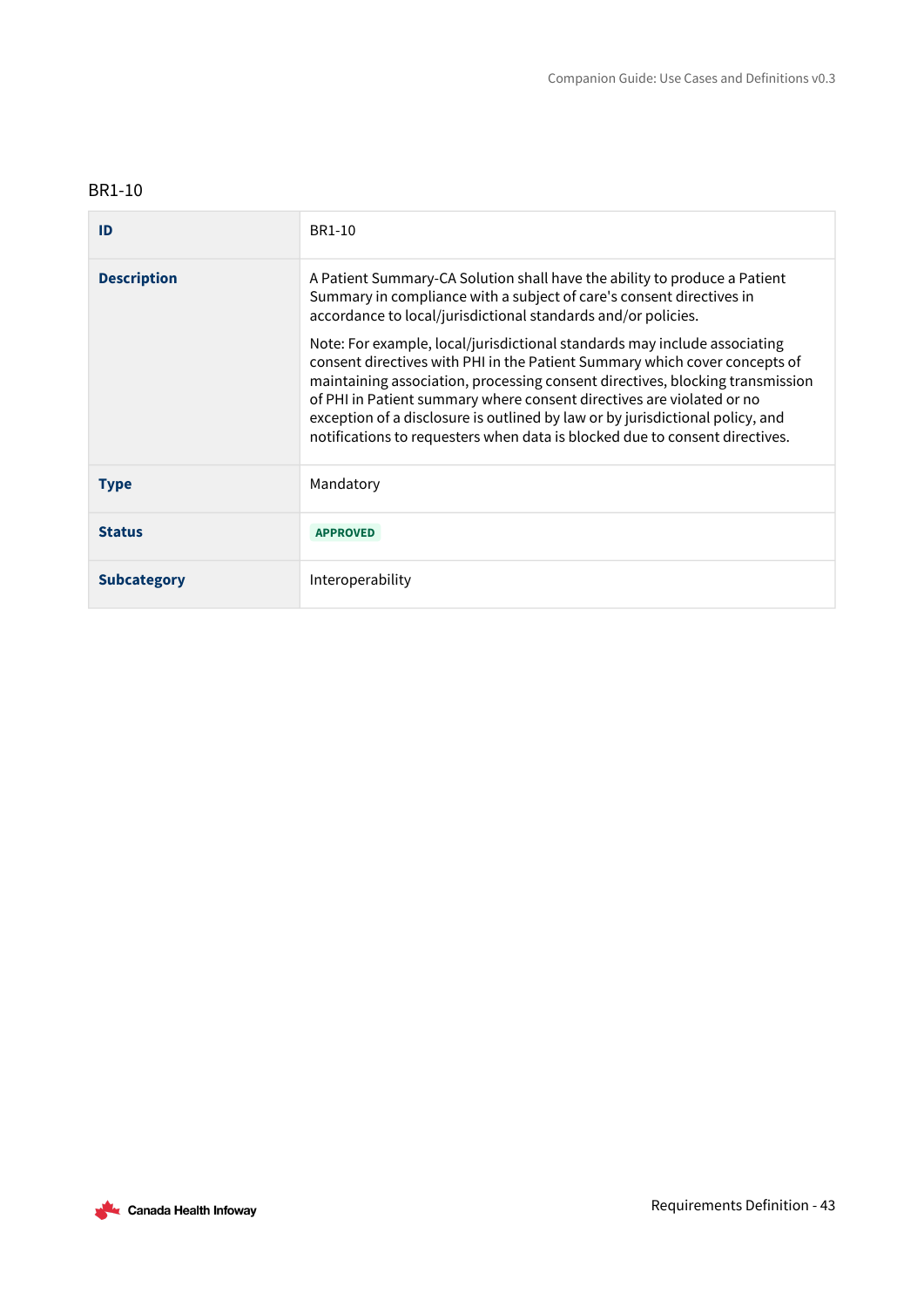<span id="page-43-0"></span>

| ID                 | BR1-11                                                                                                                                                                                                                                                                                                                                                                            |  |
|--------------------|-----------------------------------------------------------------------------------------------------------------------------------------------------------------------------------------------------------------------------------------------------------------------------------------------------------------------------------------------------------------------------------|--|
| <b>Description</b> | A Patient Summary-CA Solution shall limit the sharing of health information<br>to what is clinically necessary and sufficient, in accordance with governing<br>legislation and the Patient Summary-CA specification.<br>Note: For example, the clinician will have the ability to create the PS-CA with<br>a subset of the data domains defined within the PS-CA Interoperability |  |
|                    | Specifications.                                                                                                                                                                                                                                                                                                                                                                   |  |
| <b>Type</b>        | Mandatory                                                                                                                                                                                                                                                                                                                                                                         |  |
| <b>Status</b>      | <b>APPROVED</b>                                                                                                                                                                                                                                                                                                                                                                   |  |
| <b>Subcategory</b> | Interoperability                                                                                                                                                                                                                                                                                                                                                                  |  |

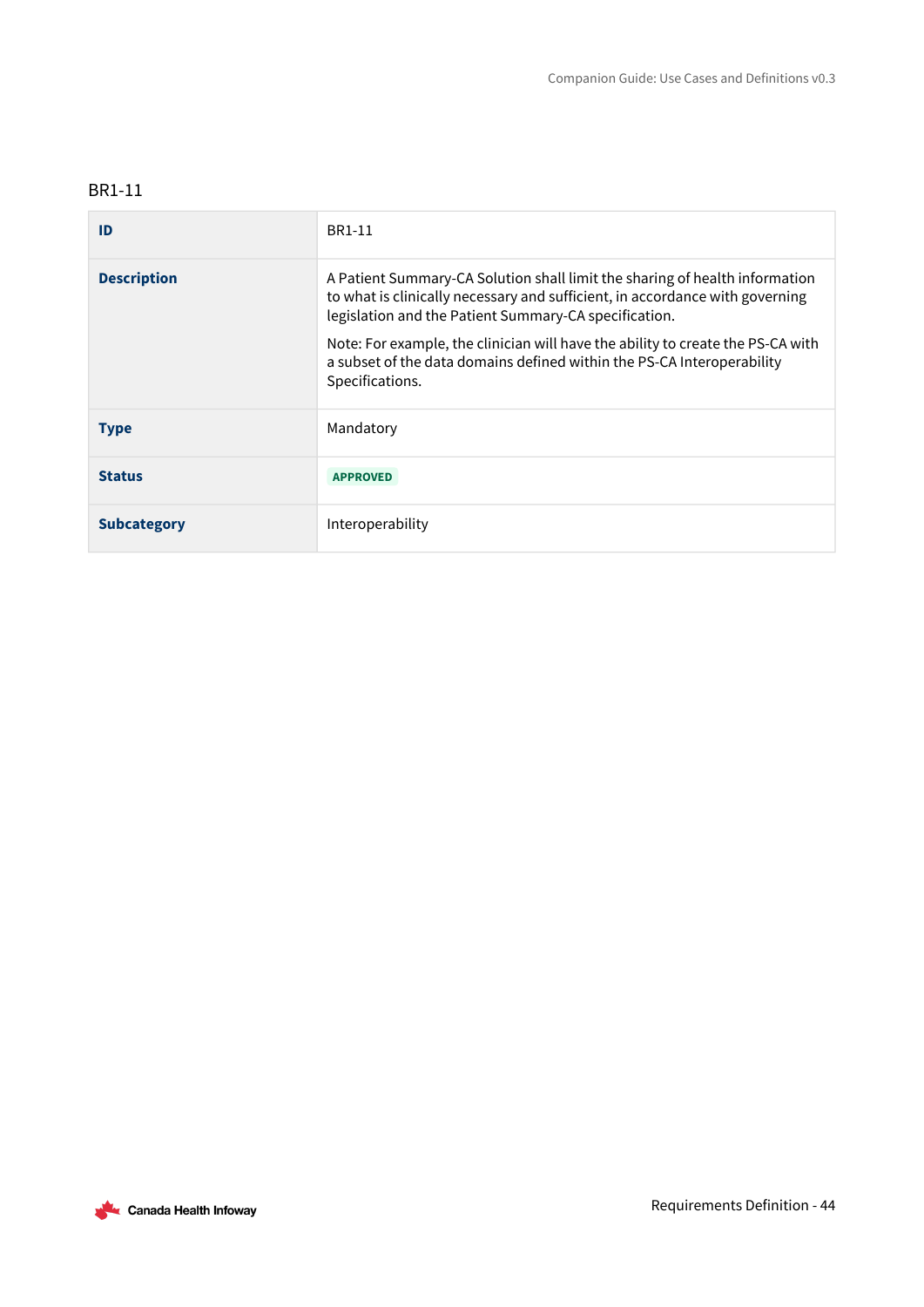<span id="page-44-0"></span>

| ID                 | BR1-12                                                                                                                                                                                                                                                                   |
|--------------------|--------------------------------------------------------------------------------------------------------------------------------------------------------------------------------------------------------------------------------------------------------------------------|
| <b>Description</b> | A Patient Summary-CA Solution shall have the ability to indicate or make the<br>PS-CA Consumer (e.g. a healthcare provider) aware that information about<br>the subject of care has been omitted or masked based on a consent directives<br>and jurisdictional policies. |
| <b>Type</b>        | Mandatory                                                                                                                                                                                                                                                                |
| <b>Status</b>      | <b>APPROVED</b>                                                                                                                                                                                                                                                          |
| <b>Subcategory</b> | Interoperability                                                                                                                                                                                                                                                         |

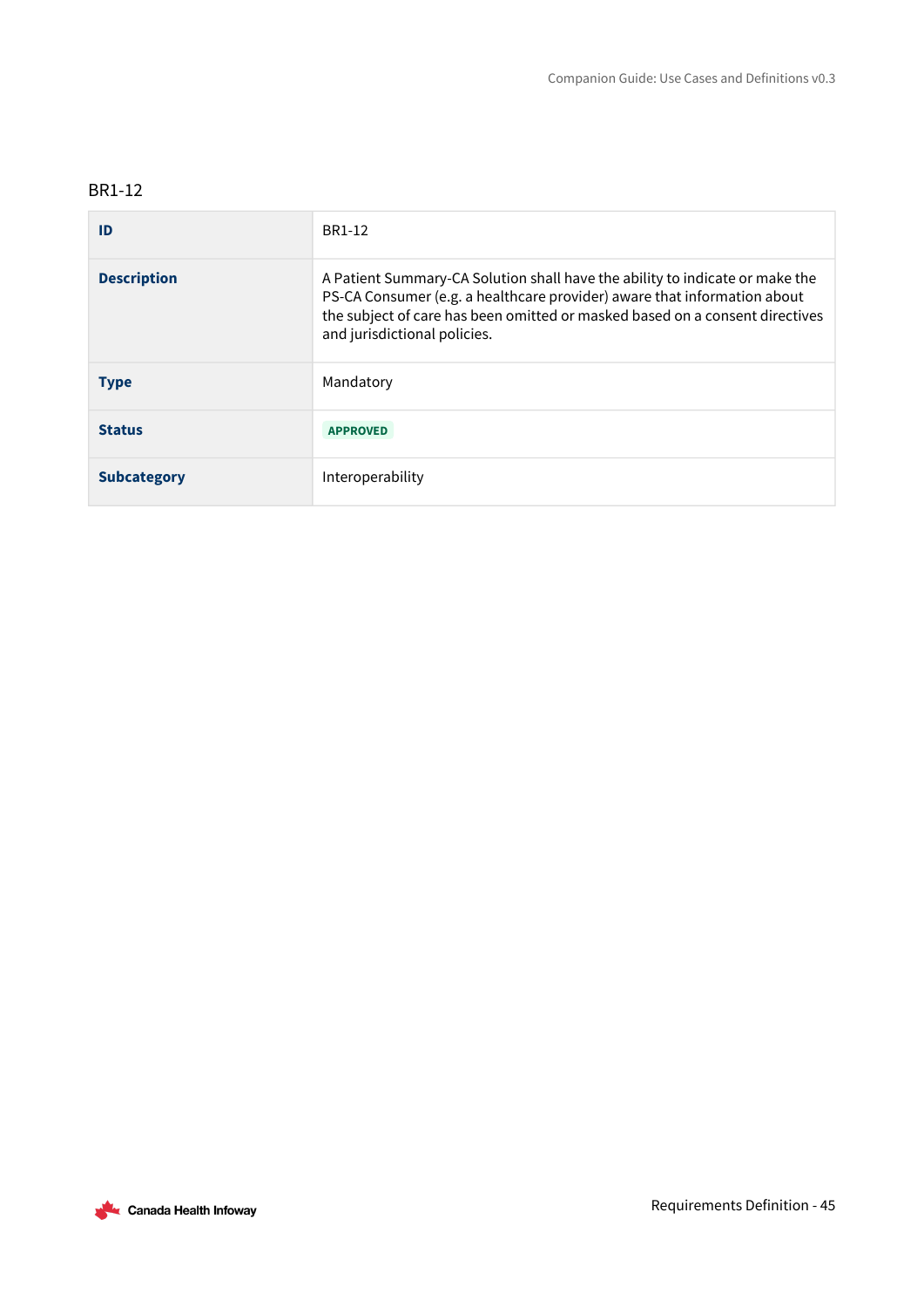<span id="page-45-0"></span>

| ID                 | BR1-13                                                                                                                                                                                |
|--------------------|---------------------------------------------------------------------------------------------------------------------------------------------------------------------------------------|
| <b>Description</b> | A Patient Summary-CA Solution shall provide the Patient/Subject of Care a<br>right of access to their Patient Summary based on jurisdictional policies and<br>legislative provisions. |
| <b>Type</b>        | Mandatory                                                                                                                                                                             |
| <b>Status</b>      | <b>APPROVED</b>                                                                                                                                                                       |
| <b>Subcategory</b> | Interoperability                                                                                                                                                                      |

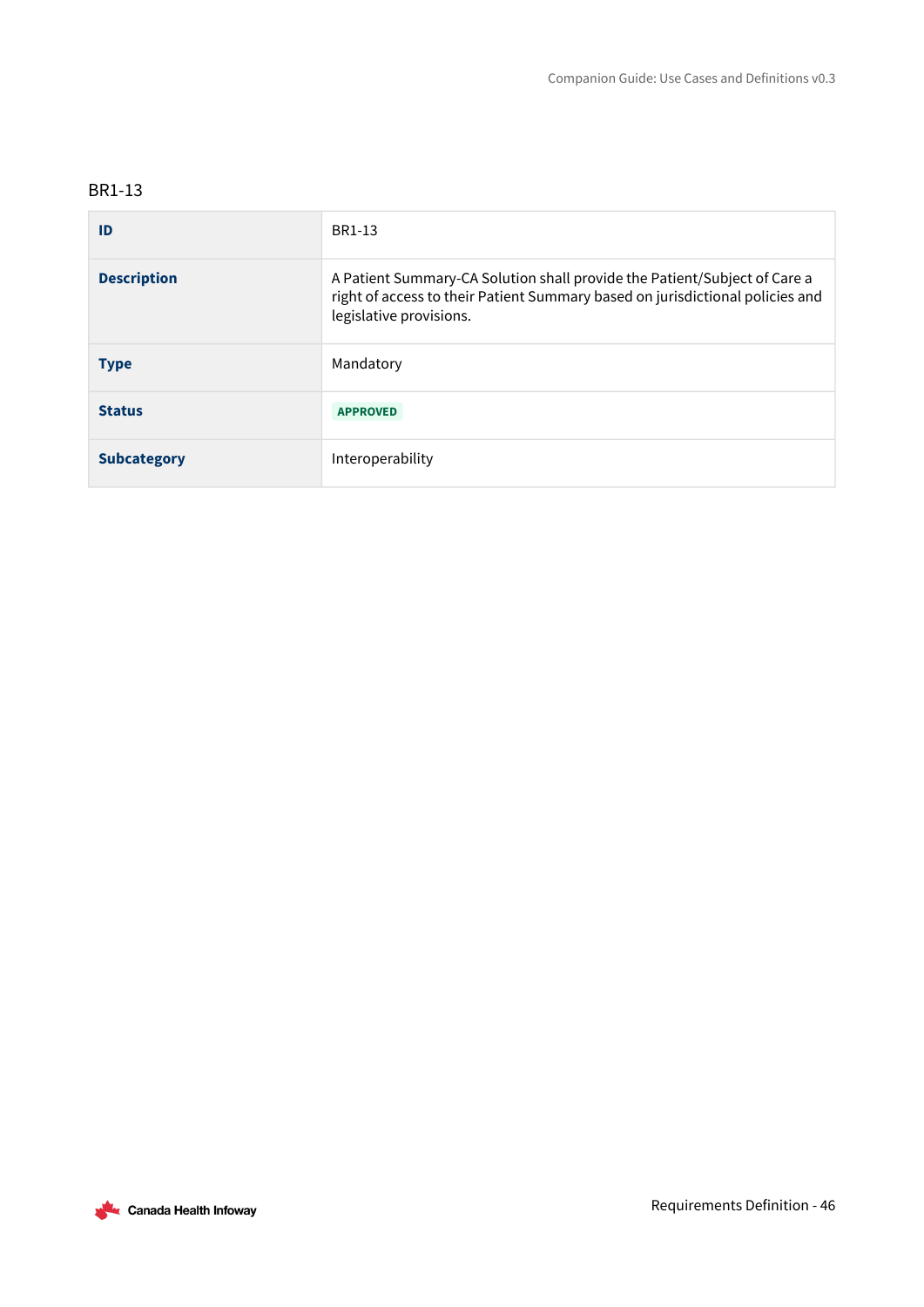<span id="page-46-0"></span>

| ID                 | BR1-14                                                                                                       |
|--------------------|--------------------------------------------------------------------------------------------------------------|
| <b>Description</b> | A Patient Summary-CA Solution shall limit access to only authorized PS-<br>CA Producers and PS-CA Consumers. |
| <b>Type</b>        | Mandatory                                                                                                    |
| <b>Status</b>      | <b>APPROVED</b>                                                                                              |
| <b>Subcategory</b> | Interoperability                                                                                             |

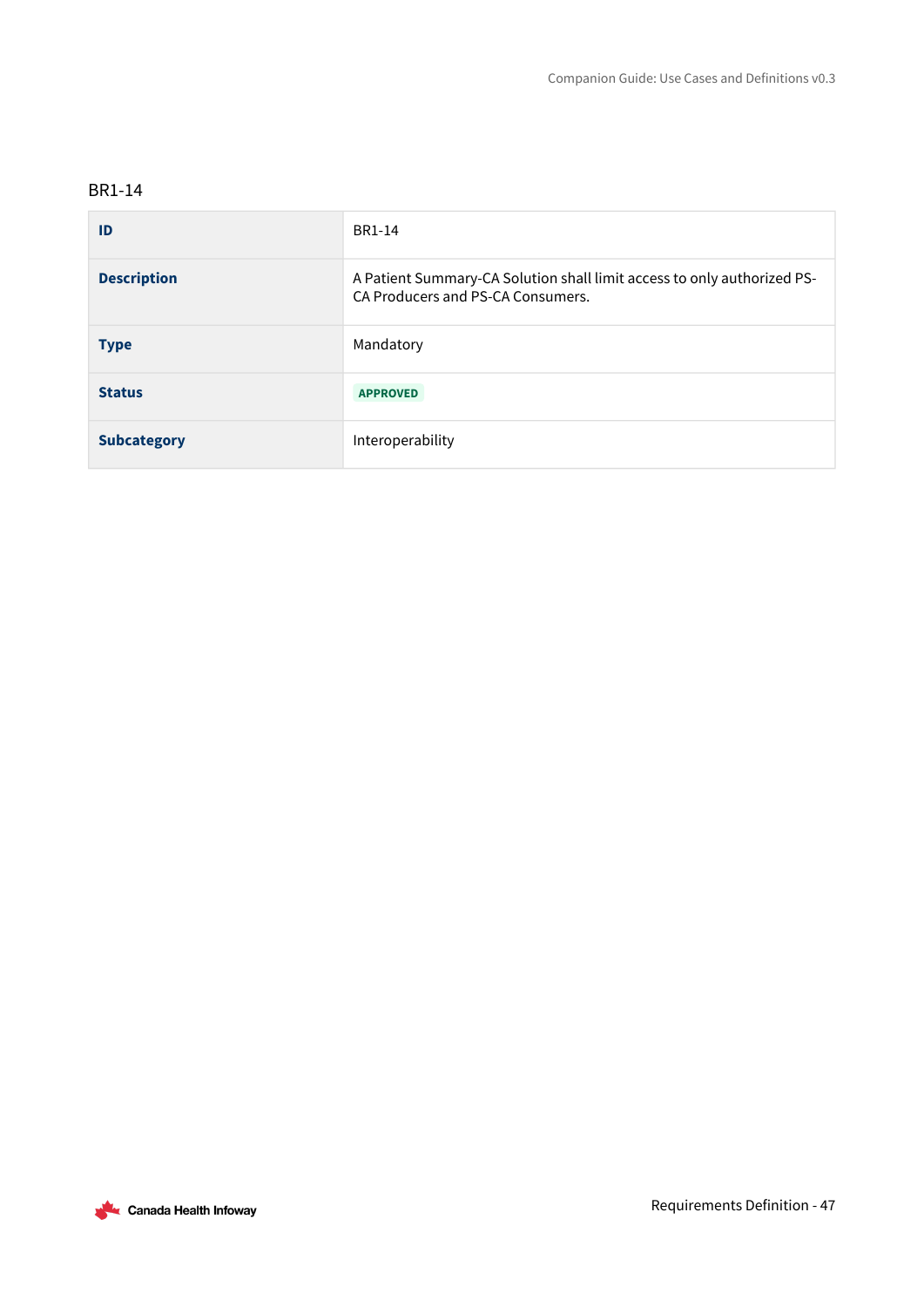### <span id="page-47-0"></span>7.5.2 Information and Semantic Requirements

### **Information/Semantic Interoperability Requirements: requirements for syntax and semantics such that data exchanged between health record systems can be interpreted and the meaning of the data ascertained.**

The following table provides a summary view of the information/semantic interoperability requirements. Additional details of each requirement can be found by clicking on the Business Rule ID.

| <b>BRID</b>         | <b>Description</b>                                                                                                                                                                                                    | <b>Type</b> | <b>Subcategory</b> |
|---------------------|-----------------------------------------------------------------------------------------------------------------------------------------------------------------------------------------------------------------------|-------------|--------------------|
| BR <sub>2</sub> -01 | A Patient Summary- CA Solution shall enable<br>an authorized health care provider to create/<br>produce a Patient Summary based on the pan-<br>Canadian Patient Summary - FHIR<br>Implementation Guide.               | Mandatory   | Interoperability   |
| BR <sub>2</sub> -02 | A Patient Summary-CA Solution shall adhere to<br>the syntactic, semantic/terminology and<br>content standards for interoperability<br>established in the pan-Canadian Patient<br>Summary - FHIR Implementation Guide. | Mandatory   | Interoperability   |

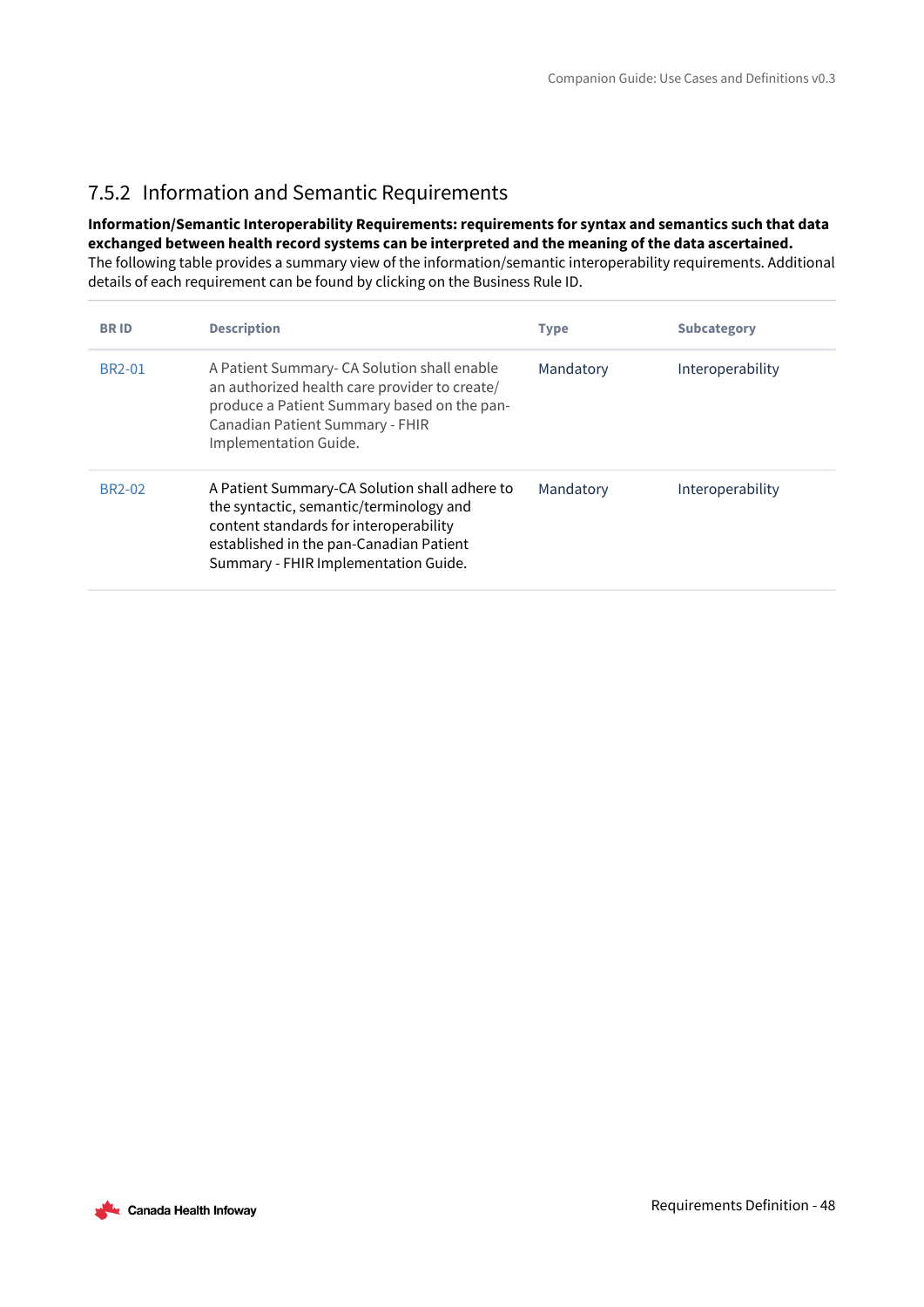### <span id="page-48-0"></span>BR2-01

| ID                 | BR2-01                                                                                                                                                                                         |
|--------------------|------------------------------------------------------------------------------------------------------------------------------------------------------------------------------------------------|
| <b>Description</b> | A Patient Summary-CA Solution shall enable an authorized health care<br>provider to create/produce a Patient Summary based on the pan-Canadian<br>Patient Summary - FHIR Implementation Guide. |
| <b>Type</b>        | Mandatory                                                                                                                                                                                      |
| <b>Status</b>      | <b>APPROVED</b>                                                                                                                                                                                |
| <b>Subcategory</b> | Interoperability                                                                                                                                                                               |

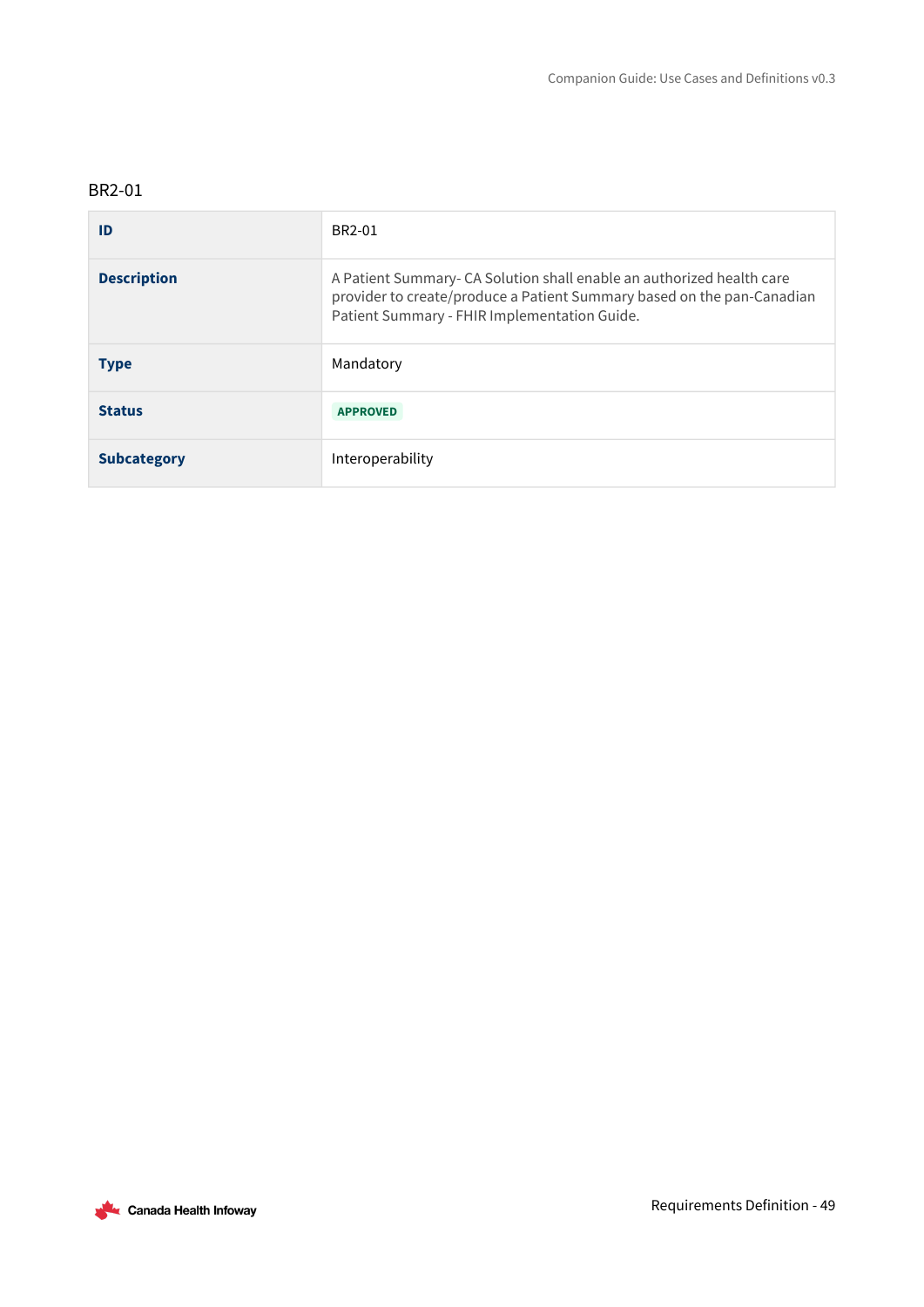### <span id="page-49-0"></span>BR2-02

| ID                 | BR2-02                                                                                                                                                                                                           |
|--------------------|------------------------------------------------------------------------------------------------------------------------------------------------------------------------------------------------------------------|
| <b>Description</b> | A Patient Summary-CA Solution shall adhere to the syntactic, semantic/<br>terminology and content standards for interoperability established in the<br>pan-Canadian Patient Summary - FHIR Implementation Guide. |
| <b>Type</b>        | Mandatory                                                                                                                                                                                                        |
| <b>Status</b>      | <b>APPROVED</b>                                                                                                                                                                                                  |
| <b>Subcategory</b> | Interoperability                                                                                                                                                                                                 |

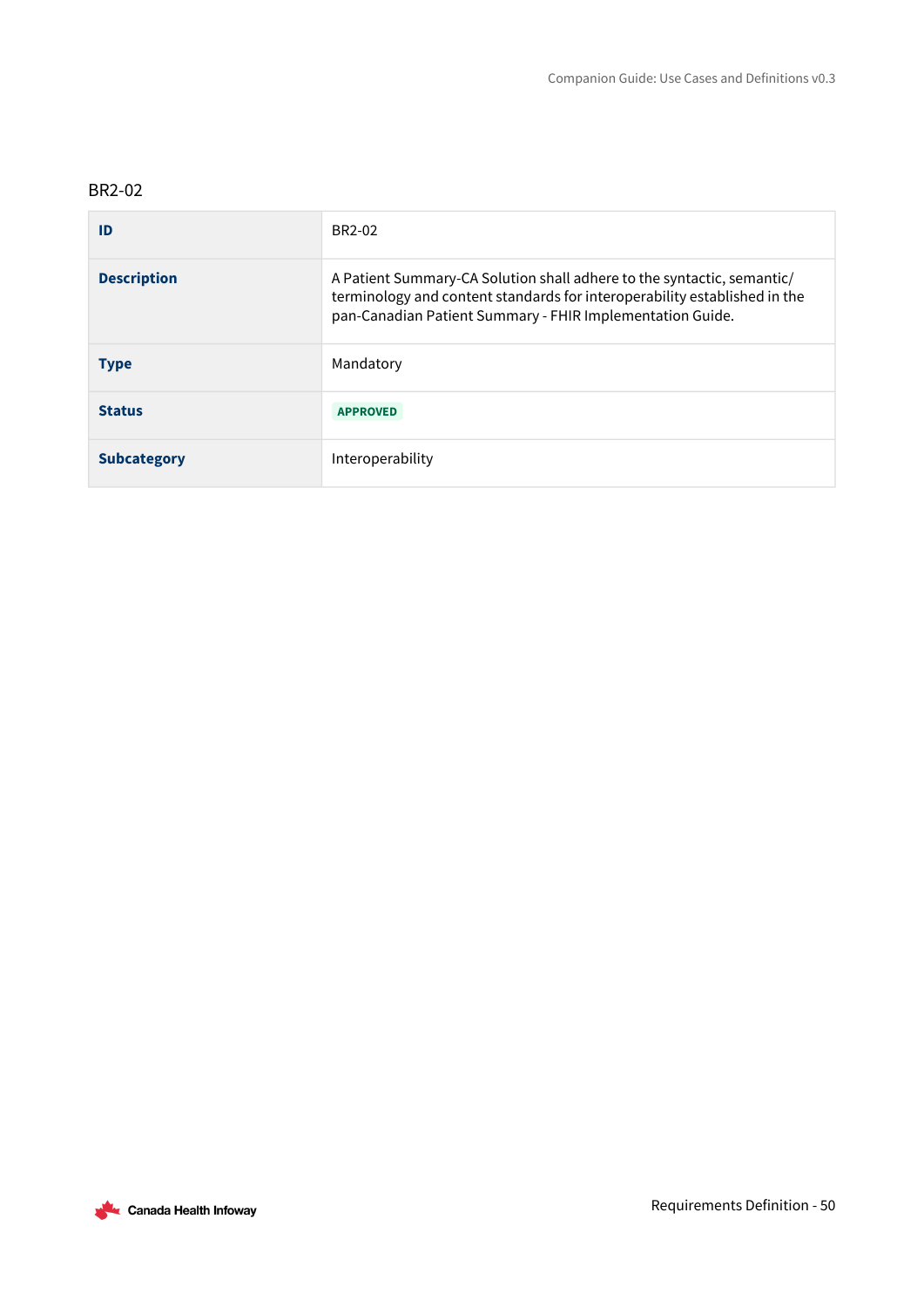### <span id="page-50-0"></span>7.5.3 Technical Requirements

### **Technical Requirements: requirements for one health record system to send data to another health record system and for the receiving system to acknowledge receipt of the data payload.**

The following table provides a summary view of the technical interoperability and solution requirements. Additional details of each requirement can be found by clicking on the Business Rule ID.

| <b>BRID</b>   | <b>Description</b>                                                                                                                                                                                                                                                                                                                                                                                                                                                                                                                                                                      | <b>Type</b> | <b>Subcategory</b> |
|---------------|-----------------------------------------------------------------------------------------------------------------------------------------------------------------------------------------------------------------------------------------------------------------------------------------------------------------------------------------------------------------------------------------------------------------------------------------------------------------------------------------------------------------------------------------------------------------------------------------|-------------|--------------------|
| <b>BR3-09</b> | A Patient Summary-CA Solution should adhere to<br>the minimum industry standards for role-based<br>access control and security mechanisms for the<br>Patient Summary, including defining the security<br>level and authorization profile of all authorized<br>actors and mapping each user to one or more roles<br>and each role to one or more system functions,<br>dictated by jurisdictional standards and system<br>requirements.                                                                                                                                                   | Recommended | Solution           |
|               | Note: For example, jurisdictional standards for role-<br>based access control should consider the following<br>standards such as ISO 22600-1:2014, which describes<br>the scenarios and the critical parameters in<br>information exchange across policy domains.<br>Another example of a standard is ISO 22600-2:2014,<br>which describes and explains, in a more detailed<br>manner, the architectures and underlying models for<br>privilege management and access control which are<br>necessary for secure information sharing including<br>the formal representation of policies. |             |                    |
| <b>BR3-01</b> | A Patient Summary-CA Solution shall provide the<br>ability to capture and communicate the identity of<br>the PS subject of care.                                                                                                                                                                                                                                                                                                                                                                                                                                                        | Mandatory   | Interoperability   |
| <b>BR3-02</b> | A Patient Summary-CA Solution shall provide the<br>ability to capture and communicate the identity of<br>the authorized PS-CA Author.                                                                                                                                                                                                                                                                                                                                                                                                                                                   | Mandatory   | Interoperability   |
| <b>BR3-04</b> | A Patient Summary-CA Solution shall provide the<br>ability to view the versions of Patient Summaries<br>and render a previous version based on a request in<br>accordance to jurisdictional policies.                                                                                                                                                                                                                                                                                                                                                                                   | Mandatory   | Interoperability   |
| <b>BR3-05</b> | A Patient Summary-CA Solution may be able to<br>produce a PS-CA in a portable format (e.g., PDF) that<br>is broadly accessible to patients/subjects of care.                                                                                                                                                                                                                                                                                                                                                                                                                            | Optional    | Interoperability   |

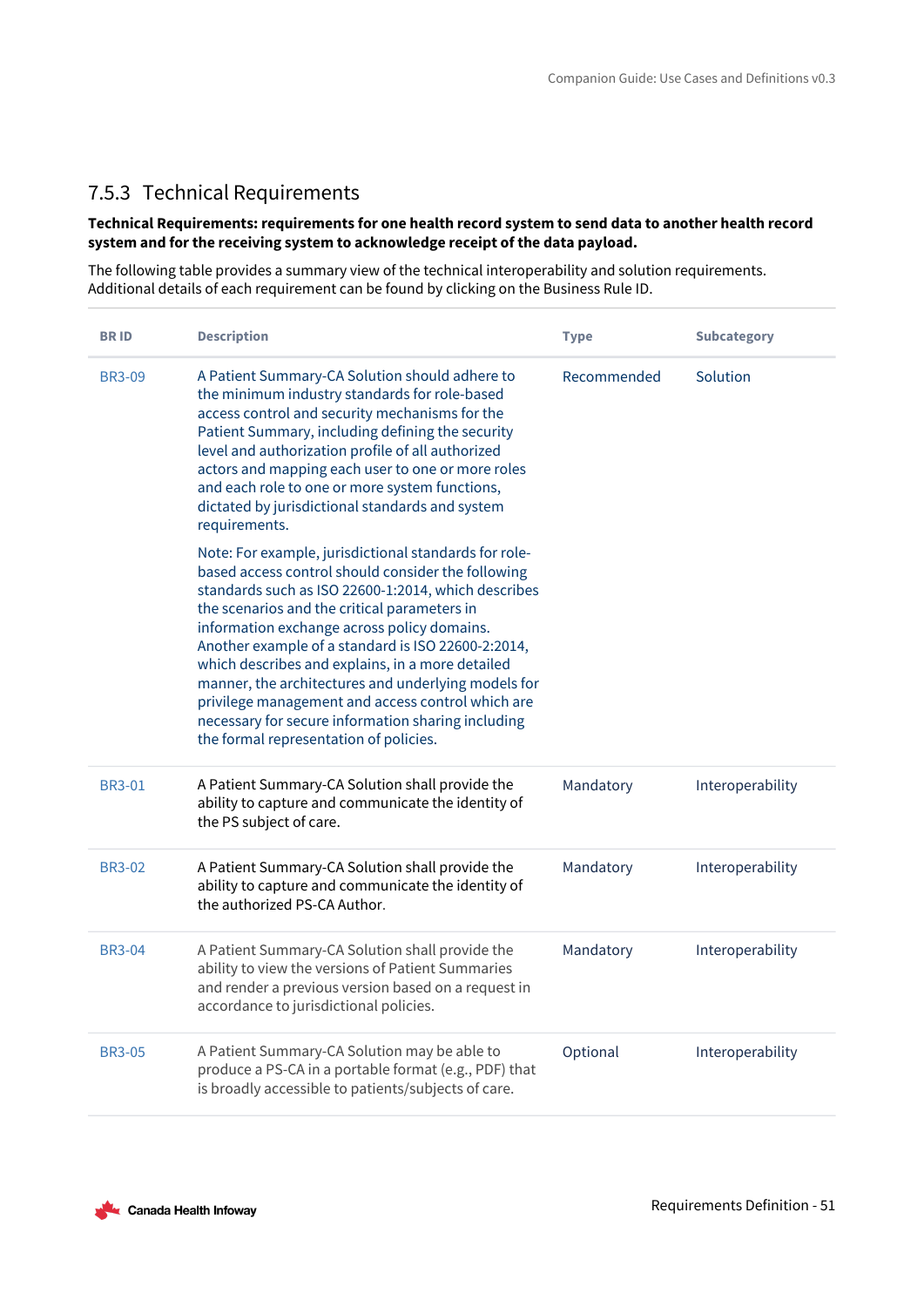| <b>BRID</b>   | <b>Description</b>                                                                                                                                                                                                                                                                                                                                                                                                     | <b>Type</b> | <b>Subcategory</b> |
|---------------|------------------------------------------------------------------------------------------------------------------------------------------------------------------------------------------------------------------------------------------------------------------------------------------------------------------------------------------------------------------------------------------------------------------------|-------------|--------------------|
| <b>BR3-06</b> | A Patient Summary-CA Solution should adhere to<br>minimum local/jurisdictional industry standards for<br>authentication (e.g., multi-factor authentication) of<br>authorized users.                                                                                                                                                                                                                                    | Recommended | Solution           |
| <b>BR3-07</b> | A Patient Summary-CA solution should, where<br>feasible, segregate duties and areas of responsibility<br>to reduce opportunities for unauthorized<br>modification or misuse of PHI based on jurisdictional<br>standards.                                                                                                                                                                                               | Recommended | Solution           |
|               | Note: For example, appropriate access-controls<br>should be put in place to segregate duties for<br>authorized actors who have access and/or can view<br>hosted components of the Patient Summary in order<br>to reduce opportunities for unauthorized<br>modification or misuse of PHI and security-critical<br>system data according to jurisdictional standards.                                                    |             |                    |
| <b>BR3-08</b> | A Patient Summary-CA Solution shall protect health<br>information in transit, adhering to jurisdictional<br>standards for encryption.<br>Note: For example, jurisdictional standards for<br>encryption should cover concepts of cryptographic<br>algorithms and protocols, management of<br>encryption keys during the transmission of PHI to<br>maintain the confidentiality and integrity of the<br>Patient Summary. | Mandatory   | Interoperability   |
| <b>BR3-10</b> | A Patient Summary-CA Solution should adhere to<br>jurisdictional standards for creation of secure audit<br>logs that capture access to, modification or<br>disclosure of Patient Summary-CA information. This<br>includes the activities of PS-CA Producers,<br>Consumers and Requesters.                                                                                                                              | Recommended | Solution           |
|               | Note: For example, jurisdictional standards for<br>appropriate secure-audit records should log PHI-<br>related events, such as Patient Summary access<br>(including access to confidential data), Patient<br>Summary creation, Patient Summary amendments<br>and changes, traceability of consent, consent<br>directive overrides and more for the Patient<br>Summary.                                                 |             |                    |
| <b>BR3-11</b> | The Patient Summary-CA Solution should have the<br>ability to capture secure audit log content as                                                                                                                                                                                                                                                                                                                      | Recommended | Solution           |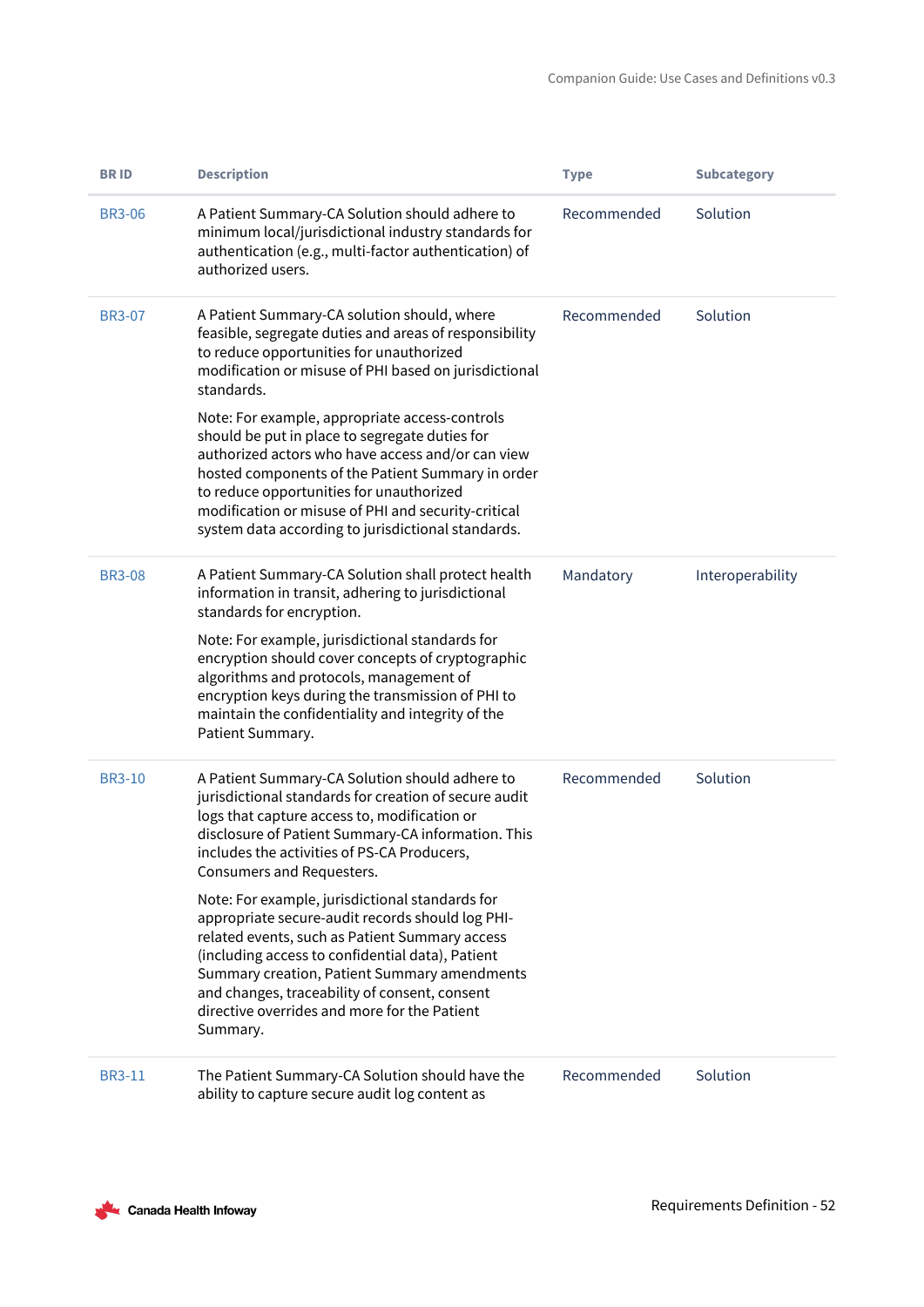| <b>BRID</b>   | <b>Description</b>                                                                                                                                                                                                                                                                                                                                                                                                                                                                                                                                                                                                                                                                                                                                                                | <b>Type</b> | <b>Subcategory</b> |
|---------------|-----------------------------------------------------------------------------------------------------------------------------------------------------------------------------------------------------------------------------------------------------------------------------------------------------------------------------------------------------------------------------------------------------------------------------------------------------------------------------------------------------------------------------------------------------------------------------------------------------------------------------------------------------------------------------------------------------------------------------------------------------------------------------------|-------------|--------------------|
|               | dictated by jurisdictional standards and/or system<br>requirements.                                                                                                                                                                                                                                                                                                                                                                                                                                                                                                                                                                                                                                                                                                               |             |                    |
|               | Note: For example, jurisdictional standards and/or<br>system requirements for secure audit logs should<br>consider Patient Summary schema and log content<br>such as the user ID of authorized actors, the role the<br>user is exercising, the organization of the accessing<br>user (at least in those cases where an individual<br>accesses information on behalf of more than one<br>organization), the patient ID of the data subject<br>(patient/person), the function performed by the<br>accessing user, a timestamp, in the case of access<br>override to blocked or masked records or portions of<br>records, a reason for the override, and in the case of<br>changes to consent directives made by a substitute<br>decision-maker, the identity of the decision-maker. |             |                    |
| <b>BR3-12</b> | A Patient Summary-CA Solution may provide the<br>capability for a PS-CA to be de-identified, according<br>to local/jurisdictional requirements.                                                                                                                                                                                                                                                                                                                                                                                                                                                                                                                                                                                                                                   | Optional    | Solution           |
| <b>BR3-13</b> | A Patient Summary-CA Solution shall provide the<br>ability to uniquely identify a Patient Summary-CA<br>with a unique identifier.                                                                                                                                                                                                                                                                                                                                                                                                                                                                                                                                                                                                                                                 | Mandatory   | Interoperability   |
| <b>BR3-14</b> | A Patient Summary-CA Solution should retrieve data<br>elements for the PS-CA from the PS-CA Author's local<br>data source.                                                                                                                                                                                                                                                                                                                                                                                                                                                                                                                                                                                                                                                        | Recommended | Solution           |
| <b>BR3-15</b> | A Patient Summary-CA Solution may provide the<br>ability to convert structured documents (e.g. FHIR-<br>based) to unstructured documents (e.g PDF), and<br>make transformations between structured<br>document formats (e.g. CDA).                                                                                                                                                                                                                                                                                                                                                                                                                                                                                                                                                | Optional    | Solution           |
| <b>BR3-16</b> | A Patient Summary-CA Solution shall create the PS-<br>CA in a structured format using FHIR R4 (v4.0.1) +<br>JSON and XML.                                                                                                                                                                                                                                                                                                                                                                                                                                                                                                                                                                                                                                                         | Mandatory   | Interoperability   |
| <b>BR3-17</b> | A Patient Summary-CA Solution should protect<br>health information at rest, adhering to jurisdictional<br>standards for encryption                                                                                                                                                                                                                                                                                                                                                                                                                                                                                                                                                                                                                                                | Recommended | Solution           |
|               | Note: For example, jurisdictional standards for<br>encryption should cover concepts of cryptographic<br>algorithms and protocols, and management of                                                                                                                                                                                                                                                                                                                                                                                                                                                                                                                                                                                                                               |             |                    |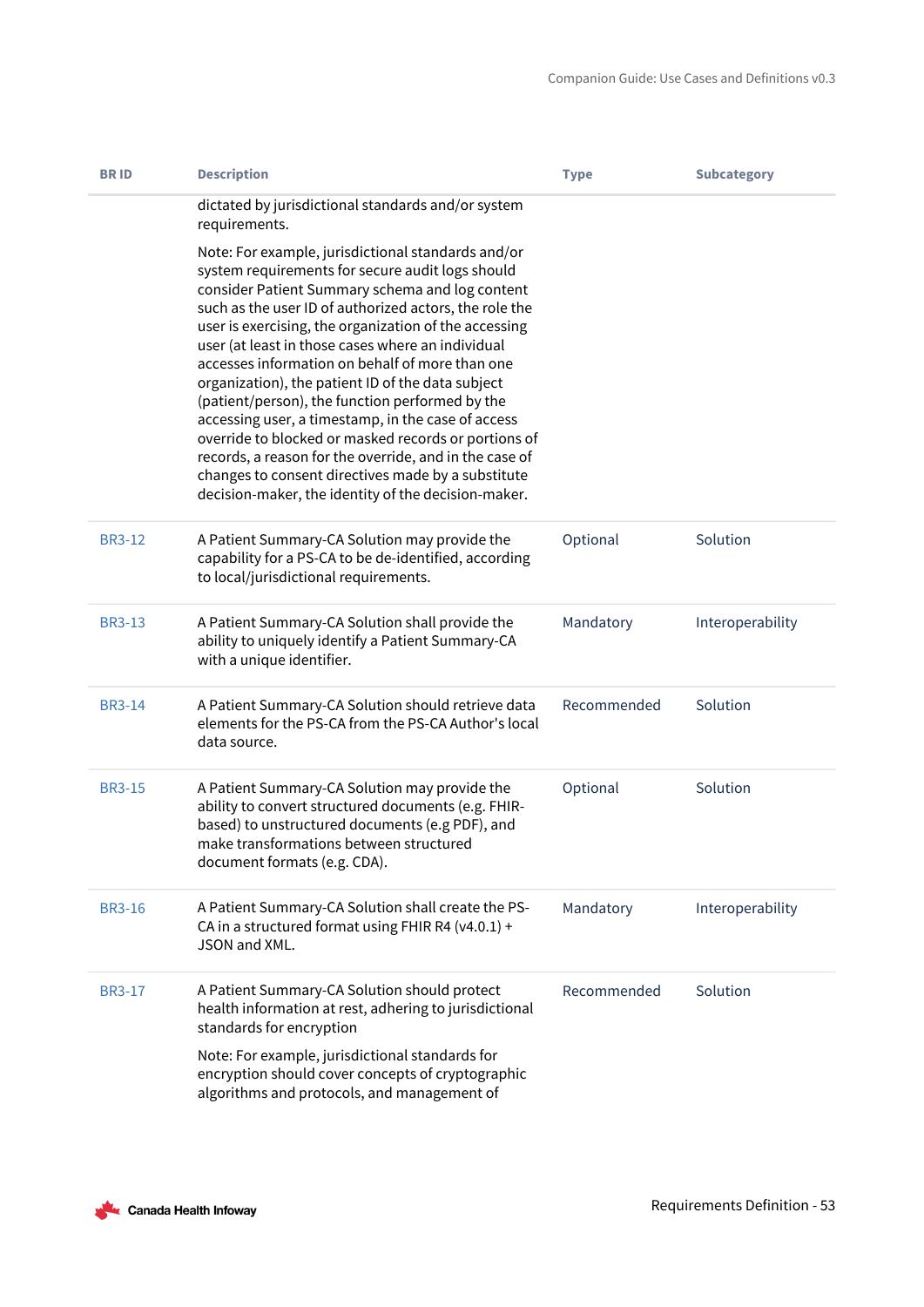| <b>BRID</b> | <b>Description</b>                                                                       | <b>Type</b> | <b>Subcategory</b> |
|-------------|------------------------------------------------------------------------------------------|-------------|--------------------|
|             | encryption keys to maintain the confidentiality and<br>integrity of the Patient Summary. |             |                    |

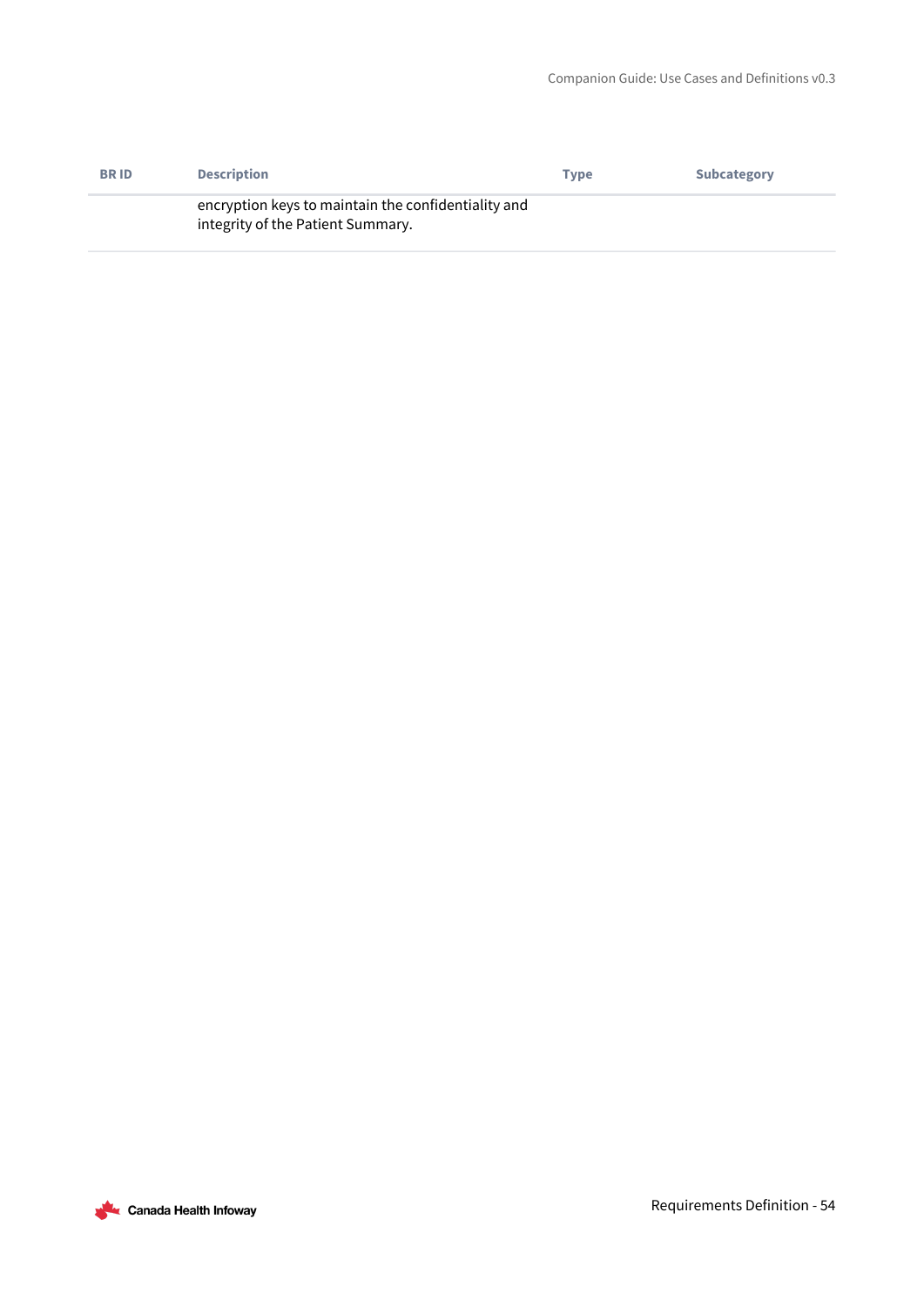<span id="page-54-0"></span>

| ID                 | BR3-01                                                                                                                        |
|--------------------|-------------------------------------------------------------------------------------------------------------------------------|
| <b>Description</b> | A Patient Summary-CA Solution shall provide the ability to capture and<br>communicate the identity of the PS subject of care. |
| <b>Type</b>        | Mandatory                                                                                                                     |
| <b>Status</b>      | <b>APPROVED</b>                                                                                                               |
| <b>Subcategory</b> | Interoperability                                                                                                              |

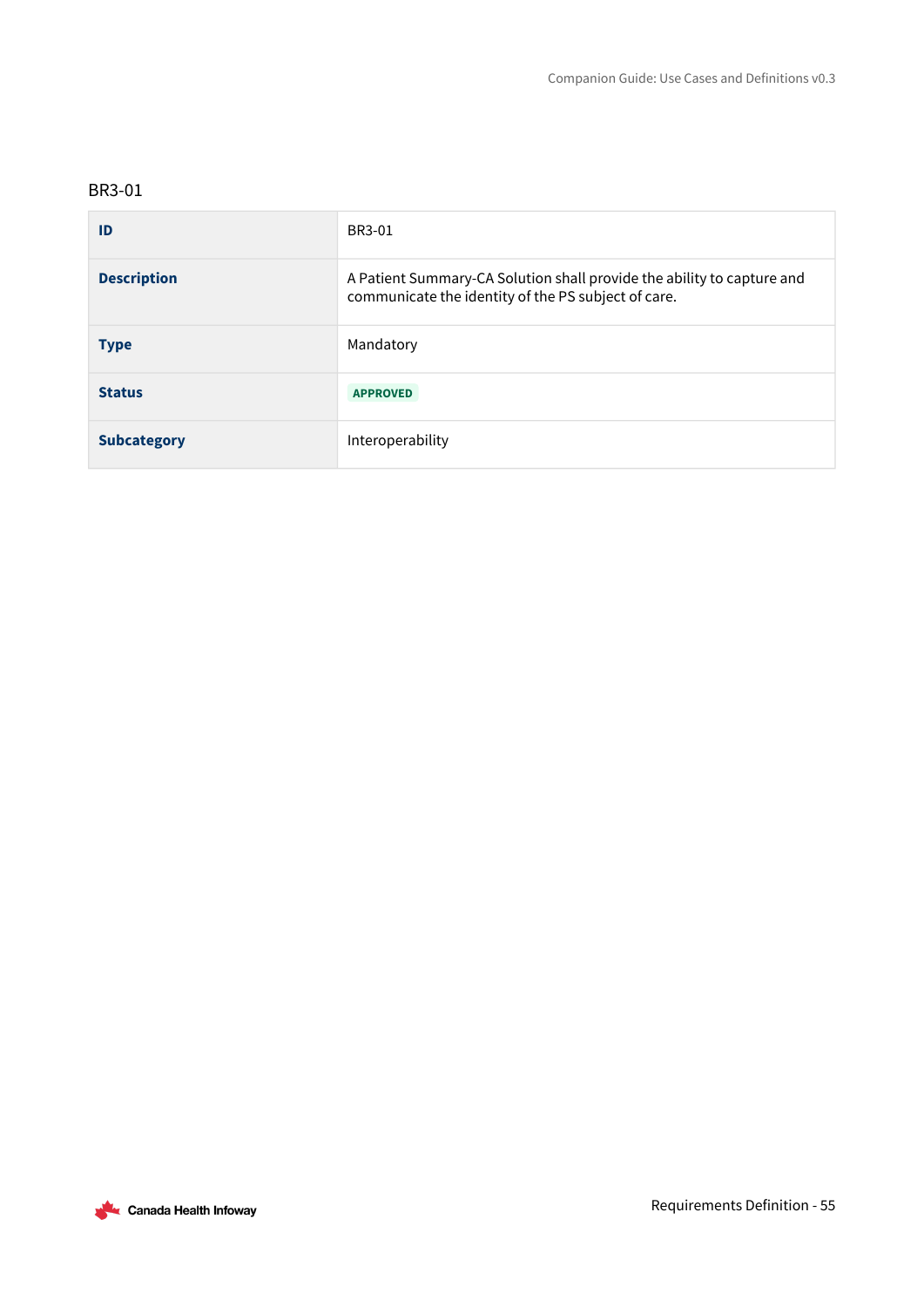<span id="page-55-0"></span>

| ID                 | BR3-02                                                                                                                             |
|--------------------|------------------------------------------------------------------------------------------------------------------------------------|
| <b>Description</b> | A Patient Summary-CA Solution shall provide the ability to capture and<br>communicate the identity of the authorized PS-CA Author. |
| <b>Type</b>        | Mandatory                                                                                                                          |
| <b>Status</b>      | <b>APPROVED</b>                                                                                                                    |
| <b>Subcategory</b> | Interoperability                                                                                                                   |

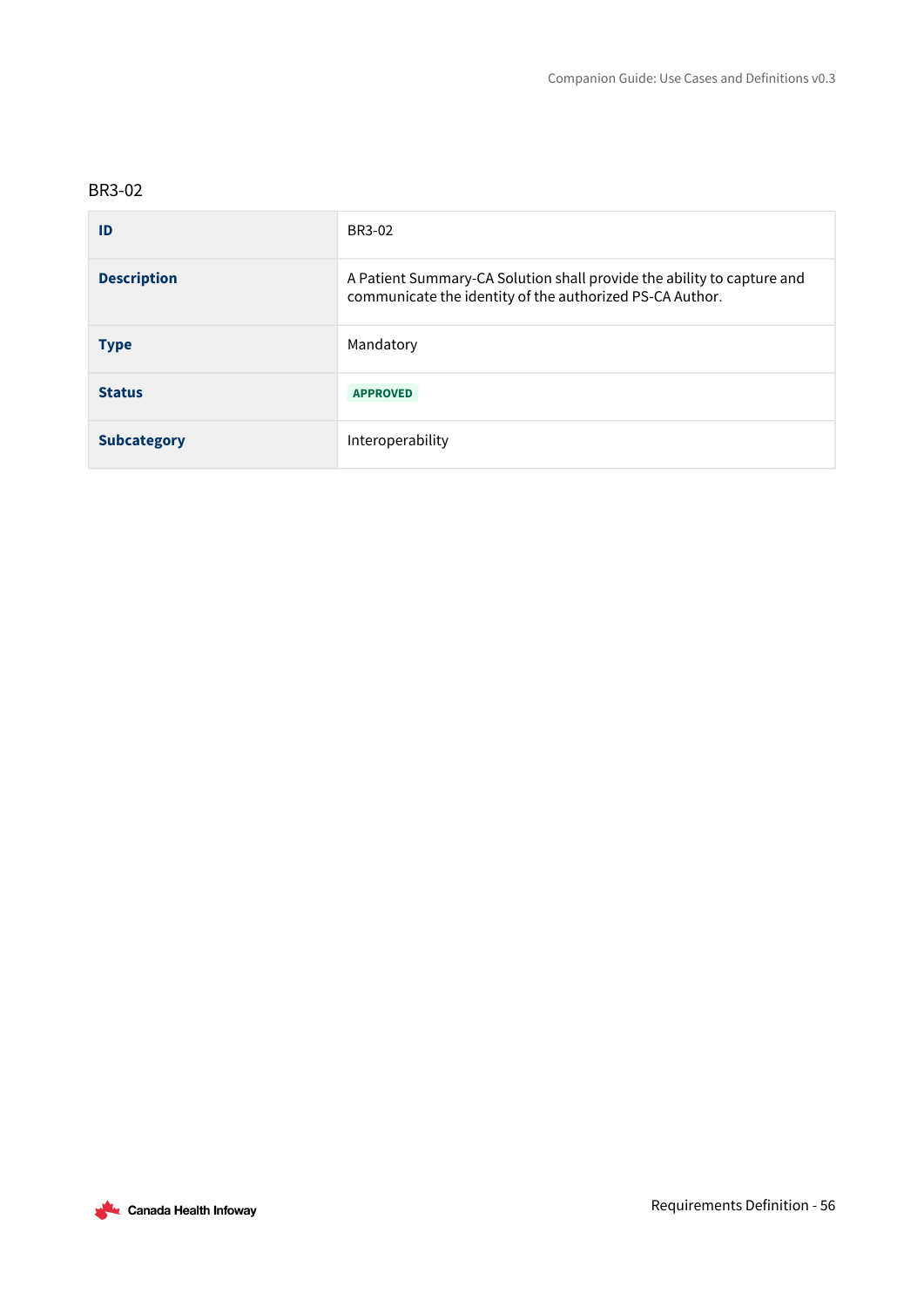| ID                 | BR3-03                                                                                                                                                                                      |
|--------------------|---------------------------------------------------------------------------------------------------------------------------------------------------------------------------------------------|
| <b>Description</b> | A Patient Summary-CA Solution shall provide the ability to send a Patient<br>Summary by identifying a recipient health care provider and the appropriate<br>corresponding location/address. |
| <b>Type</b>        | Mandatory                                                                                                                                                                                   |
| <b>Status</b>      | <b>DRAFT</b><br><b>FUTURE</b>                                                                                                                                                               |
| <b>Subcategory</b> | Interoperability                                                                                                                                                                            |

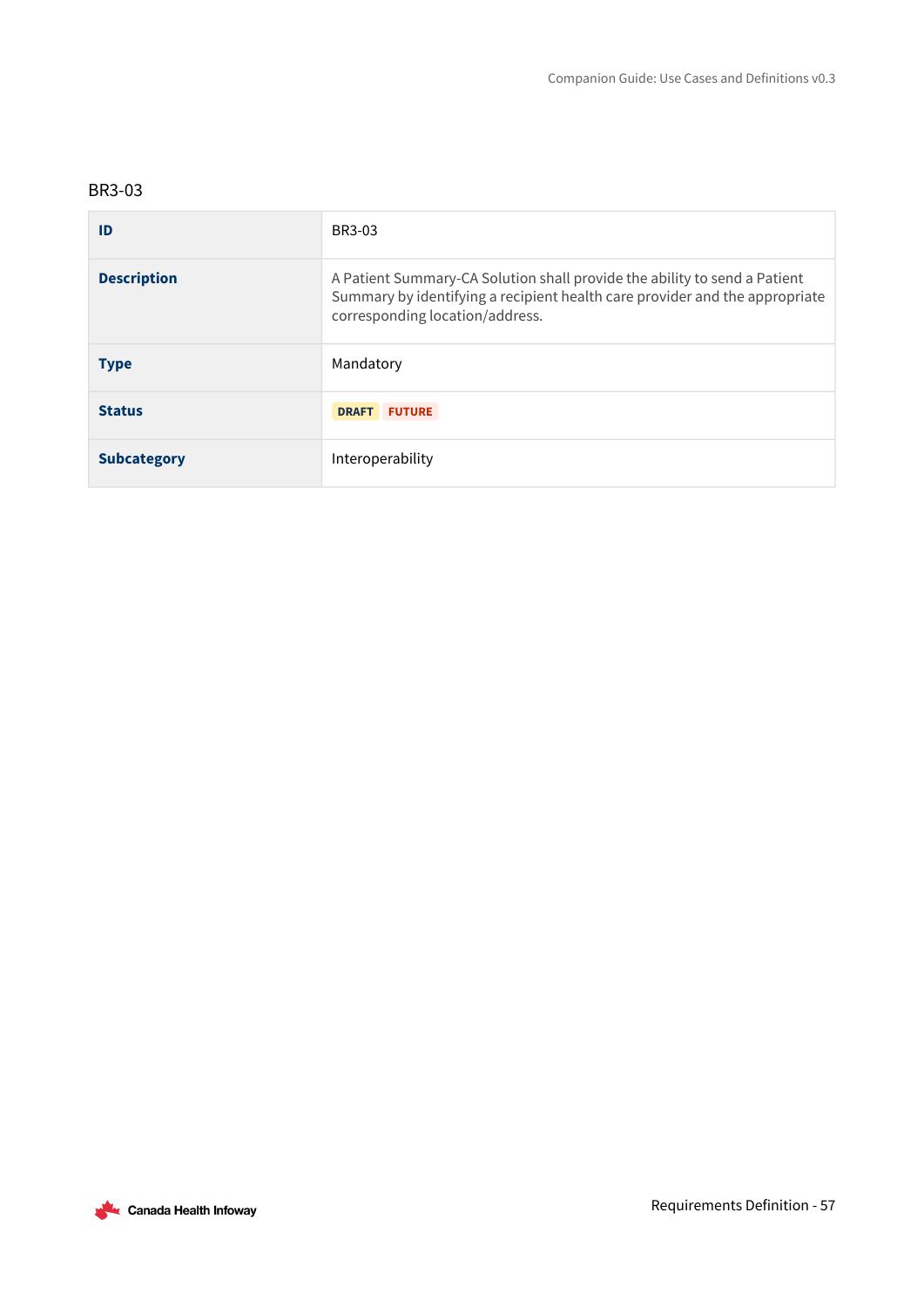<span id="page-57-0"></span>

| ID                 | BR3-04                                                                                                                                                                                             |
|--------------------|----------------------------------------------------------------------------------------------------------------------------------------------------------------------------------------------------|
| <b>Description</b> | A Patient Summary-CA Solution shall provide the ability to view the versions<br>of Patient Summaries and render a previous version based on a request in<br>accordance to jurisdictional policies. |
| <b>Type</b>        | Mandatory                                                                                                                                                                                          |
| <b>Status</b>      | <b>APPROVED</b>                                                                                                                                                                                    |
| <b>Subcategory</b> | Interoperability                                                                                                                                                                                   |

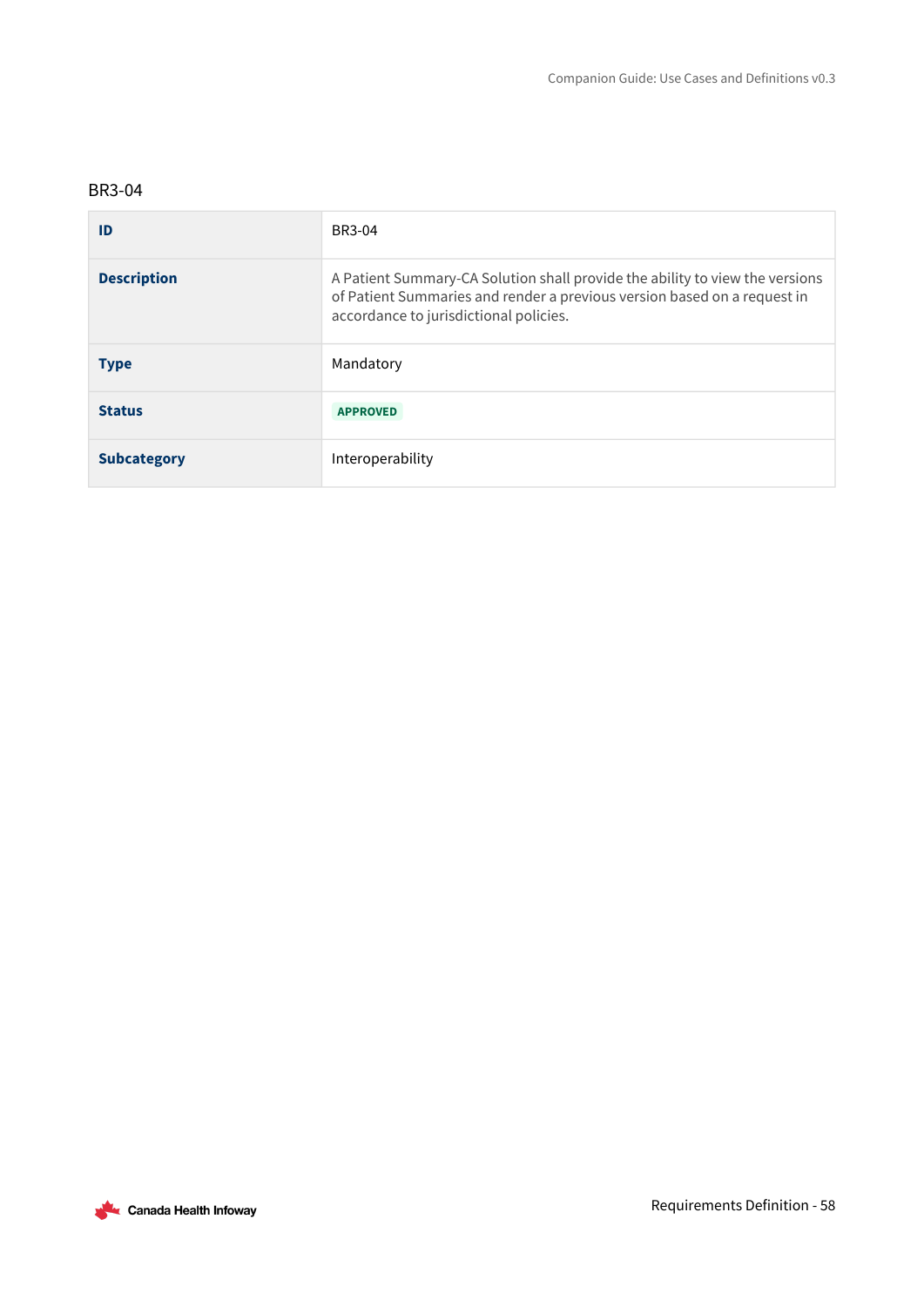<span id="page-58-0"></span>

| ID                 | BR3-05                                                                                                                                                       |
|--------------------|--------------------------------------------------------------------------------------------------------------------------------------------------------------|
| <b>Description</b> | A Patient Summary-CA Solution may be able to produce a PS-CA in a<br>portable format (e.g., PDF) that is broadly accessible to patients/subjects of<br>care. |
| <b>Type</b>        | Optional                                                                                                                                                     |
| <b>Status</b>      | <b>APPROVED</b>                                                                                                                                              |
| <b>Subcategory</b> | Interoperability                                                                                                                                             |

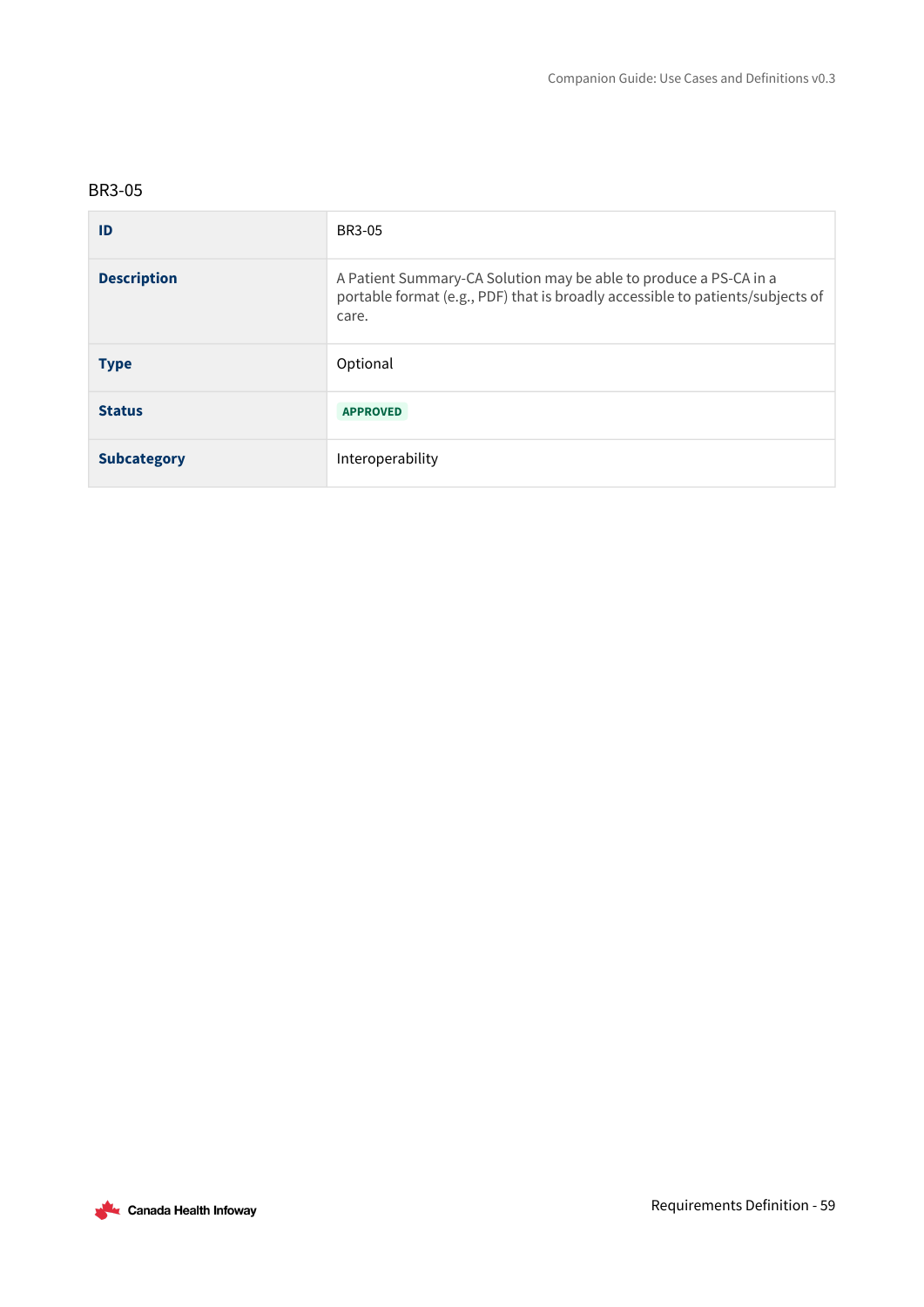<span id="page-59-0"></span>

| ID                 | BR3-06                                                                                                                                                                            |
|--------------------|-----------------------------------------------------------------------------------------------------------------------------------------------------------------------------------|
| <b>Description</b> | A Patient Summary-CA Solution should adhere to minimum local/<br>jurisdictional industry standards for authentication (e.g., multi-factor<br>authentication) of authorized users. |
| <b>Type</b>        | Recommended                                                                                                                                                                       |
| <b>Status</b>      | <b>APPROVED</b>                                                                                                                                                                   |
| <b>Subcategory</b> | Solution                                                                                                                                                                          |

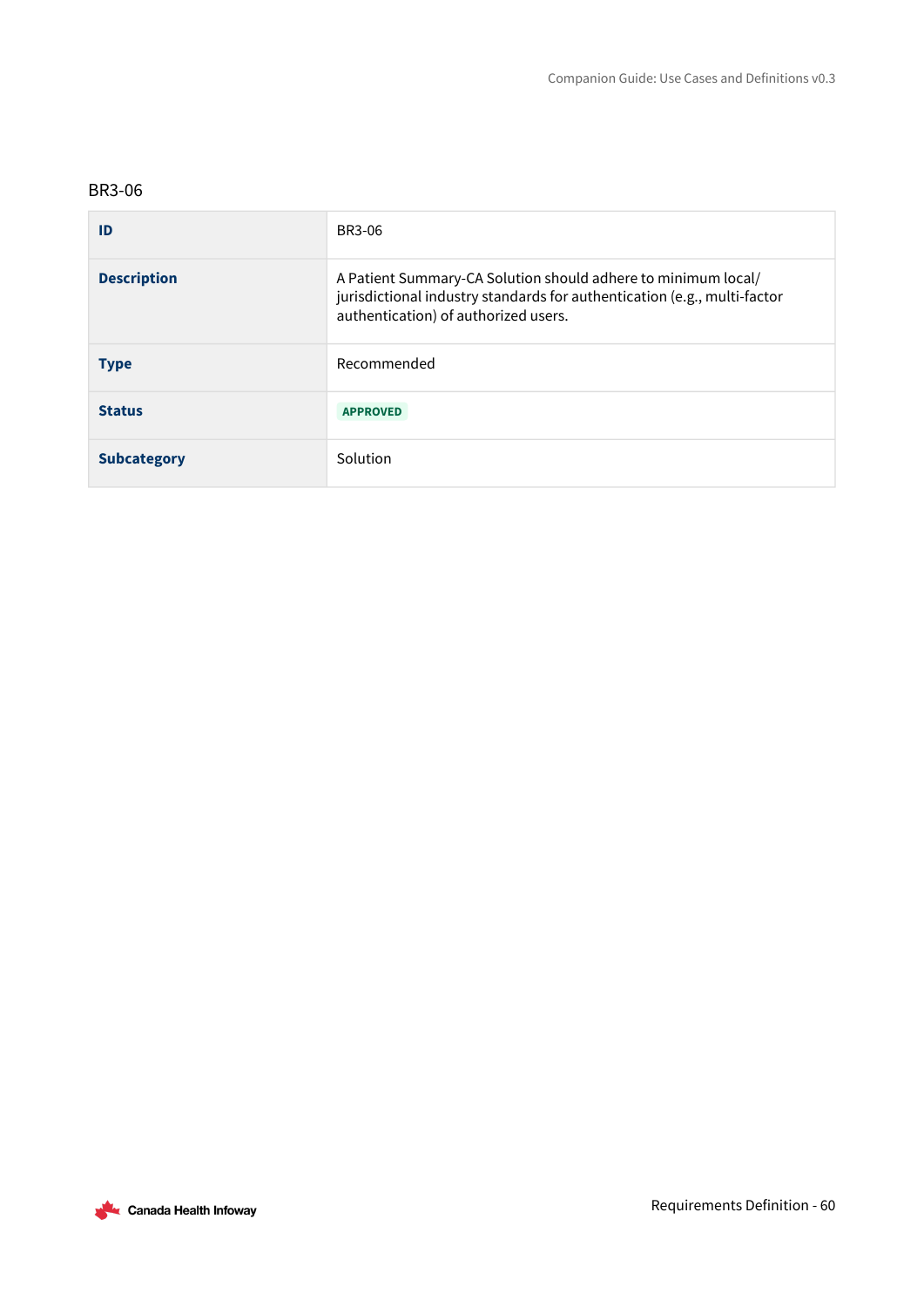<span id="page-60-0"></span>

| ID                 | BR3-07                                                                                                                                                                                                                                                                                                                                                        |
|--------------------|---------------------------------------------------------------------------------------------------------------------------------------------------------------------------------------------------------------------------------------------------------------------------------------------------------------------------------------------------------------|
| <b>Description</b> | A Patient Summary-CA solution should, where feasible, segregate duties and<br>areas of responsibility to reduce opportunities for unauthorized modification<br>or misuse of PHI based on jurisdictional standards.                                                                                                                                            |
|                    | Note: For example, appropriate access-controls should be put in place to<br>segregate duties for authorized actors who have access and/or can view<br>hosted components of the Patient Summary in order to reduce opportunities<br>for unauthorized modification or misuse of PHI and security-critical system<br>data according to jurisdictional standards. |
| <b>Type</b>        | Recommended                                                                                                                                                                                                                                                                                                                                                   |
| <b>Status</b>      | <b>APPROVED</b>                                                                                                                                                                                                                                                                                                                                               |
| <b>Subcategory</b> | Solution                                                                                                                                                                                                                                                                                                                                                      |

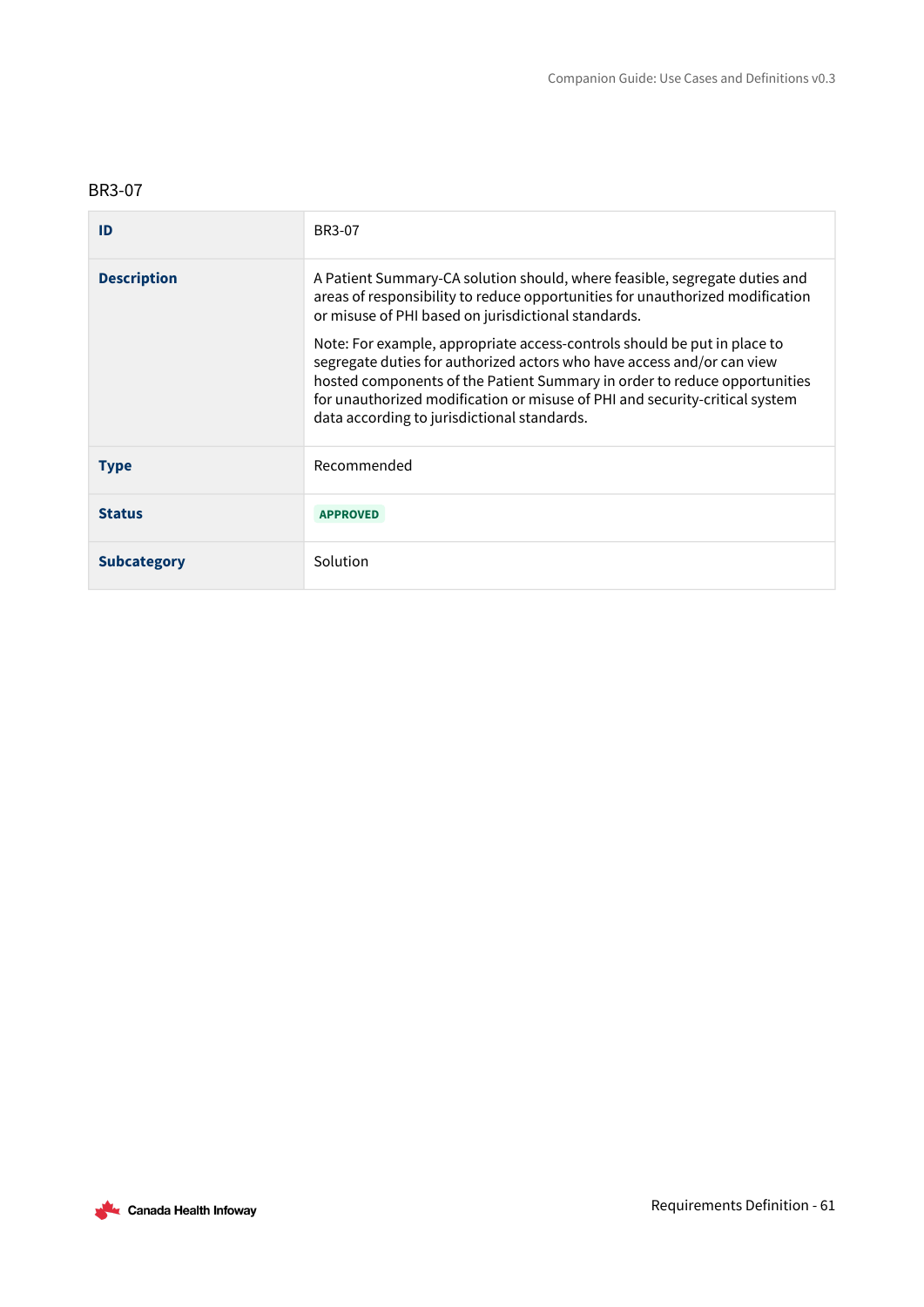<span id="page-61-0"></span>

| ID                 | <b>BR3-08</b>                                                                                                                                                                                                                                                                                                                                                                                                 |
|--------------------|---------------------------------------------------------------------------------------------------------------------------------------------------------------------------------------------------------------------------------------------------------------------------------------------------------------------------------------------------------------------------------------------------------------|
| <b>Description</b> | A Patient Summary-CA Solution shall protect health information in transit,<br>adhering to jurisdictional standards for encryption.<br>Note: For example, jurisdictional standards for encryption should cover<br>concepts of cryptographic algorithms and protocols, management of<br>encryption keys during the transmission of PHI to maintain the confidentiality<br>and integrity of the Patient Summary. |
| <b>Type</b>        | Mandatory                                                                                                                                                                                                                                                                                                                                                                                                     |
| <b>Status</b>      | <b>APPROVED</b>                                                                                                                                                                                                                                                                                                                                                                                               |
| <b>Subcategory</b> | Interoperability                                                                                                                                                                                                                                                                                                                                                                                              |

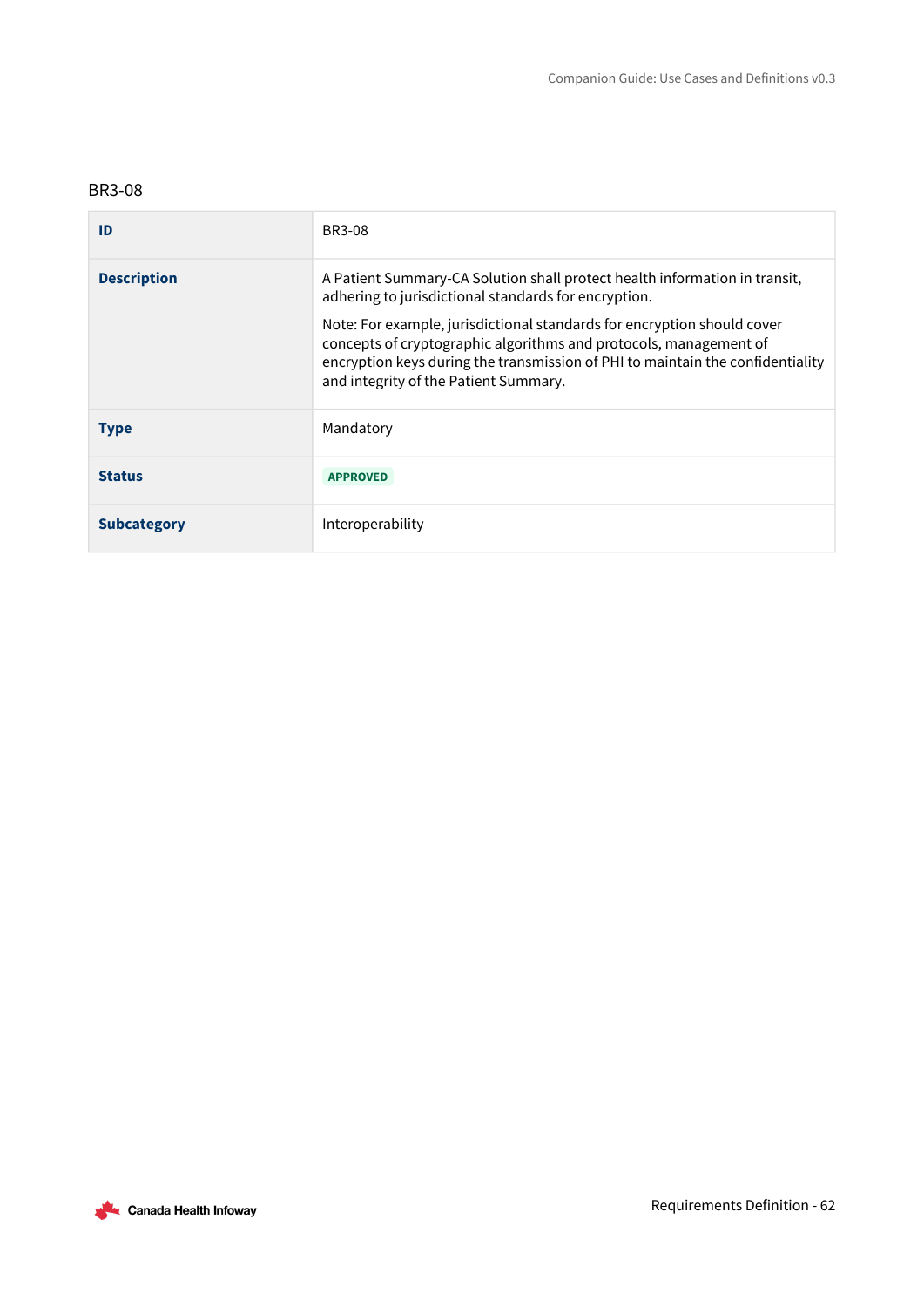<span id="page-62-0"></span>

| ID                 | <b>BR3-09</b>                                                                                                                                                                                                                                                                                                                                                                                                                                                                                                                                                              |
|--------------------|----------------------------------------------------------------------------------------------------------------------------------------------------------------------------------------------------------------------------------------------------------------------------------------------------------------------------------------------------------------------------------------------------------------------------------------------------------------------------------------------------------------------------------------------------------------------------|
| <b>Description</b> | A Patient Summary-CA Solution should adhere to the minimum industry<br>standards for role-based access control and security mechanisms for the Patient<br>Summary, including defining the security level and authorization profile of all<br>authorized actors and mapping each user to one or more roles and each role to<br>one or more system functions, dictated by jurisdictional standards and system<br>requirements.                                                                                                                                               |
|                    | Note: For example, jurisdictional standards for role-based access control should<br>consider the following standards such as ISO 22600-1:2014, which describes the<br>scenarios and the critical parameters in information exchange across policy<br>domains. Another example of a standard is ISO 22600-2:2014, which describes<br>and explains, in a more detailed manner, the architectures and underlying<br>models for privilege management and access control which are necessary for<br>secure information sharing including the formal representation of policies. |
| <b>Type</b>        | Recommended                                                                                                                                                                                                                                                                                                                                                                                                                                                                                                                                                                |
| <b>Status</b>      | <b>APPROVED</b>                                                                                                                                                                                                                                                                                                                                                                                                                                                                                                                                                            |
| <b>Subcategory</b> | Solution                                                                                                                                                                                                                                                                                                                                                                                                                                                                                                                                                                   |

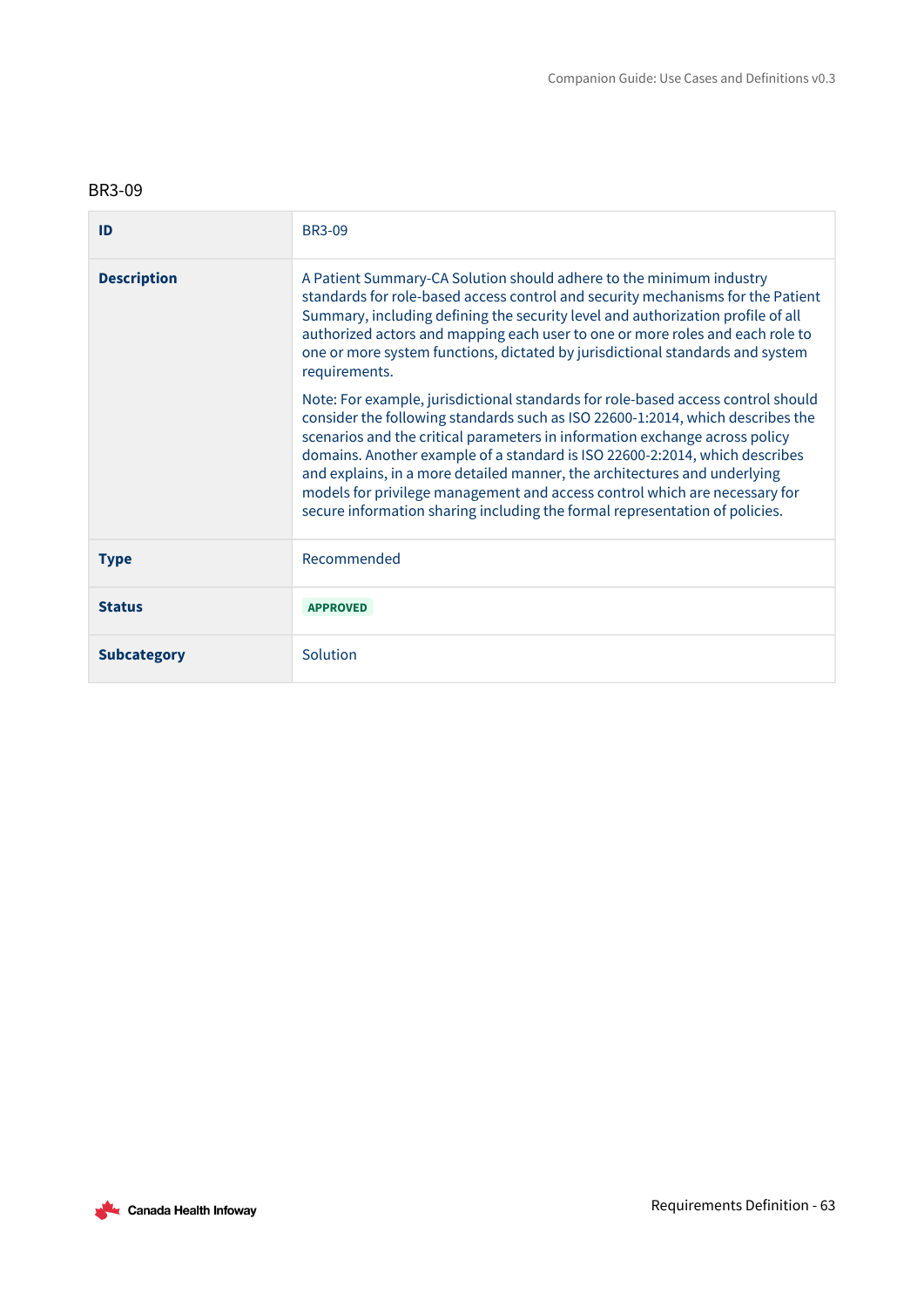<span id="page-63-0"></span>

| ID                 | BR3-10                                                                                                                                                                                                                                                                                                                                                       |
|--------------------|--------------------------------------------------------------------------------------------------------------------------------------------------------------------------------------------------------------------------------------------------------------------------------------------------------------------------------------------------------------|
| <b>Description</b> | A Patient Summary-CA Solution should adhere to jurisdictional standards for<br>creation of secure audit logs that capture access to, modification or disclosure<br>of Patient Summary-CA information. This includes the activities of PS-CA<br>Producers, Consumers and Requesters.                                                                          |
|                    | Note: For example, jurisdictional standards for appropriate secure-audit<br>records should log PHI-related events, such as Patient Summary access<br>(including access to confidential data), Patient Summary creation, Patient<br>Summary amendments and changes, traceability of consent, consent directive<br>overrides and more for the Patient Summary. |
| <b>Type</b>        | Recommended                                                                                                                                                                                                                                                                                                                                                  |
| <b>Status</b>      | <b>APPROVED</b>                                                                                                                                                                                                                                                                                                                                              |
| <b>Subcategory</b> | Solution                                                                                                                                                                                                                                                                                                                                                     |

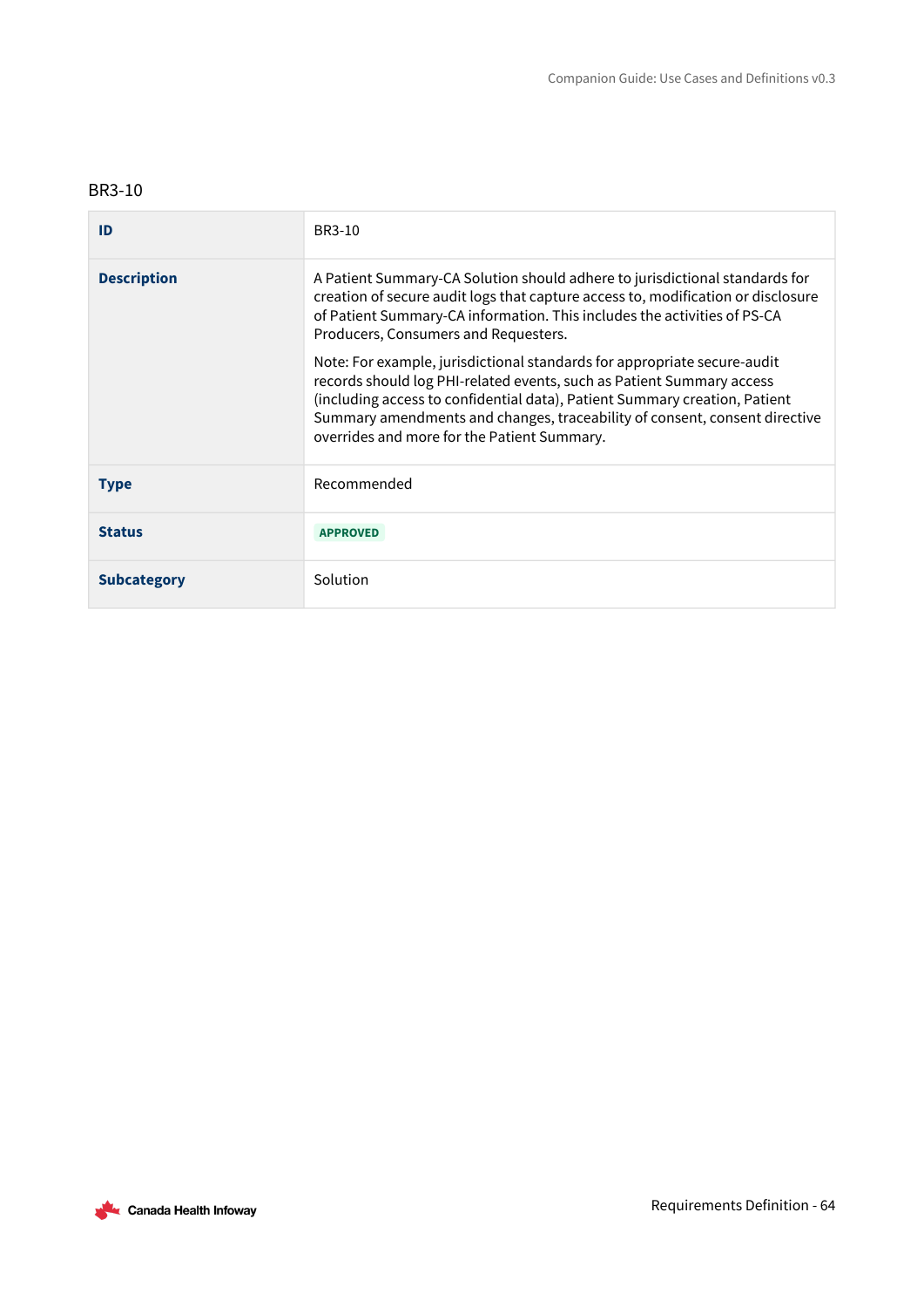<span id="page-64-0"></span>

| ID                 | BR3-11                                                                                                                                                                                                                                                                                                                                                                                                                                                                                                                                                                                                                                                                                                                                                                                                                                                                                                                                      |
|--------------------|---------------------------------------------------------------------------------------------------------------------------------------------------------------------------------------------------------------------------------------------------------------------------------------------------------------------------------------------------------------------------------------------------------------------------------------------------------------------------------------------------------------------------------------------------------------------------------------------------------------------------------------------------------------------------------------------------------------------------------------------------------------------------------------------------------------------------------------------------------------------------------------------------------------------------------------------|
| <b>Description</b> | The Patient Summary-CA Solution should have the ability to capture secure audit<br>log content as dictated by jurisdictional standards and/or system requirements.<br>Note: For example, jurisdictional standards and/or system requirements for<br>secure audit logs should consider Patient Summary schema and log content such<br>as the user ID of authorized actors, the role the user is exercising, the<br>organization of the accessing user (at least in those cases where an individual<br>accesses information on behalf of more than one organization), the patient ID of<br>the data subject (patient/person), the function performed by the accessing user,<br>a timestamp, in the case of access override to blocked or masked records or<br>portions of records, a reason for the override, and in the case of changes to<br>consent directives made by a substitute decision-maker, the identity of the<br>decision-maker. |
| <b>Type</b>        | Recommended                                                                                                                                                                                                                                                                                                                                                                                                                                                                                                                                                                                                                                                                                                                                                                                                                                                                                                                                 |
| <b>Status</b>      | <b>APPROVED</b>                                                                                                                                                                                                                                                                                                                                                                                                                                                                                                                                                                                                                                                                                                                                                                                                                                                                                                                             |
| <b>Subcategory</b> | Solution                                                                                                                                                                                                                                                                                                                                                                                                                                                                                                                                                                                                                                                                                                                                                                                                                                                                                                                                    |

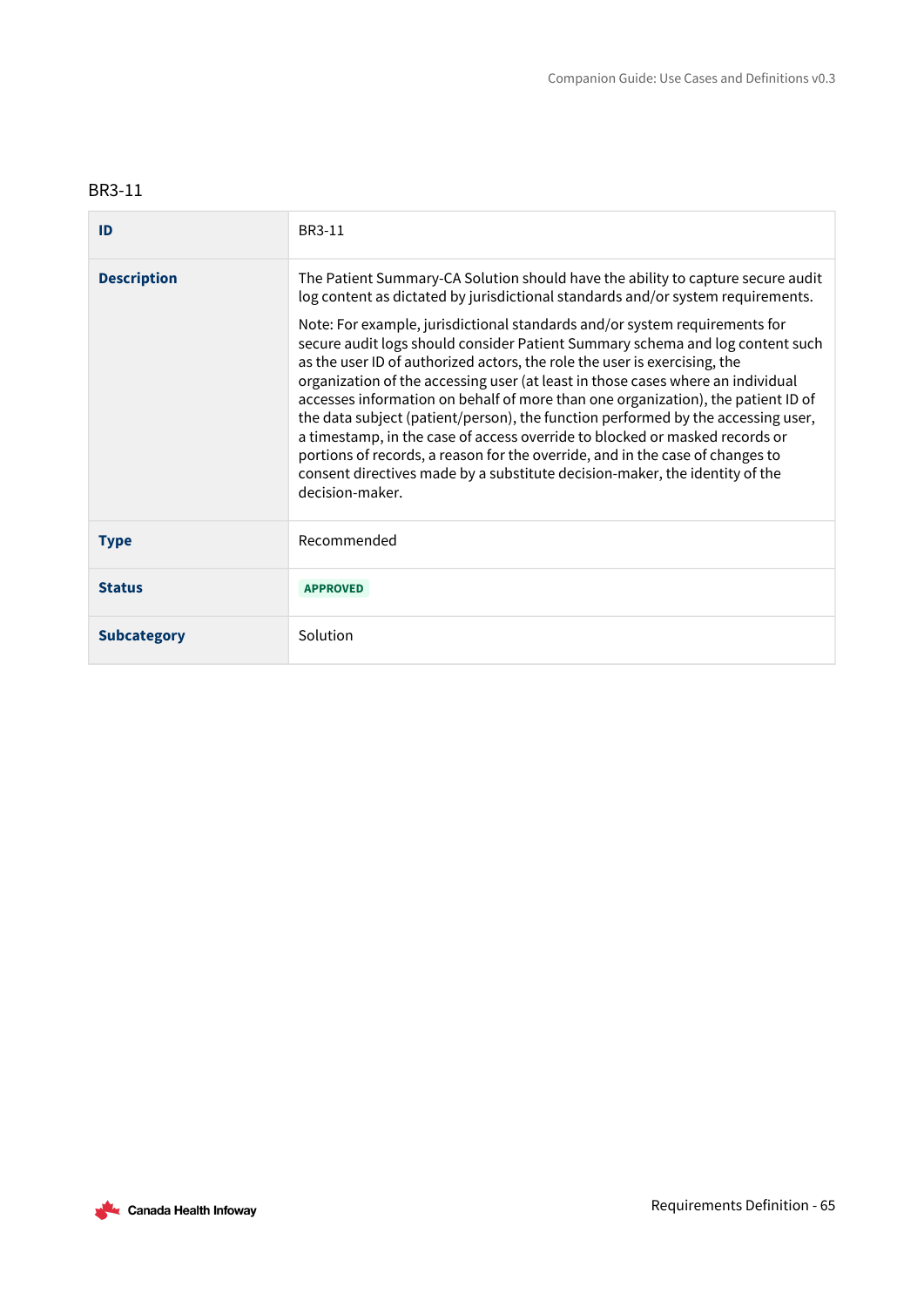<span id="page-65-0"></span>

| ID                 | BR3-12                                                                                                                                       |
|--------------------|----------------------------------------------------------------------------------------------------------------------------------------------|
| <b>Description</b> | A Patient Summary-CA Solution may provide the capability for a PS-CA to<br>be de-identified, according to local/jurisdictional requirements. |
| <b>Type</b>        | Optional                                                                                                                                     |
| <b>Status</b>      | <b>APPROVED</b>                                                                                                                              |
| <b>Subcategory</b> | Solution                                                                                                                                     |

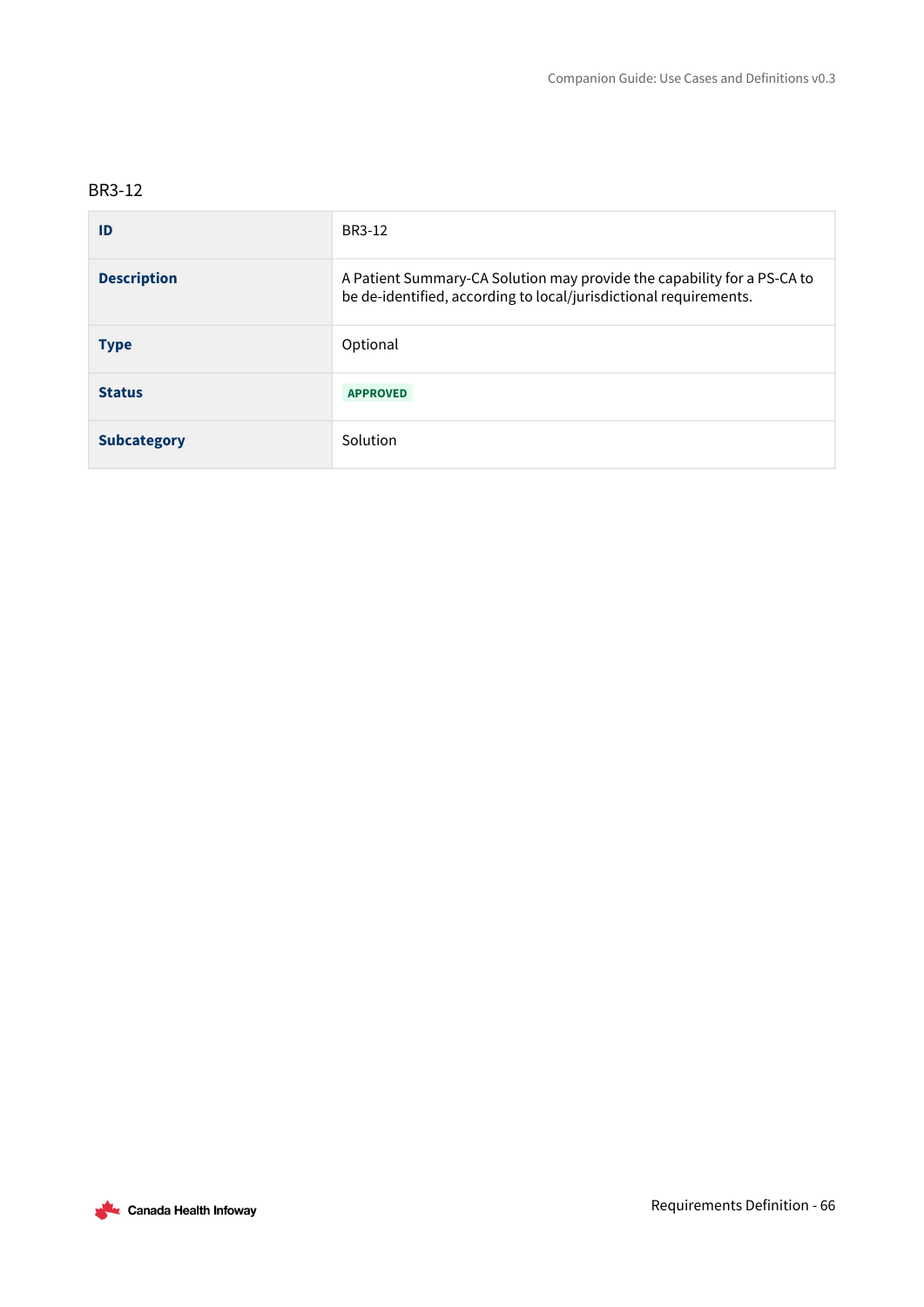<span id="page-66-0"></span>

| ID                 | BR3-13                                                                                                                         |
|--------------------|--------------------------------------------------------------------------------------------------------------------------------|
| <b>Description</b> | A Patient Summary-CA Solution shall provide the ability to uniquely<br>identify a Patient Summary-CA with a unique identifier. |
| <b>Type</b>        | Mandatory                                                                                                                      |
| <b>Status</b>      | <b>DRAFT</b>                                                                                                                   |
| <b>Subcategory</b> | Interoperability                                                                                                               |

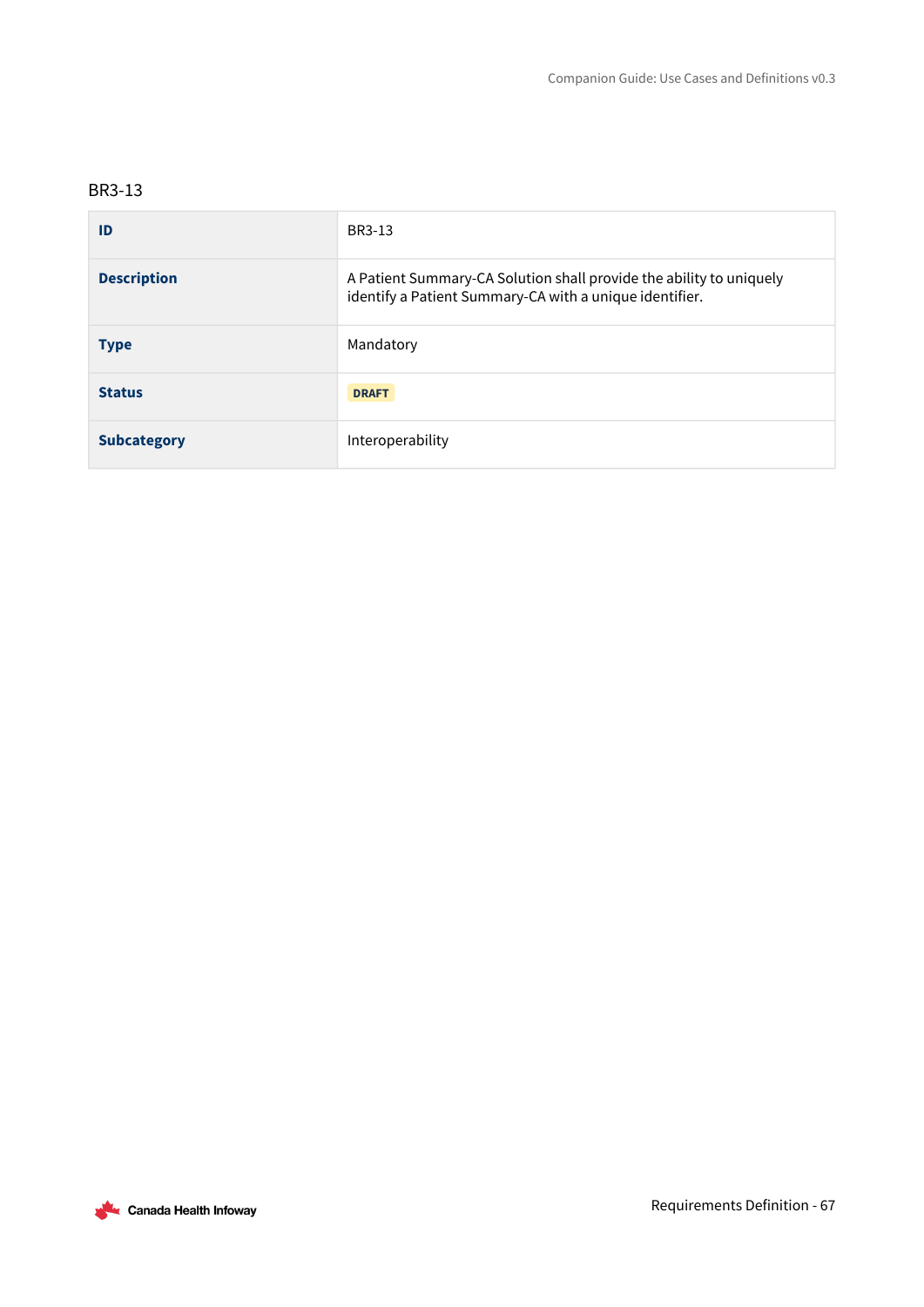<span id="page-67-0"></span>

| ID                 | BR3-14                                                                                                                   |
|--------------------|--------------------------------------------------------------------------------------------------------------------------|
| <b>Description</b> | A Patient Summary-CA Solution should retrieve data elements for the PS-<br>CA from the PS-CA Author's local data source. |
| <b>Type</b>        | Recommended                                                                                                              |
| <b>Status</b>      | <b>APPROVED</b>                                                                                                          |
| <b>Subcategory</b> | Solution                                                                                                                 |

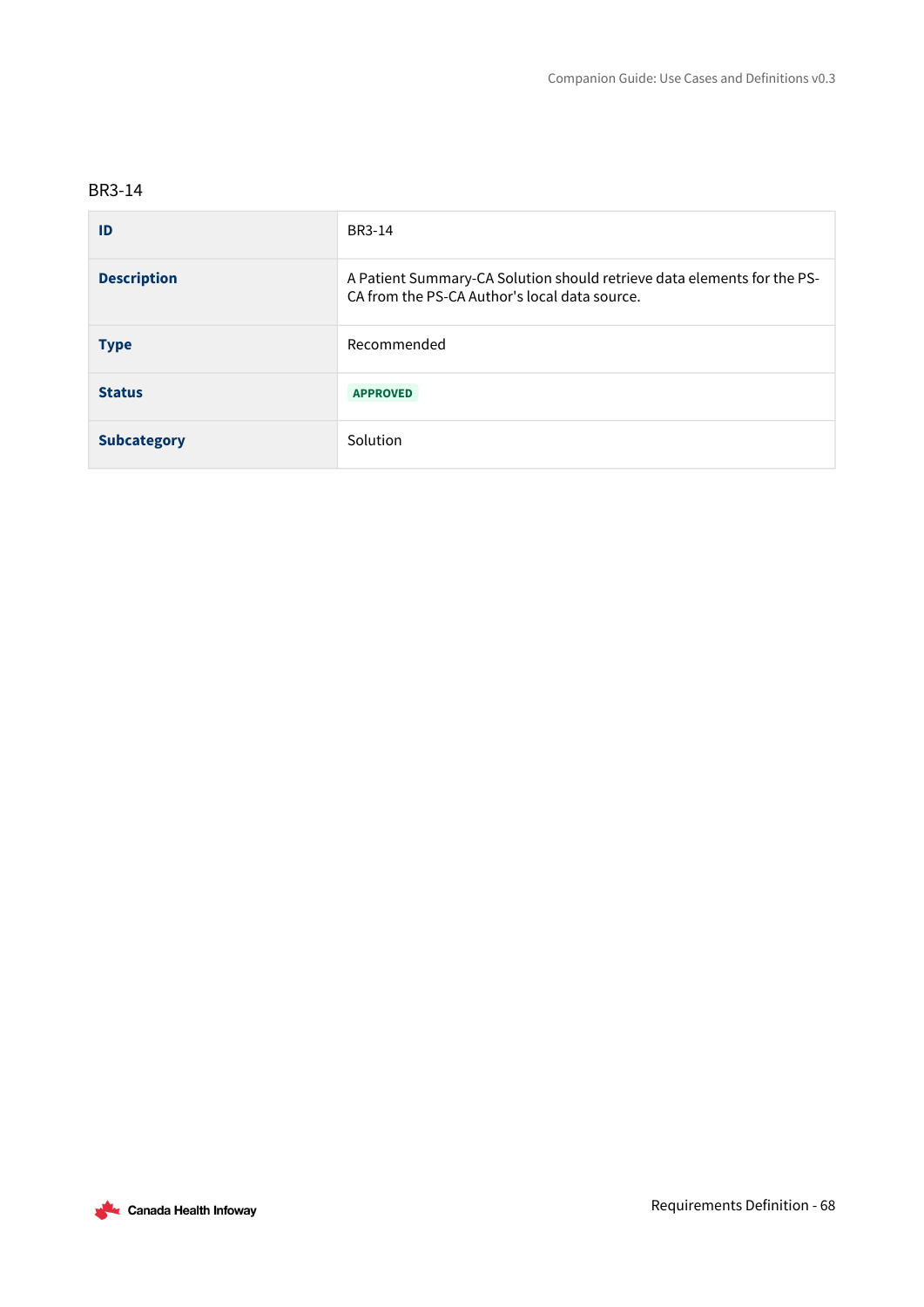<span id="page-68-0"></span>

| ID                 | <b>BR3-15</b>                                                                                                                                                                                                               |
|--------------------|-----------------------------------------------------------------------------------------------------------------------------------------------------------------------------------------------------------------------------|
| <b>Description</b> | A Patient Summary-CA Solution may provide the ability to convert structured<br>documents (e.g. FHIR-based) to unstructured documents (e.g PDF), and<br>make transformations between structured document formats (e.g. CDA). |
| <b>Type</b>        | Optional                                                                                                                                                                                                                    |
| <b>Status</b>      | <b>APPROVED</b>                                                                                                                                                                                                             |
| <b>Subcategory</b> | Solution                                                                                                                                                                                                                    |

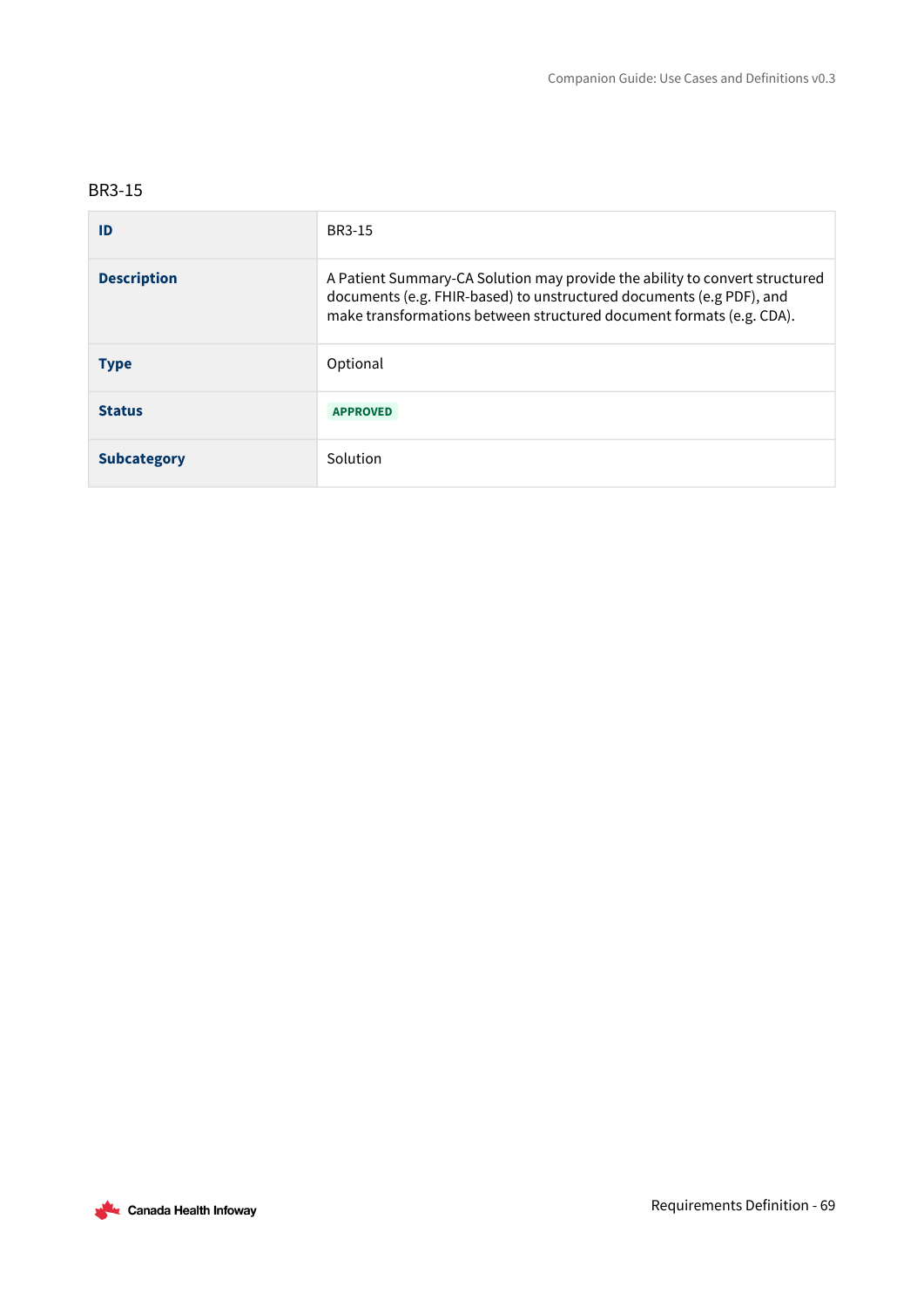<span id="page-69-0"></span>

| ID                 | BR3-16                                                                                                                |
|--------------------|-----------------------------------------------------------------------------------------------------------------------|
| <b>Description</b> | A Patient Summary-CA Solution shall create the PS-CA in a structured<br>format using FHIR R4 (v4.0.1) + JSON and XML. |
| <b>Type</b>        | Mandatory                                                                                                             |
| <b>Status</b>      | <b>APPROVED</b>                                                                                                       |
| <b>Subcategory</b> | Interoperability                                                                                                      |